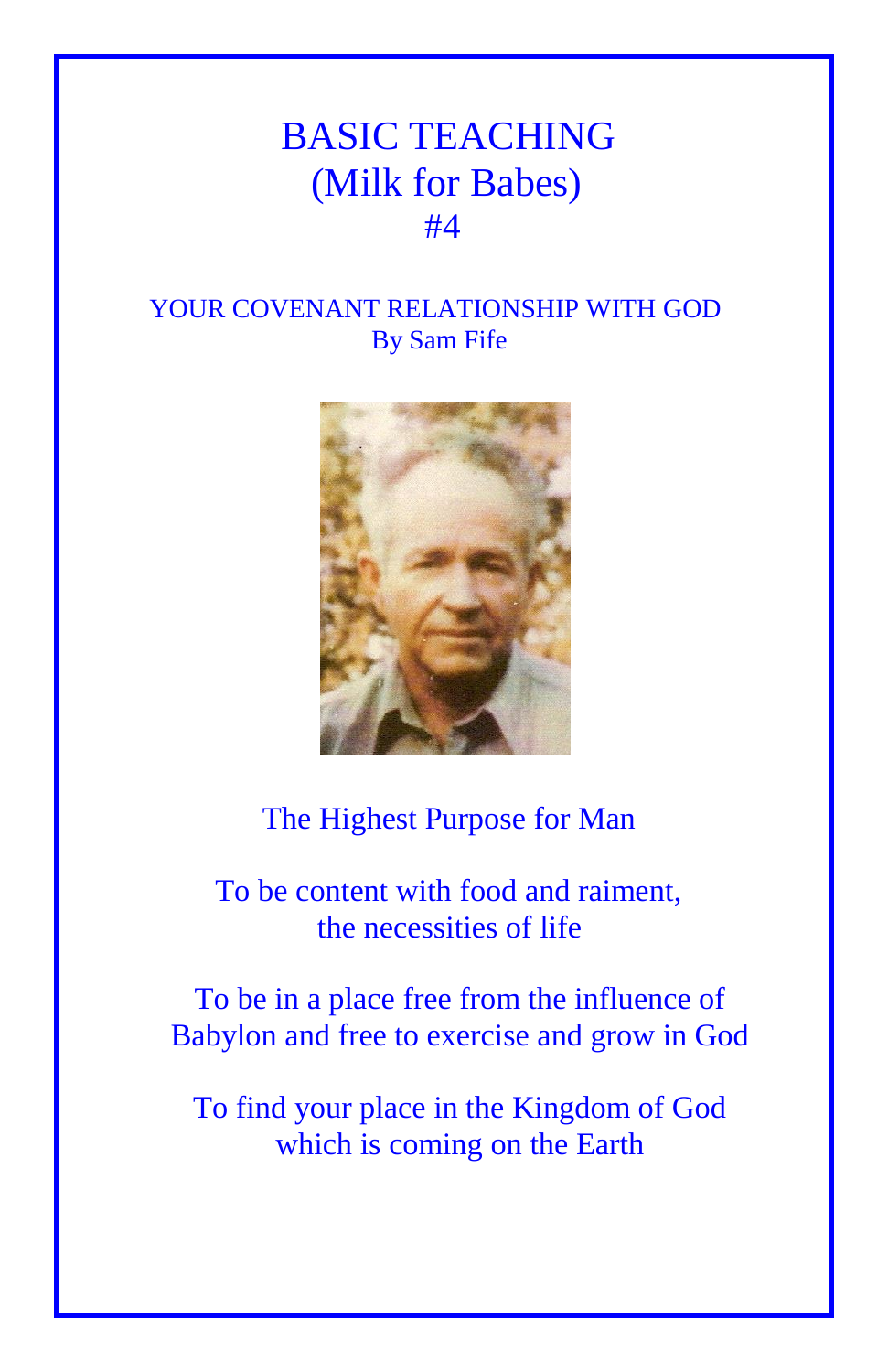Neh 8:1 And all the people gathered themselves together as one man into the street that *was* before the water gate; and they spoke unto Ezra the scribe to bring the book of the law of Moses, which the LORD had commanded to Israel. 2 And Ezra the priest brought the law before the congregation both of men and women, and all that could hear with understanding, upon the first day of the seventh month. 3 And he read therein before the street that *was* before the water gate from the morning until midday, before the men and the women, and those that could understand; and the ears of all the people *were attentive* unto the book of the law.

Those that are hearing from heaven in this hour, know that this is God's great hour of restoration. They know that it is the hour in which He is fulfilling the prophecies that came through the prophet, Joel, long ago. Wherein God spoke and said, "Behold, I will restore that which the cankerworm hath eaten." They know it is the hour in which He is fulfilling the scripture in Acts 3, where He spoke through Peter and said, "Jesus must remain in the heavens till the time of restitution, or restoration of all things, that God has spoken through the mouths of the holy prophets since time began."

They know that this is the hour in which He is fulfilling all the great truths in the books of Ezra, Nehemiah, Zechariah, Haggai, and Malachi, which we call the restoration books in the Bible. These books are called the restoration books in the Word of God, because they contain the record of the restoration of Old Testament Israel from their captivity to Babylon. And not only that, but they contain the record of the restoration and the rebuilding of the walls of Jerusalem. And not only that, but they contain the record of the restoration and the rebuilding of the temple of the Lord.

What makes these restoration books so important to us today, is because the restoration of Old Testament Israel's captivity from Babylon, is only a type and a revelation and a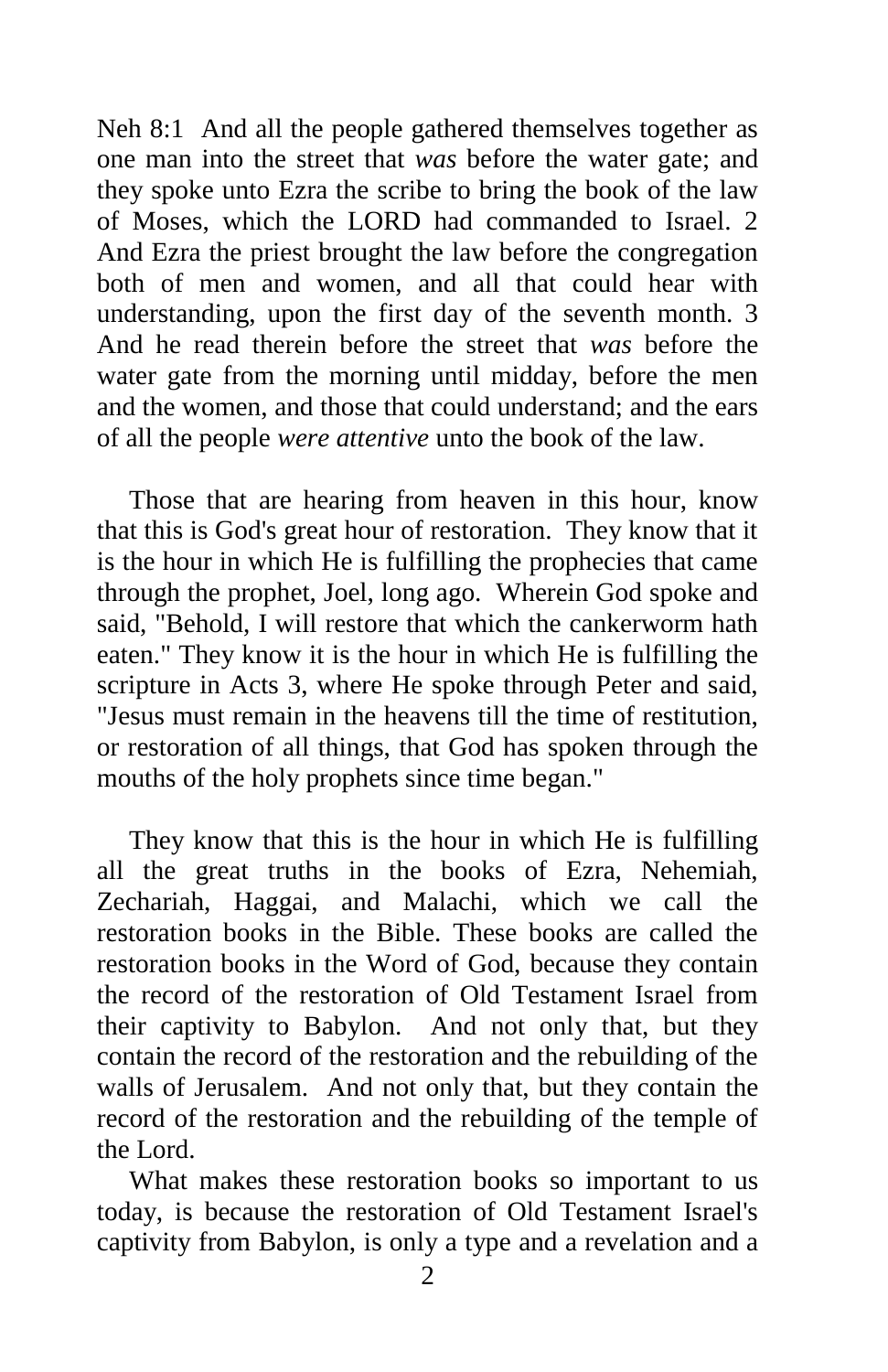prophecy, of the restoration of New Testament Israel, from that eighteen hundred years of captivity they have been in to Babylon. Since eighteen hundred years ago after the first century of Christianity, when because, like Old Testament Israel, the people of the New Testament church turned away from their God, and from the word of their God, and from that divine order that Jesus had brought. And because they did so, they lost the anointing and the power of God. Thus the demons of hell swept in. And when they took the gifts of the Spirit out of the church**,** they tore down the walls of Jerusalem, its gates were burned by the fire of God's judgment.

That divine order that Jesus was setting His New Testament Temple in was scattered and separated into a thousand sects and schisms, until you can not find two lively stones to lay one on top of the other and make them stay there.

Then God's people were taken down into eighteen hundred years of Babylonish captivity. Captivity to a naturalistic Babylonish system of Christianity, that says, let us build a million dollar hospital, and hire a bunch of atheistic, unborn again doctors to minister to the sick of Israel, and say we are having a great healing ministry for the Lord Jesus Christ. Captivity to a naturalistic, Babylonish, Baalistic system of Christianity which says, let us send the demon possessed off to the secular psychiatrist, who does not even know our God and our Jesus, and proclaim that we are fulfilling the great commission of Him who said, "Go, and preach the gospel to every nation. These signs shall follow them that believe: in my name they shall cast out the devils, themselves, they shall speak in new tongues, they shall have authority over every deadly thing, and they shall lay hands on the sick and they shall recover."

The restoration and the rebuilding of the walls of Jerusalem were only a type of, and a prophecy of, that great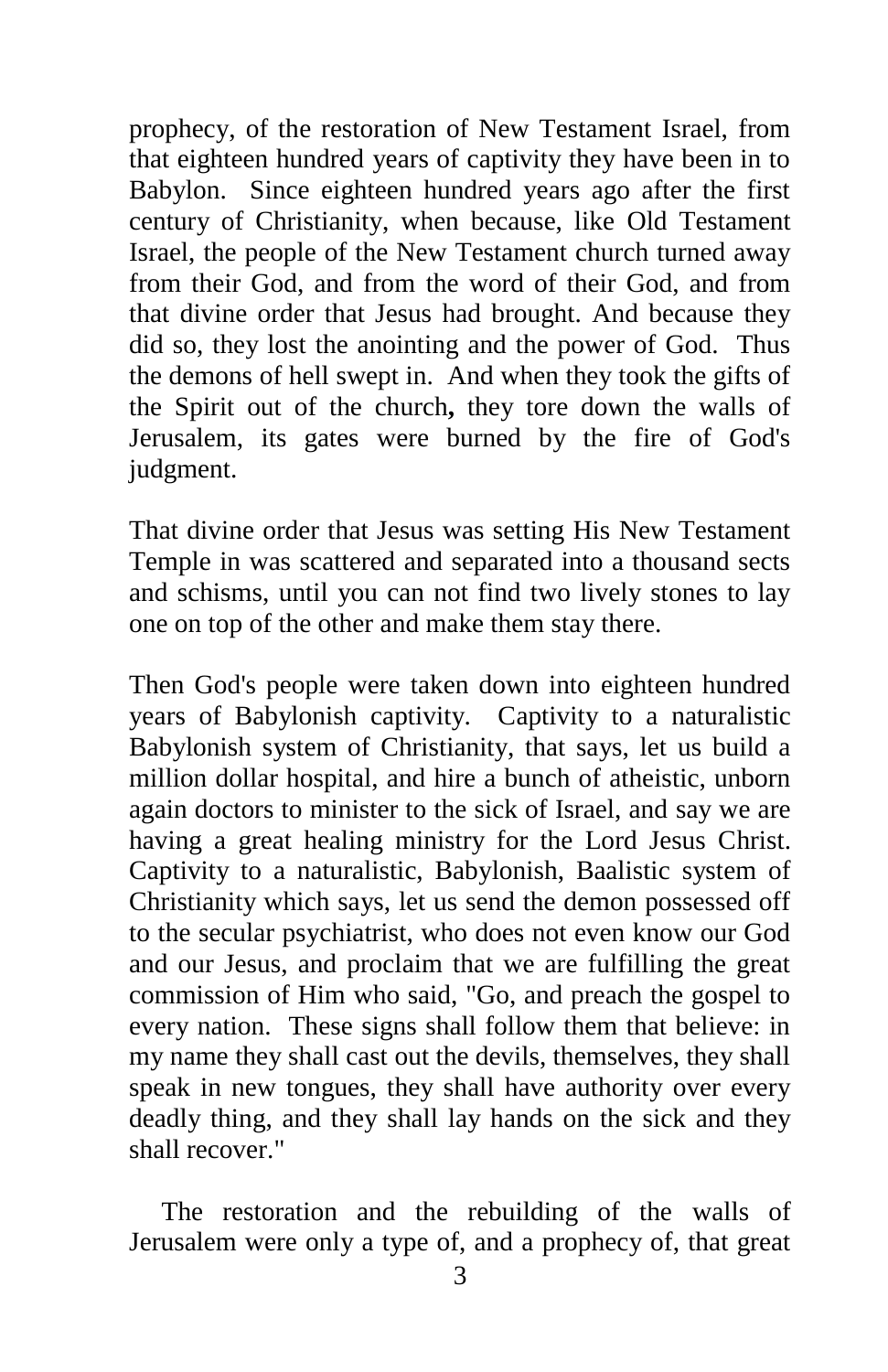restoration movement today, in which God is restoring and rebuilding the walls of the New Jerusalem.

In order to understand that fully, God's people need to know and understand what the New Jerusalem is. Today most of God's people are so carnal and fleshy in their understanding of the Word of God, that they think the New Jerusalem is some physical city out beyond space somewhere. But the Bible reveals that we, the church, are God's New Jerusalem. For twice in Revelation, chapter 21, which is that great chapter that describes the New Jerusalem, twice there the New Jerusalem is called the Bride of Christ. In

verse 2, John said, "I saw the New Jerusalem descending down from heaven adorned as a bride prepared for her husband." Then in verses 9 and 10, the angel said to John, "come up hither and let me show you the Lamb's bride." And in verse 10, John says, "he carried me away in the spirit into a high mountain and showed me the New Jerusalem."

Therefore, we see that twice in Revelation chapter 21, the Bible calls the New Jerusalem the Bride of Christ. If we know anything at all about the Bible, we know that many other places in the New Testament, the Bible also calls us who are the church the Bride of Christ. Well, dear friends, there are not two brides of Christ revealed in the Scripture. The Bible does not make Christ a bigamist. If the Bible says the New Jerusalem is the Bride of Christ, and it also says that we the church are the Bride of Christ, then the simple truth is that the two are synonymous. The church is the New Jerusalem, and the New Jerusalem is the church, having been brought to the measure of the stature of the fullness of Christ, so that the nature of Christ, which is the nature of God, is in us in the fullness, and God will be dwelling in His Holy City.

Not only do we need to know that the church is the New Jerusalem, we also need to understand that the walls of the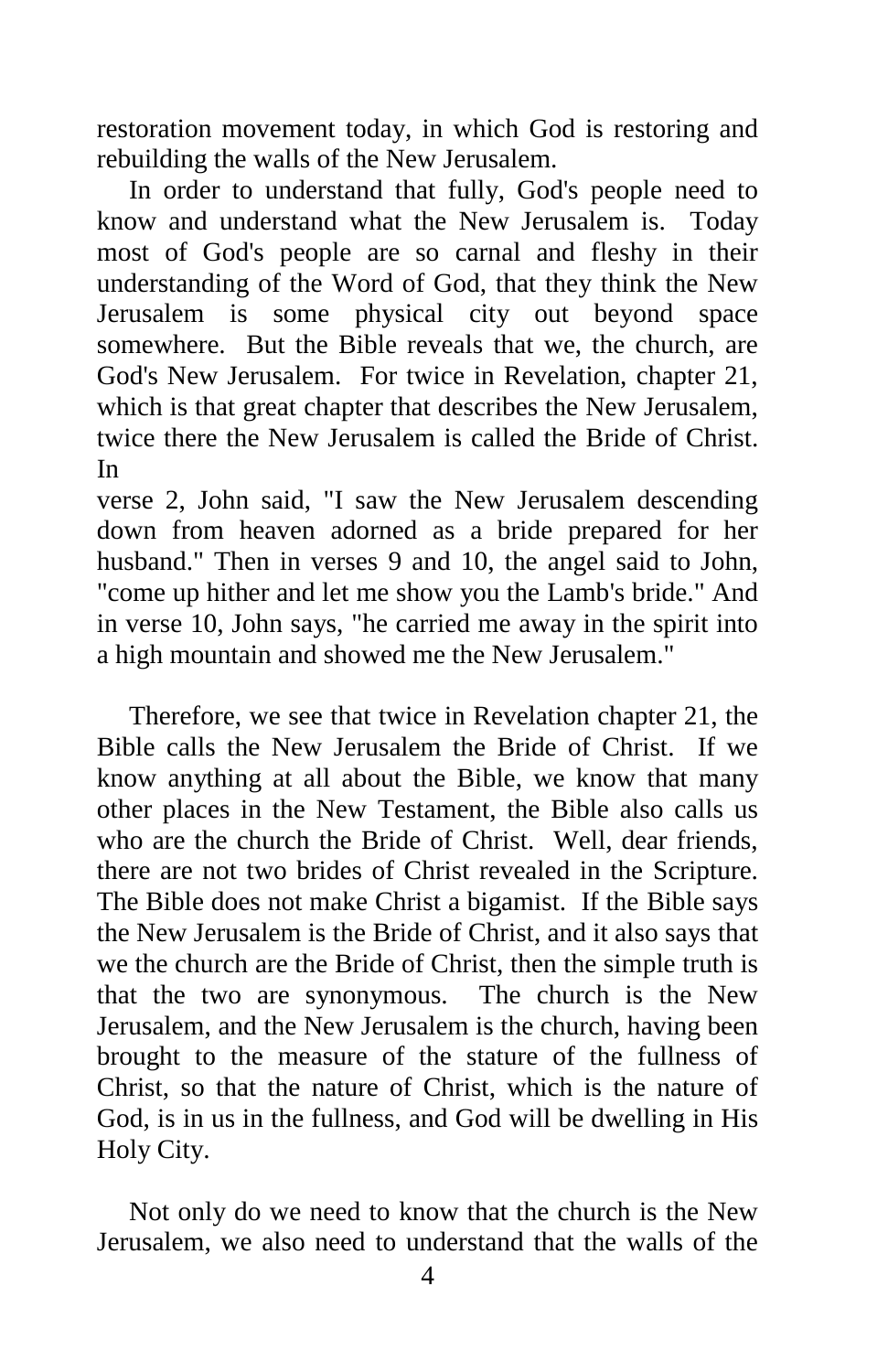New Jerusalem are the Gifts of the Spirit. For we are also told in Revelation, chapter 2 1, that the walls are garnished with all manner of precious stones. Those who know the symbolism of Scripture, in the mystery of Jesus Christ, know that precious stones are symbolic of the supernatural Gifts and Operations of the Spirit of God. In the symbolism of Scripture, gold is symbolic of the nature of God. Since gold is the perfect metal and cannot be tarnished, so God's nature is perfect and cannot be tarnished.

Silver is symbolic of the redemptive works of Christ. Silver is the metal that is second in value unto gold, so Christ is the second person of the God-head. Precious stones when you find them in the Scripture, are symbolic of the Gifts of the Spirit, supernatural Gifts and Operations of the Spirit of God. Those twelve precious stones that garnish the walls of the New Jerusalem are listed in Revelation, chapter 21, the sardius, the amethyst, the emerald, the topaz, etc. When you look back, in the book of Numbers in the Scripture, you will find those same twelve precious stones were placed in two places on the High Priests garment. First, they were placed on the head, and then they were placed on the breastplate of righteousness, upon the High Priests garment.

Now we were told all of our orthodox life, that the Old Testament High Priest was a type of Jesus, who is the head of the Body of Christ, but the body of that Old Testament High Priest was a type of you and 1, who are the Body of Christ. The reason that those twelve precious stones were placed on the head of that High Priest, was to typically proclaim that all the supernatural Gifts and Operations of the Spirit of God, would be working in Jesus, the head of the Body of Christ, while He was here in the flesh, nineteen hundred years ago. But the reason those same twelve precious stones are placed on the breastplate of righteousness, on the body of the High Priest, was to proclaim to us today that it is through the operation of the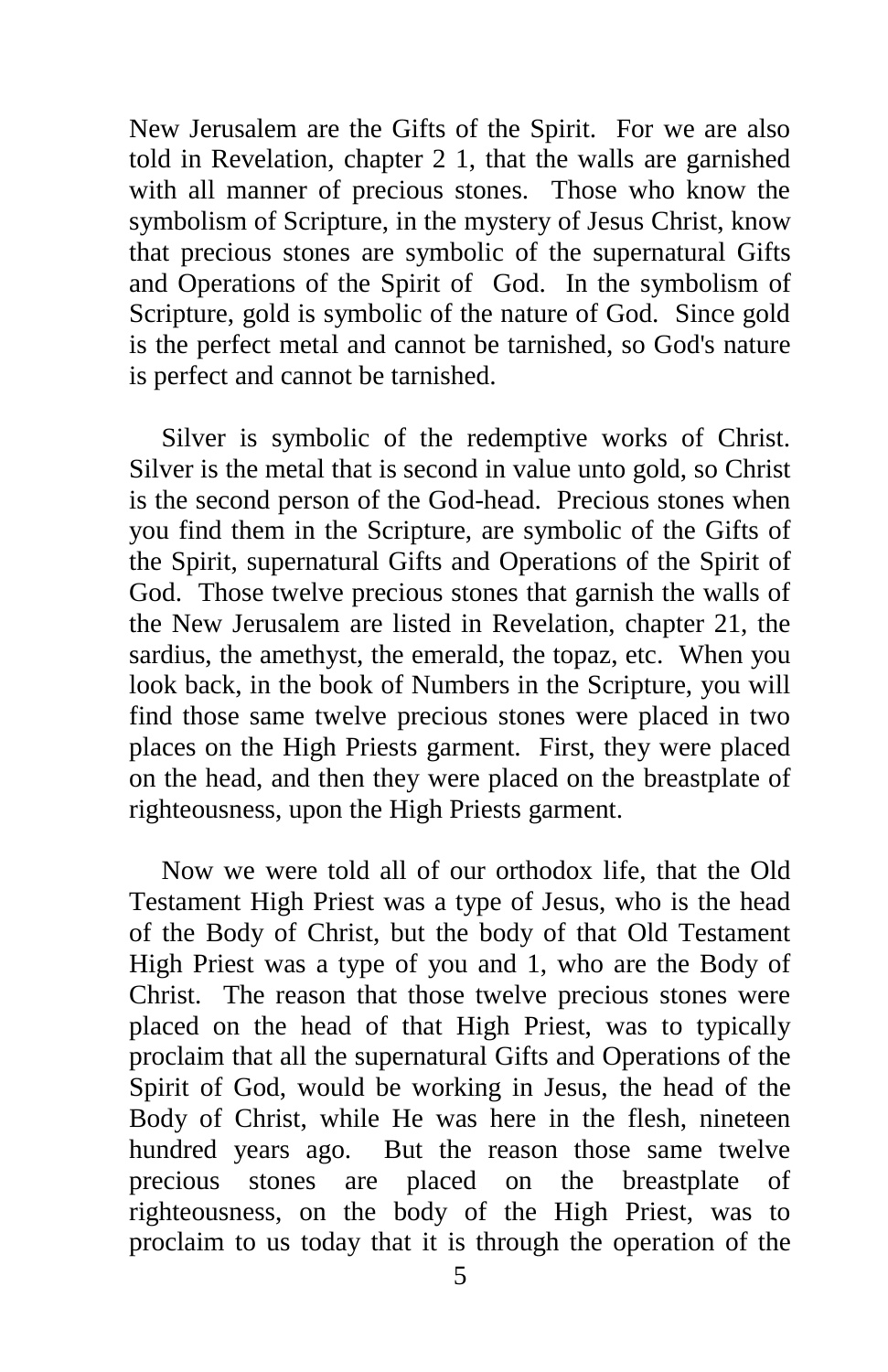supernatural Gifts and Operations of the Spirit of God, that we are going to come to that perfect righteousness of which the breastplate of righteousness was a type.

Now let me give it to you another way. Old Testament Israel had a wall around their city, the old Jerusalem, also. And it was a physical wall, great and high. What was it for? It was to protect them from the enemy. Old Testament Israel needed a physical wall around their city, for their enemies were physical enemies, the Philistines, the Jebusites, the Amorites, etc. But you see, in this New Testament age, the age of the Spirit, we who are New Testament Israel according to the Spirit, do not need a physical wall around us, because our enemies are not physical enemies, but spiritual enemies, demon spirits. For Ephesians 3:12 in the New Testament says, we do not wrestle against flesh and blood, but against principalities and powers, against the rulers of the darkness of this world. Therefore, a physical wall around our city would not do us any good. For our enemy is not a physical enemy, but a spiritual enemy, demon spirits. A physical wall around a physical city would not keep our enemy out, because demon spirits are spirit and they do not care about the walls. They can go right through them. But when God has restored the Gifts of the Spirit to the church, yea, when He has perfected the Word of Knowledge so that we will have knowledge of our enemy, supernaturally through the Spirit, when He has perfected the Word of Wisdom, by which we will have the wisdom to use that knowledge effectively. Yea, and perfected the Gifts of Healing, and Gifts of Miracles to deal with the afflicting work of demons, and then go on to perfect Prophecy, Tongues and Interpretation, which is given to build up our faith, so that we will have the power of God to defeat our enemy. And then perfect the Gift of Discerning of Spirits, and bring them all to an orderly operation in the church of Jesus Christ, then we will throw up a wall against the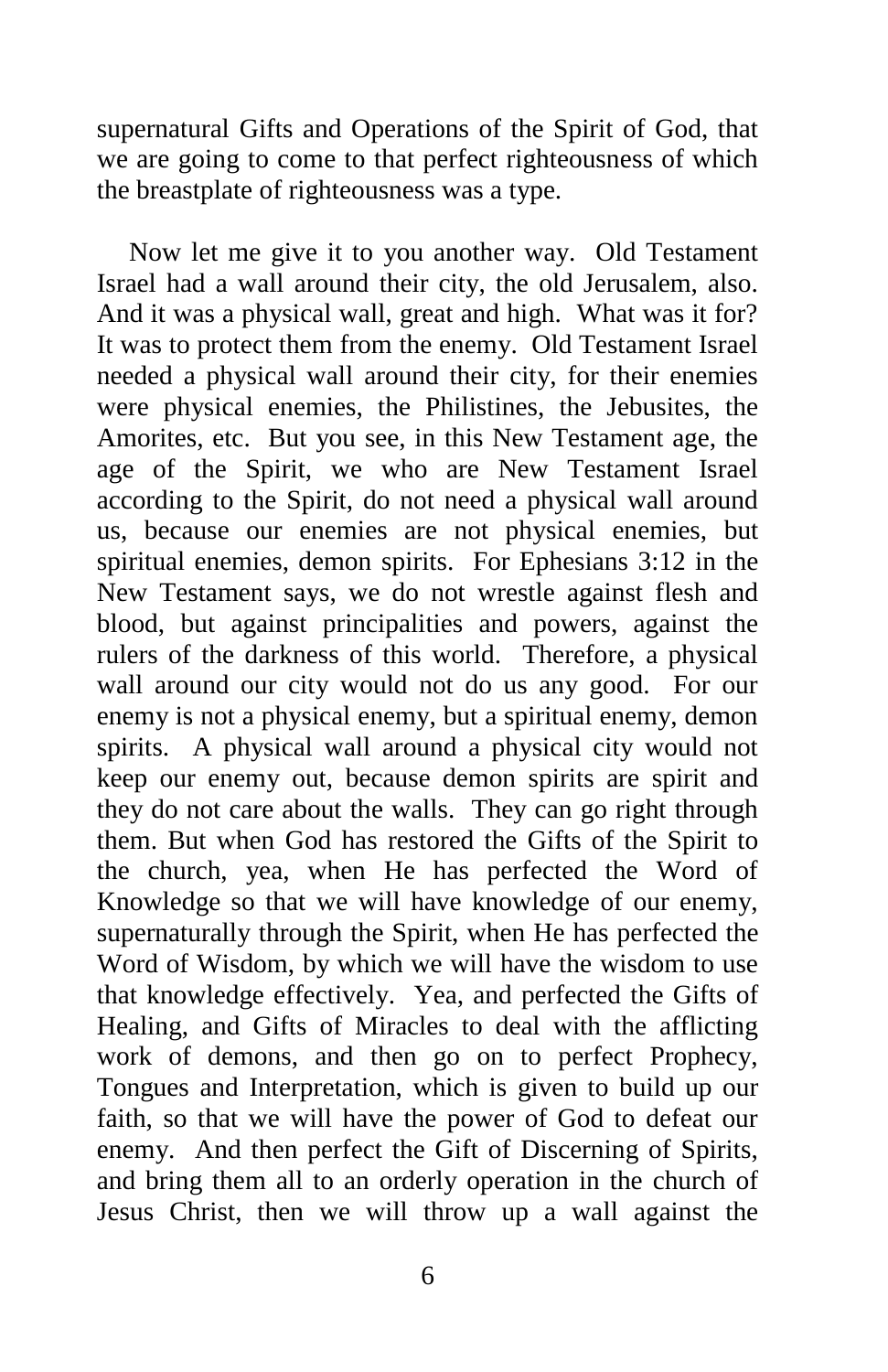demons of hell, wherein no demon, no sickness, no suffering, no sorrow, can ever get to us again.

For you see, we are in the hour of God's great restoration, the hour in which He's restoring New Testament Israel from our captivity to Babylon. The hour in which He is restoring and building up again the walls of Jerusalem. The hour in which He is relaying the foundation of the Temple of the Lord, and restoring the Davidic ministry of apostles and prophets. The hour in which He is rebuilding again the true Temple of the Lord, which temple we are. For you see, that Old Testament physical Temple and Tabernacle which old Israel built, was only a type and a shadow, and a prophecy of God's Holy Spiritual Temple today. That is why the apostle Paul says in I Corinthians 3, that in this New Testament age that we are the Temple of God. That is also why Ephesians 2:19-22 says we are being built upon the foundation of apostles and prophets, Jesus Christ being the chief cornerstone, into a Holy Temple of the Lord.

And just as surely as God brought a remnant up out of captivity to Babylon, in the days of Ezra and Nehemiah, and restored and rebuilt the walls of Jerusalem, and restored and rebuilt the Temple of the Lord, so just that surely all across the world today, God is calling by His Spirit, a remnant out of Babylon. Bringing them back to the New Jerusalem, a spiritual Jerusalem. As He restores the Gifts of the Spirit He is restoring and rebuilding the walls of Jerusalem. And as He purges all the division and sectarianism that is in us, also denominationalism, and step by step restores us to that divine order, that Jesus was setting His Temple in, in the first century, He is rebuilding the Temple of the Lord today.

But as we continue to study the restoration move of God, in the books of Ezra and Nehemiah, we see that the restoration and rebuilding of the walls of Jerusalem was not the most important aspect of God's restoration move. For the rebuilding of the walls of Jerusalem was not the purpose of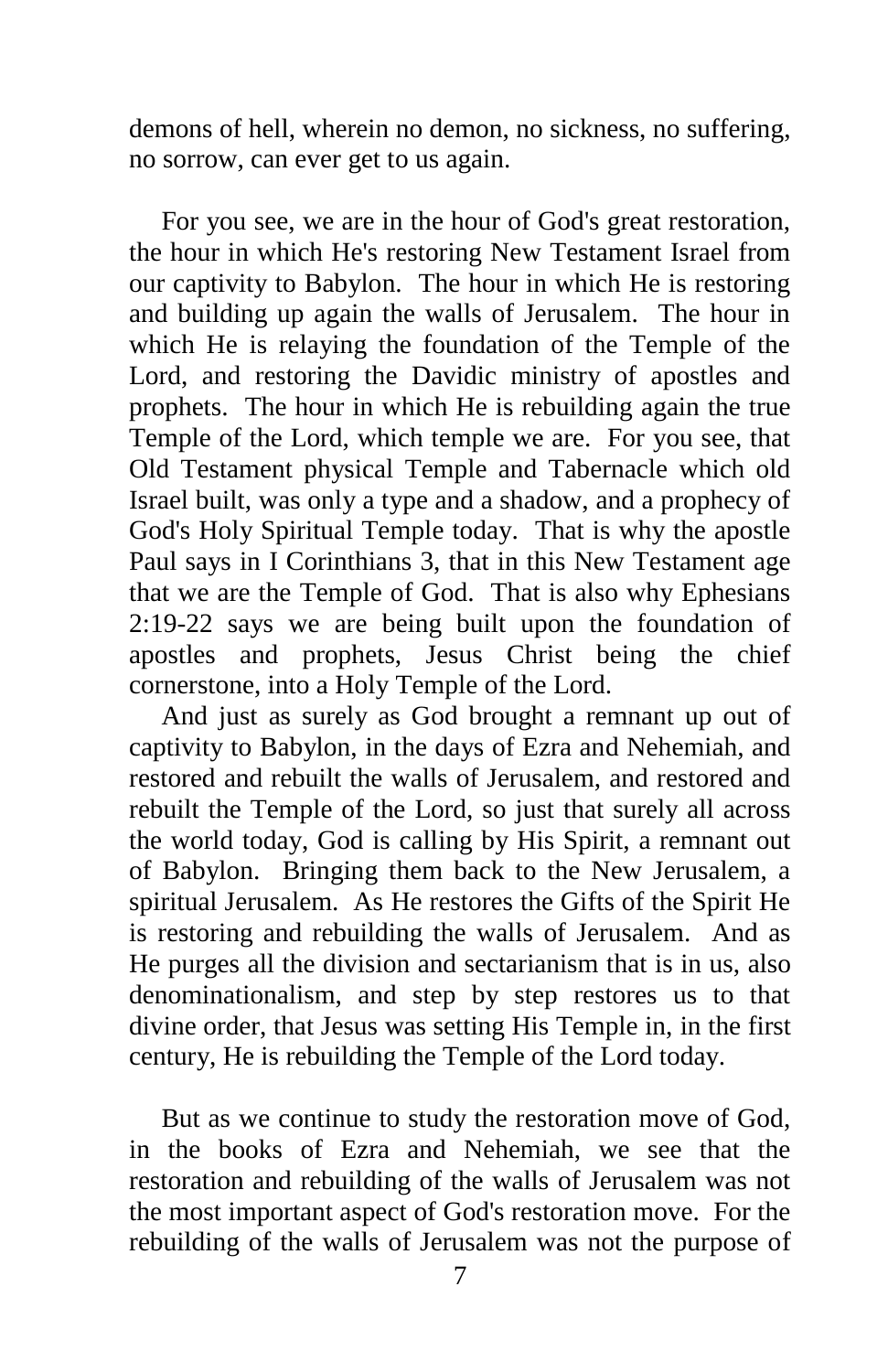God for Israel, it was just something that needed to be done in order that they might have protection from their enemies, while God was fulfilling His purpose in them. Even so, the rebuilding of the Temple of the Lord was not the purpose of God for Israel, for the Temple only needed to be rebuilt, that God might restore its furniture to it, and restore that divine order of worship, that had been there in the beginning, so God could

go on and fulfil His purpose in Israel. For God's purpose for Israel was not just to have an empty temple built in the city of Jerusalem, to His glory or not even just to have some beautiful pieces of furniture in it, neither just have the Shekinah Glory of God fill it, when it was completely built. For that Shekinah Glory that filled old Israel's Temple was only a type and a prophecy of the true Glory and Life of God that shall fill the true Temple today when God has finished building it. Therefore, God's purpose for Israel in restoring and rebuilding the Temple, and filling it with the Shekinah Glory of God was just to use them to set before the world a great type, and shadow and prophecy, of the day in this New Testament age when God would rebuild the walls of the true Jerusalem, draw us together and make us one body in Christ, and rebuild the true Temple of the Lord. Then fill this Temple today with the very life of God Himself.

Even so, we see today that the purpose of God for us is not to just bring us out of Babylon, out of the Babylonish organization.

Neither is it the purpose of God for us just to restore the walls of Jerusalem and Gifts of the Spirit and stop there, as many Pentecostal brethren have done. Neither is the rebuilding of the Temple of the Lord the most important aspect of restoration for us today. For it is not just the purpose of God to draw us together and make us one body, one church, nay, for then all we would have would be an empty temple. Neither is it the purpose of God to set us back into that divine order alone, that the furniture was set in, in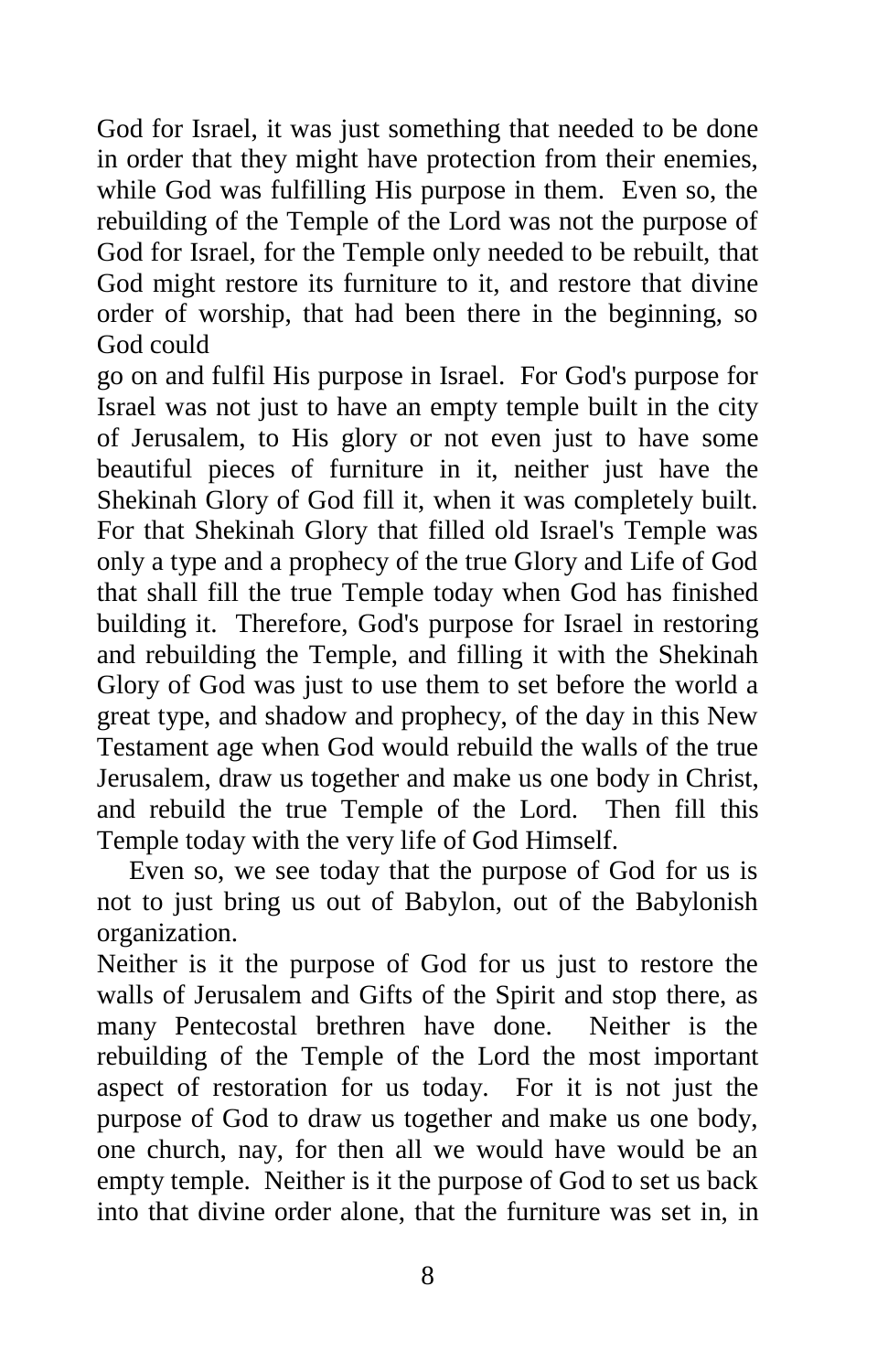the Old Testament Temple. These are only the things that must be done so God can take us on to His true purpose for us. For the true purpose of God for us, is to fill this Temple today with the pure, perfect, holy, powerful, life of Jesus Christ, which is the life of God Himself.

Therefore, after the walls were rebuilt in Jerusalem, and the work of the Temple was progressing well, the children of the remnant of Israel began to move into the more important aspects of the restoration. The first of which was to call upon all the priests and the princes, and the people of Israel, to put away their strange wives that they had married while they were in captivity. For you see, while they were down in captivity, many of the men of Israel had committed abomination, that abominable thing that God had said that Israel must not do when He placed them in their promised land. And that is that they had taken themselves wives from the women of the nations about them. Therefore, when the remnant came back into the land it was not the pure seed of Israel that came back, but it was a mixture, and God can never fulfil His eternal purpose with a mixture. So the anointed ministries that were leading the remnant sent out word to all the priests and the princes of Israel, and all the men of Israel, that they must put away their strange wives that Israel might be purified. That only the seed of Abraham, Isaac, and Jacob, might live before God.

And as the Spirit of God continues to lead us into the more important aspects of restoration today, you are going to find the Spirit of God calling upon us to put away all our strange wives that we married while we were down in captivity to Babylon. Of course I'm not speaking in the literal, and in the letter, because I do not believe those great types that we have in the Old Testament are to be fulfilled in us in the New Testament age in the literal, and in the letter, but in the Spirit. And therefore, I'm not saying that if a child of Israel today, man or woman, has married one who is not a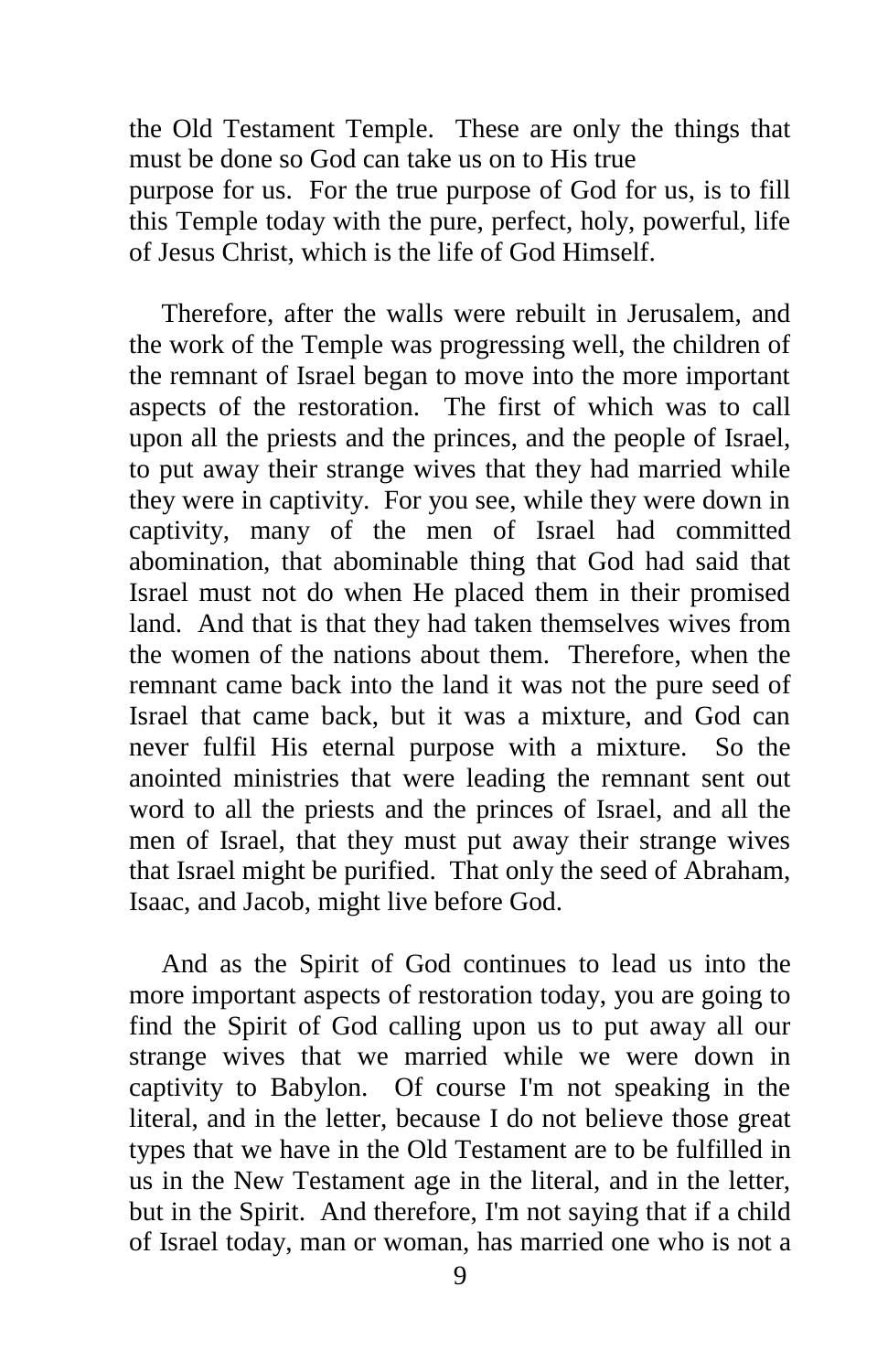Christian, a born again child of Israel, that in order to be in this glorious remnant they have to divorce their companion. But what God is calling us to by His Spirit is to put away our strange wives spiritually. For what the children of the remnant of Israel need to realize today is that when God speaks a word, he speaks a Spirit word. And when you find the term marriage in the Scripture it is speaking only of a union. And with God it doesn't matter whether that union is with a person, or with a thing or with an idea, it is still a marriage to God.

Many of us who are coming up out of Babylon today, while we were there in captivity have joined ourselves to many things, and many purposes instead of just our true husband Jesus Christ and the eternal purpose that God has for us. Therefore, let me say to the children of the remnant today, that whatever you find yourself joined to, that interferes with your bride-bridegroom relationship with your true husband Jesus Christ, whether it be your business, or your church, or your home, or many other things which you find taking a piece of your heart and your life, it is a strange wife to you, and it is time to put it away.

Many a preacher today is married to his ministry. Joined in union with only his ministry. His ministry fills his life, and he is more concerned about what is going to happen to his ministry, than his relationship with his true husband. When his true husband, Jesus, speaks true revelation to him, by the Spirit of God, he doesn't judge on the basis of whether it is truth or not, or whether it is a revelation of the Holy Ghost or not, but the first thought that comes to his mind, is, if I preach this how will it affect my ministry? If I preach this how will it hinder my ministry? If I preach this will it separate me from my ministry? Preachers, receive a word of wisdom. You had better realize that in this New Testament age you don't have a ministry, and I don't have a ministry, Christ has a ministry. Christ alone has a ministry through His body in this New Testament age. And your ministry has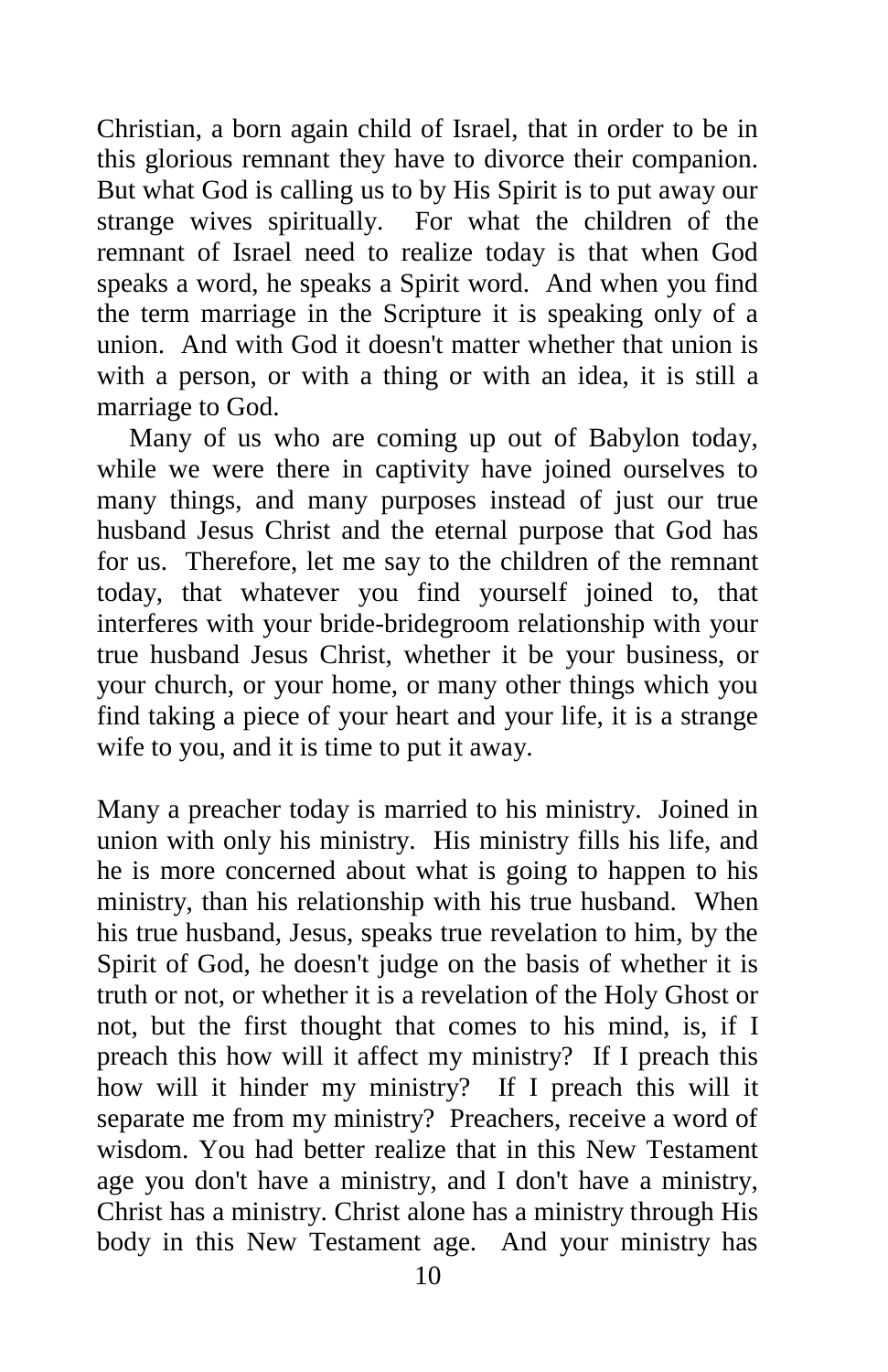become a strange wife to you. It is separating you from your true husband, and the voice of your true husband, and you had better put it away. Many a woman today, her natural husband has become a strange wife to her spiritually, for she set him before her true husband, Jesus Christ. She cannot walk in Jesus as He calls her to, or follow the calling He has upon her life, because her natural husband stands in the way. If this be so, he has become a strange wife, and though we don't mean put him away literally and physically nevertheless, he had better be put in the place behind Jesus, the true husband, where he is supposed to be, if she would continue to dwell in Israel. Otherwise the anointing of God will depart from her and the leadership of the Spirit of God would depart from her, and she will be separated from this holy remnant that God is purifying in the land today.

 Many a man**,** his natural wife has become a strange wife to him**,** in as much as he has put her before his true husband Jesus, for he is a part of that holy Bride that is waiting for the coming of the Bridegroom. Yea, and if he doesn't put her in her place behind Jesus, then the anointing will also depart from him, the leadership of the Spirit of God will depart from him, and he also will find himself separated from the holy remnant in the land that God is purifying today.

There is many a preacher that has put his natural wife between him and his true husband, Jesus, and she has become a strange wife to him in the spirit. And unless he places her in her true position the anointing of the Spirit of the Lord will depart from him also and he will find himself separated from the pure seed of Israel that God has brought back into the land and is purifying in this hour. Homes, businesses, cars, bank accounts, relationship with denominations that are still held on to, many of these things are strange wives that the remnant of Israel have become married to while they were down in Babylon. And in this hour when God is purifying His remnant and bringing forth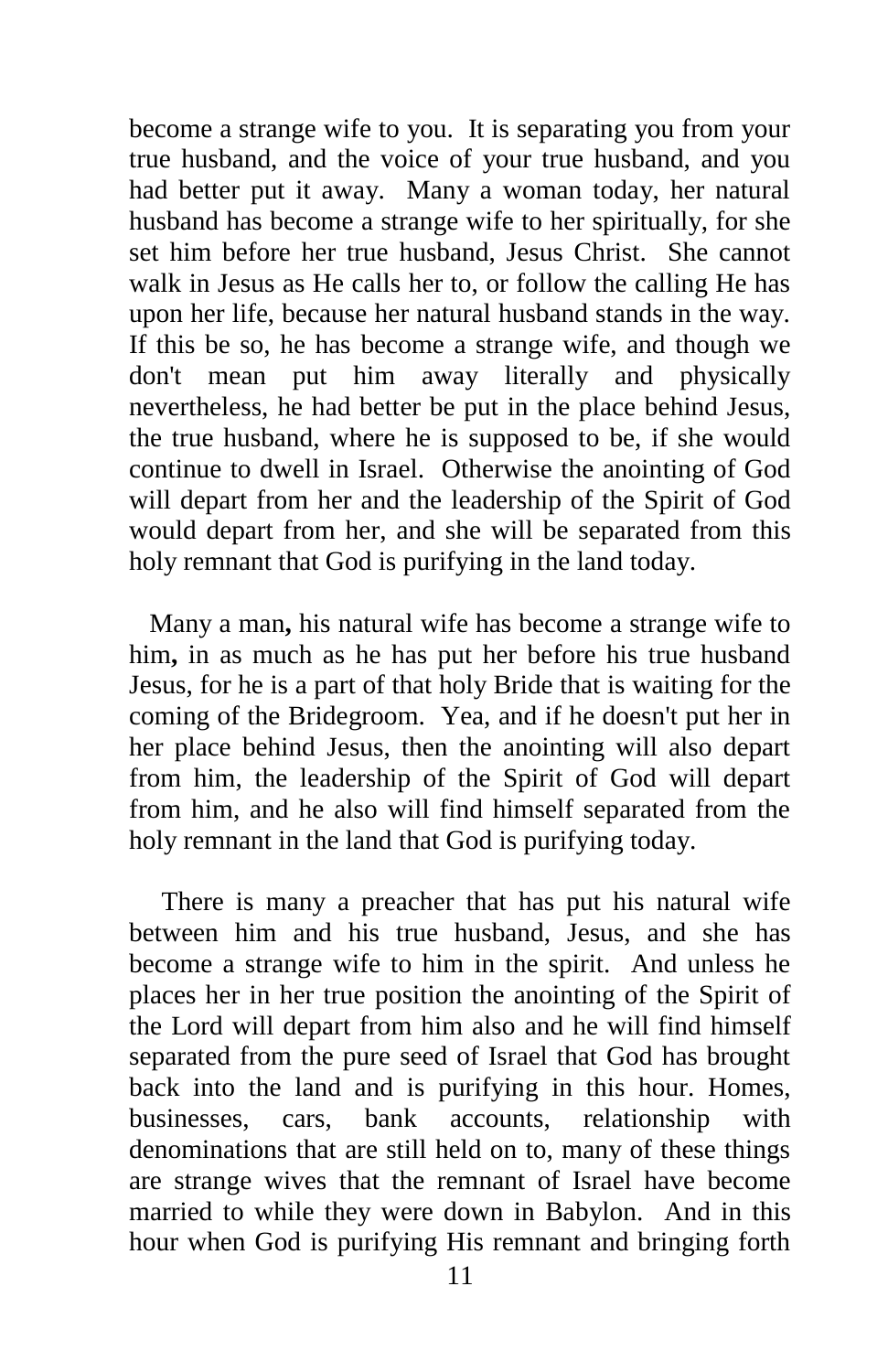the holy seed in the land to fulfil His eternal purpose through, again it is time to put away our strange wives.

Then the children of Israel began to move into the next most important aspect of restoration. The anointed restoration ministries began to go back, and search out the genealogy of all those that had come up in the remnant, to see who had been born of a marriage between an Israelitish man, and an Israelitish maiden, or who was the child of an abominable marriage between an Israelitish man, and a woman of one of the nations round about. Even so, beloved, in these last days we are going to find the Spirit of God, with the word of truth, searching deep into our genealogies, and going back into our spiritual ancestry, right back to the day of our birth, to see who is a pure seed of Israel, born of a union between a ministry that Christ has been moving through in the anointing, and a church congregation, a bride, a woman who is moving in the anointing, or who has just been run through the baptismal waters, in an unholy union between a preacher who is just seeking converts. A preacher who is just seeking spiritual scalps to hang on his spiritual belt. A preacher who is just seeking to mark up the number of people that he baptized, and a church congregation, a woman who is not anointed, but who is only seeking to get members for its church, and more tithe in the tithing plate. And therefore, the Spirit of God with the word of truth in these last days, is going to search out everyone's genealogy. And everyone who has not been born a pure seed of Israel, with a supernatural new birth, come forth as a result of the union between a ministry moving in the anointing of Christ, and a congregation that is anointed so that a true soul is born into the kingdom, all those who are not the child of such a marriage are going to be separated from the great move of God, and from the remnant of Israel.

For if they are not a pure seed of Israel, brought forth through such a marriage, the message, Let Us Go On To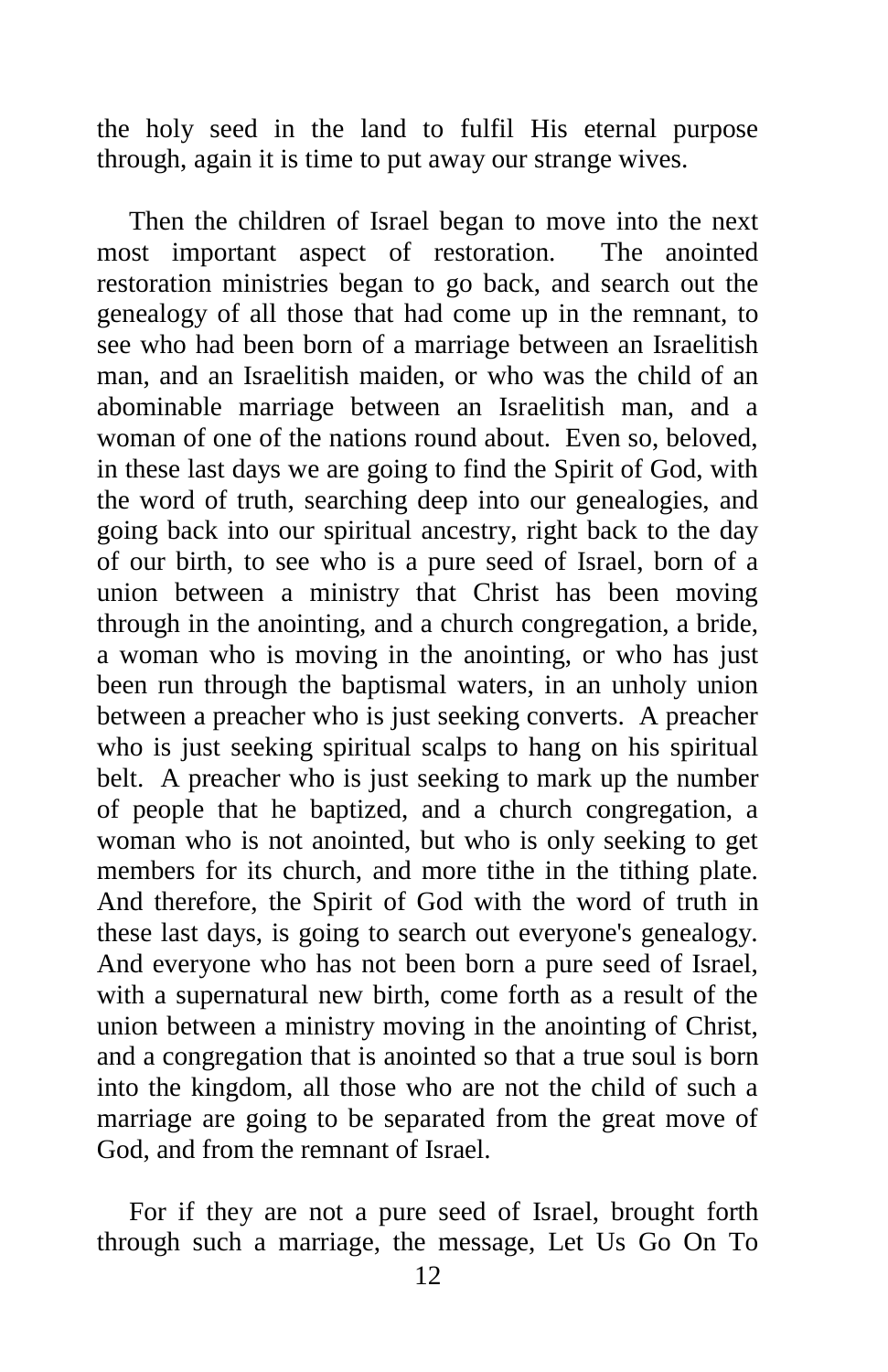Perfection, will not be received by them. There will be no Spirit of Christ and no anointing, to witness to them that it can be done and they will be separated and go their way. Only those that are the pure seed of Israel will remain in that pure remnant, that God has brought back into the land.

Then after the genealogies have been searched out, the children of Israel began to move into the most important aspect of the restoration move of God, and that was the renewing of their covenant with their God. Because, not only did God raise up a Zerubbabel to lead the remnant out of Babylon, not only did He raise up anointed leaders to lead them into the restoring of the walls of Jerusalem and the rebuilding of the Temple, but the Bible tells us that God also brought up out of Babylon ready scribes, who were learned in the law of their God, Ezra and Nehemiah, to gather the children of Israel before the Lord in Jerusalem, and to reteach them their covenant, that they might renew their covenant with their God.

For you see, the children of the remnant that came up out of Babylon, did not even know that they were a covenant people, in covenant relationship with God. And the reason that they did not know this was because they had been born down in Babylon. Their parents that bore them had been too busy trying to get along with their Babylonish slave masters and trying to make themselves attractive to their Babylonish lovers, that they did not have time to teach their children that they were people that were separated from all the people of the earth, and a people that had been brought under a covenant relationship with their God.

Now the children of Israel, the children of the remnant, had been in captivity to Babylon for 70 years. Therefore except for a few ancient gray heads, just about all the children of the remnant who had come up out of Babylon, had been born there. And their mothers that bore them were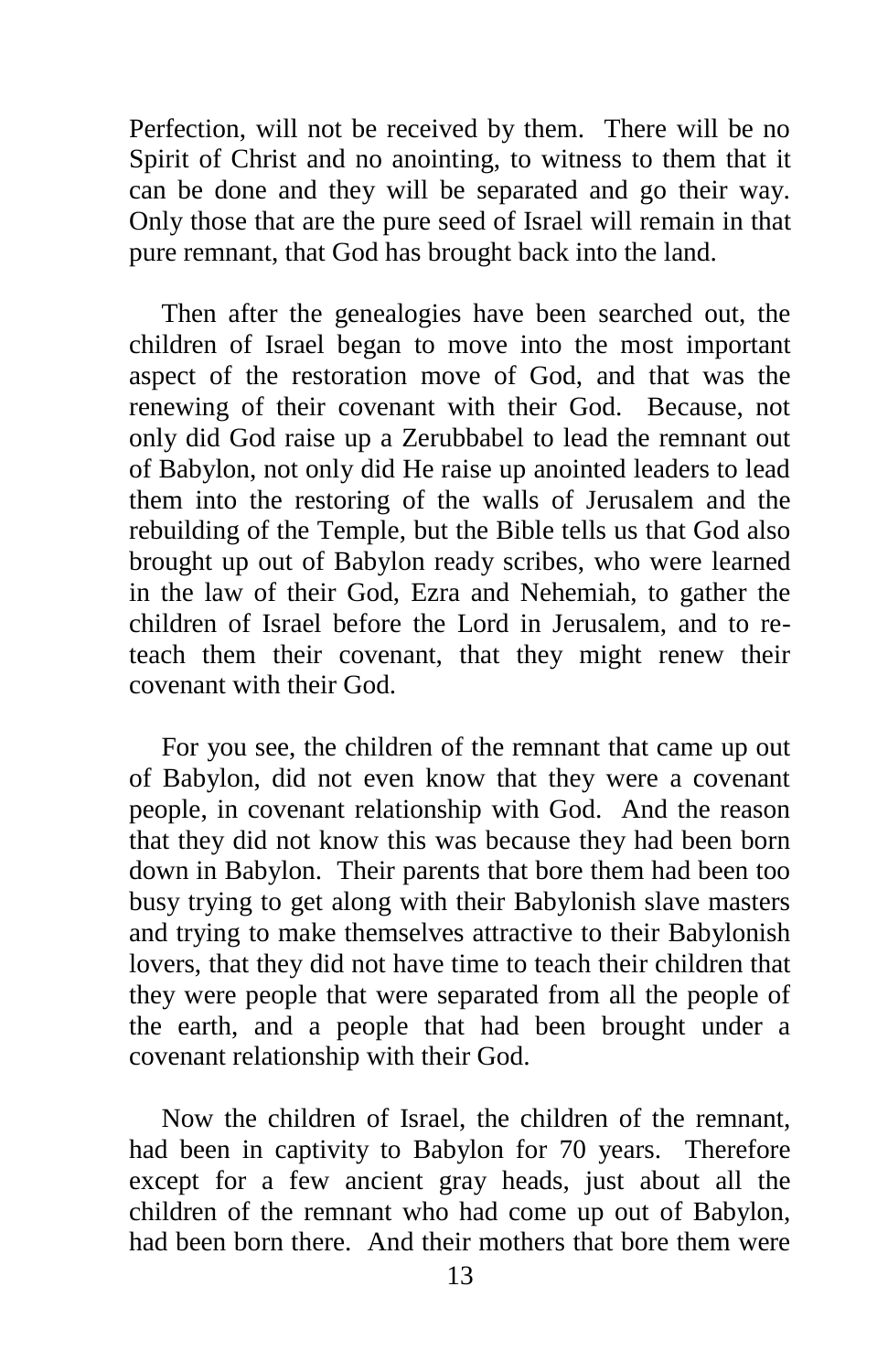spending all their time trying to get along with their Babylonish slave masters, and making themselves attractive to their Babylonish lovers. Therefore they were too busy with this to sit down and teach the children that they had birthed, that they the people of Israel were a separate people, that they were a covenant people, that they were a people in covenant relationship with their God. Therefore, the remnant came up out of Babylon and never even knew that they had a covenant with their God. And if they had they wouldn't have known what the covenant was. What its terms and conditions were, neither what it meant to them.

And so one of the most important necessities of the restoration movement was for God to anoint ready scribes who were learned in the covenant of their God. Ezra and Nehemiah, who gathered the children of Israel to Jerusalem day after day, began to re-teach them their covenant, that they might renew their covenant with their God. For you see it was because their fathers had not walked in their covenant with their God, and had not kept their covenant, that they had gone down into captivity to Babylon in the first place. Therefore, the most important aspect of the restoration was that the children of Israel might renew their covenant with their God, and walk in their covenant again. Because even if they rebuilt the walls of Jerusalem, and even if they rebuilt the Temple of God, laid every stone in its place and set each piece of furniture back in, and restored the divine order of worship, still **i**f they did not walk in their covenant, the anointing of God would depart from them. The leadership of God would depart from them, and the power of God would depart from them, and their enemies would take them back into captivity again.

And even so it is today dear friends, with the remnant of God's people that are coming up out of Babylon today. It is important that we come back into the land. And most important that the walls of Jerusalem be rebuilt, that the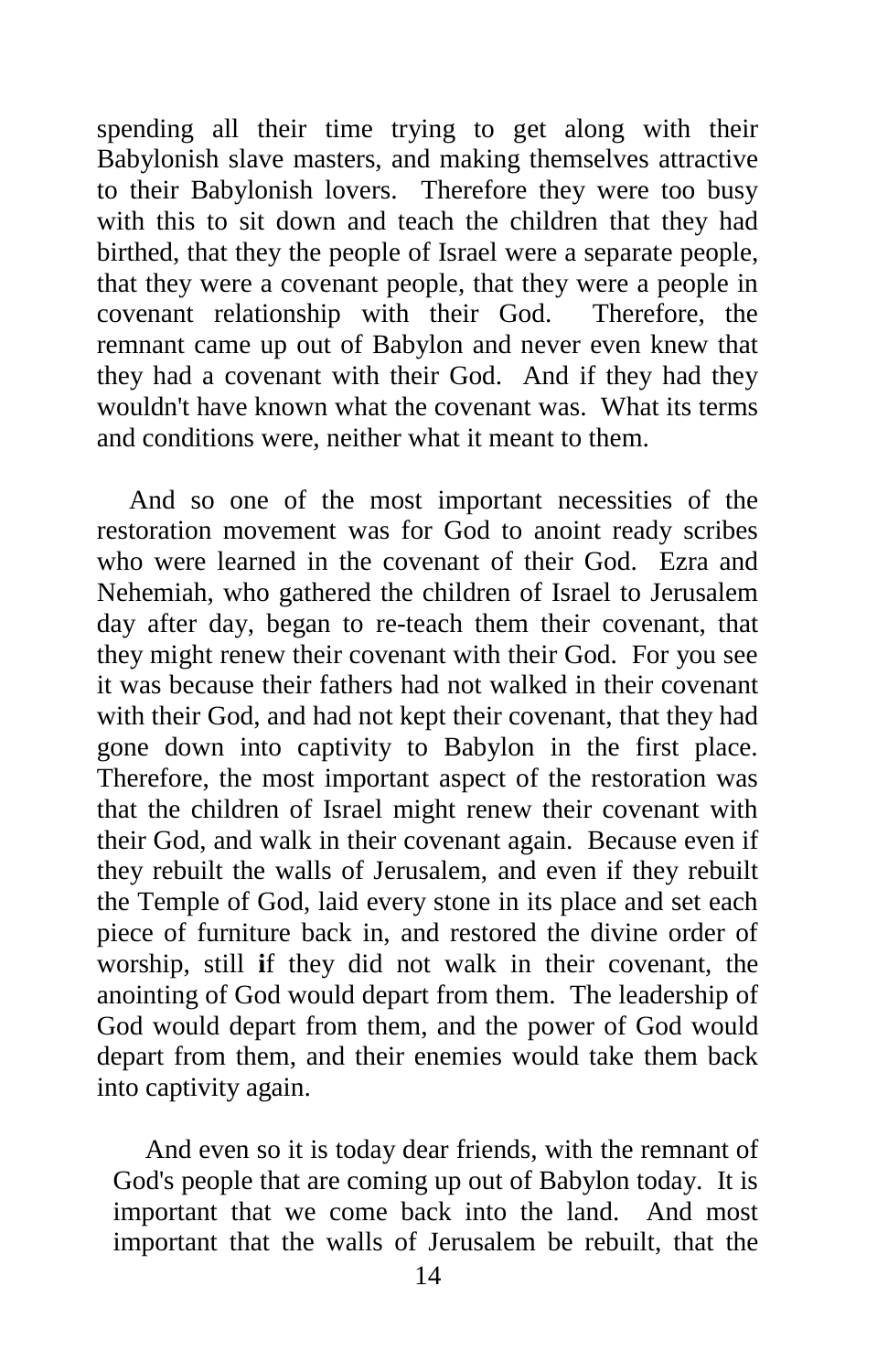Gifts of the Spirit are restored. And it is important that we be drawn together as one body once again and the Temple of the Lord be rebuilt. Nevertheless, the most important aspect of the restoration move of God today is that we renew our covenant with our God. And therefore God today also is anointing ready scribes, apostolic ministries, who have been alone with God and who are learned in the covenant of our God, who can gather the people of God before the New Jerusalem and re-teach them again their covenant with their God.

They will go back into the covenant that God gave through Moses, and uncover that spiritual reality behind every type, and every shadow, that is in the Old Testament covenant. For you see the Old Testament age was the age of the flesh, the age of the literal and the letter. And therefore every literal letter, type, and shadow, that was given by God through Moses in that Old Testament covenant, when we let the Holy Spirit show us the spiritual substance, the reality, of which the types and shadows are but prophecies and symbols, then we will have a revelation of the New Testament covenant in this age of the Spirit. For the spiritual fulfilments of all the types and shadows in that Old Testament covenant are the revelation of our New Testament covenant with God.

 So it is today that the children of New Testament Israel, who are coming up out of Babylon, even as the children of old Israel, have no knowledge of their covenant with their God. They are not even consciously aware that they are a covenant people, in covenant relationship with their God. Neither do they know the terms of the covenant. Neither do they know what it means to be under covenant relationship to God. Like the children of Old Testament Israel, we have been born when our old mother, the church, was down in Babylon. And again like the children of Old Testament Israel, our old mother that bore us and birthed our souls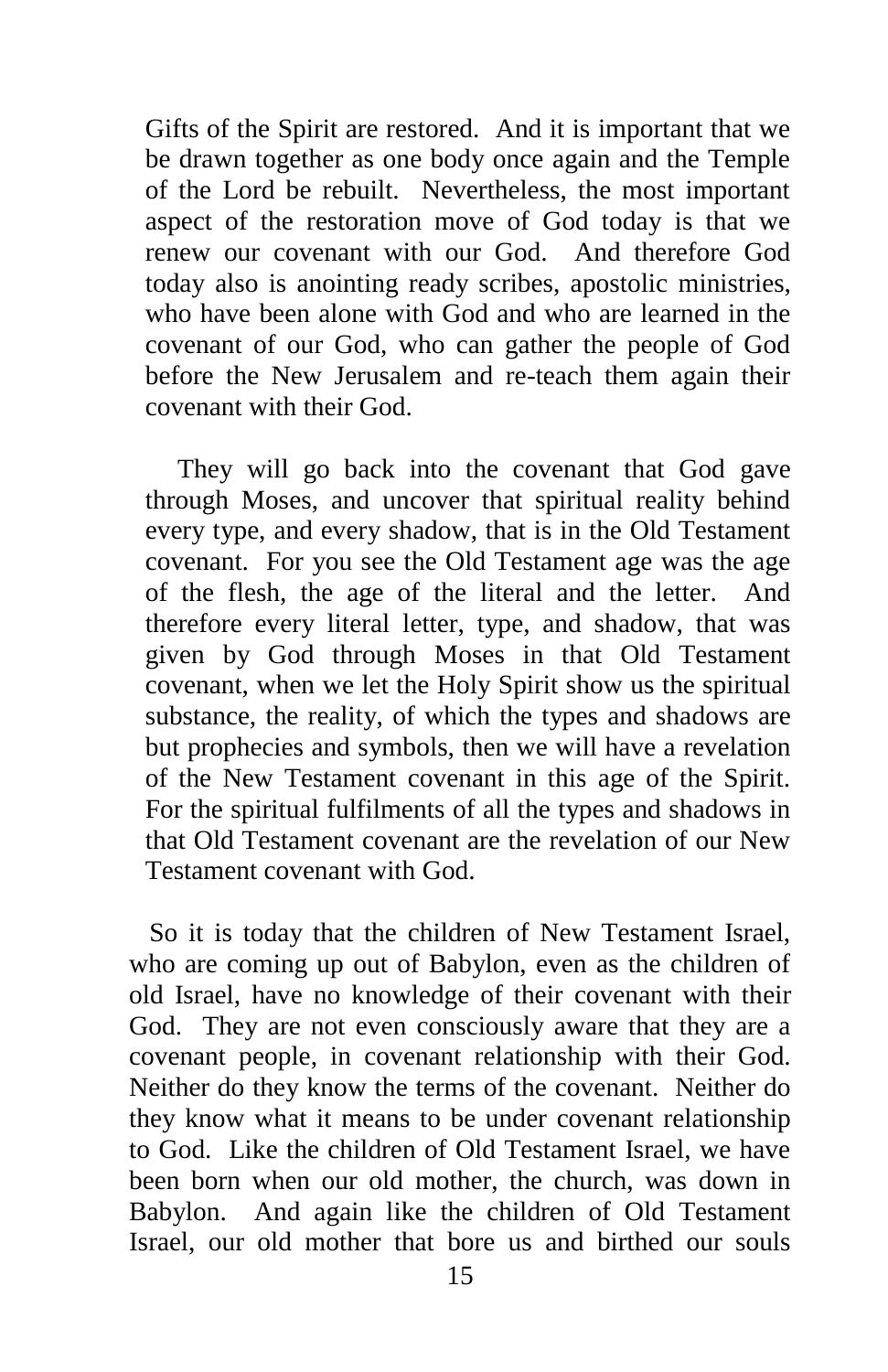down in Babylon, was too busy trying to get along with her Babylonish slave masters of this world and the political systems of this world, and the church organizations of this world. Too busy painting up her face with stained glass windows and million dollar buildings and robed choirs, to make herself more attractive to her fleshy Babylonish lovers, her promoters of a naturalistic religion, to take time out to teach her children that were birthed in her womb supernaturally, that they are the seed of Abraham, Isaac, and Jacob, which seed is Christ. And that they are a covenant people, under a covenant relationship with God, and just what it means to be under covenant relationship with God.

Therefore, they are like the remnant of Israel of old who needed to be gathered again before the Lord at Jerusalem, and re-taught the covenant. Therefore in chapter 8 of Nehemiah, verse 1, we read; "And all the people gathered themselves together as one man into the street that was before the water gate."

Notice that statement, "And all the people gathered themselves together as one man." We find that this was a mark of the restoration move of God in Ezra's day. Everything the children of Israel did they did as one man in these restoration books. When you study the other books of the Old Testament, you find that the children of Israel were always divided and striving against one another. Benjamin was divided from Ephraim, and Ephraim was divided from Judah. Always divided and fighting against one another, but then when you come over into the restoration books you find that everything they did they did as one man.

The reason was, they had been down in Babylon through many years of captivity. There in Babylon their Babylonish slave masters had divided and separated them from one another, and sent them off to different sections of Babylon to be slaves. Mother had been separated from daughter, son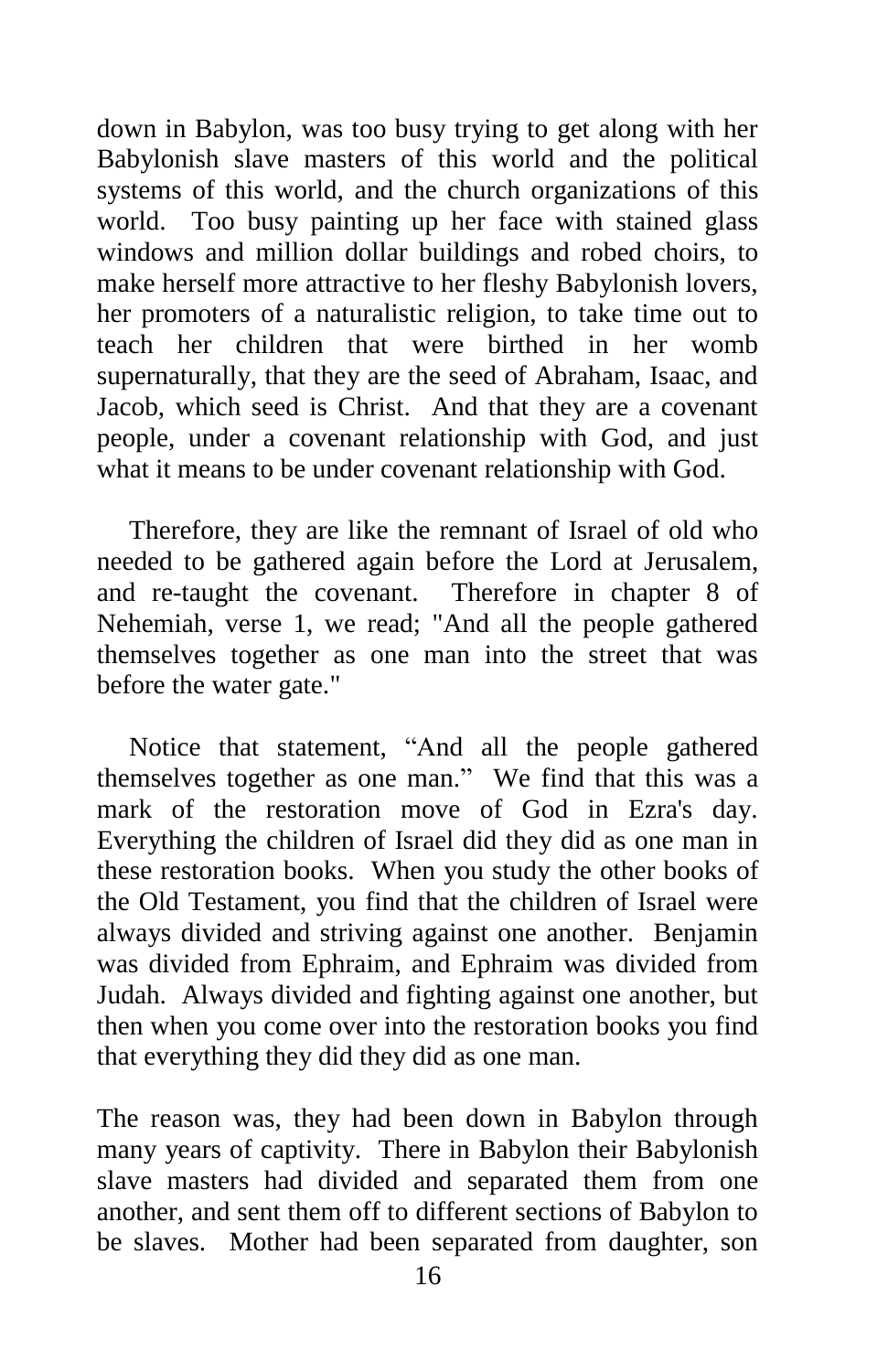had been separated from father, brother had been separated from brother, sister had been separated from sister, and sister from brother, and the Babylonish slave masters had cut them up and divided them up and sent them off into different sections of Babylon.

They had spent seventy years in division and therefore when they came back to the land, they were sick of division, they were weary of division, and they were tired of being separated brother from brother, and sister from sister. Therefore it is recorded that everything that they did in the restoration movement they did as one man.

In Ezra 3, as they began to re-gather back to Jerusalem to start to work on the walls, it says they gathered as one to Jerusalem, to begin the work on the walls. Here, as they gathered together again to Jerusalem to restudy their covenant, it is recorded again, as one man to Jerusalem. So it is with God's people who are coming up out of Babylon today, glory to God. The watchword we find, and a mark of the restoration movement today is God's people are seeking once again to do what they do as one man.

Like the Israel of old we have been down in Babylon for many hundreds of years in captivity, and there in Babylon, the Babylonish slave masters who led the organizations of Babylon cut us up and divided us. They separated brother from sister, and sister from brother, unto different segments of the Babylonish system, the Baptist segment, the Presbyterian segment, the Methodist segment, the Episcopalian segment, and the Pentecostal segment. There each section of Babylon kept its slaves in bondage and if anyone dared break free and try to visit their brother and sister in another section of Babylon, they are just liable to be turned out of the church organization. Baptist were not allowed to visit their Pentecostal brothers and sisters, Pentecostal brothers and sisters aren't allowed to visit the Baptist brothers and sisters. For each Babylonish slave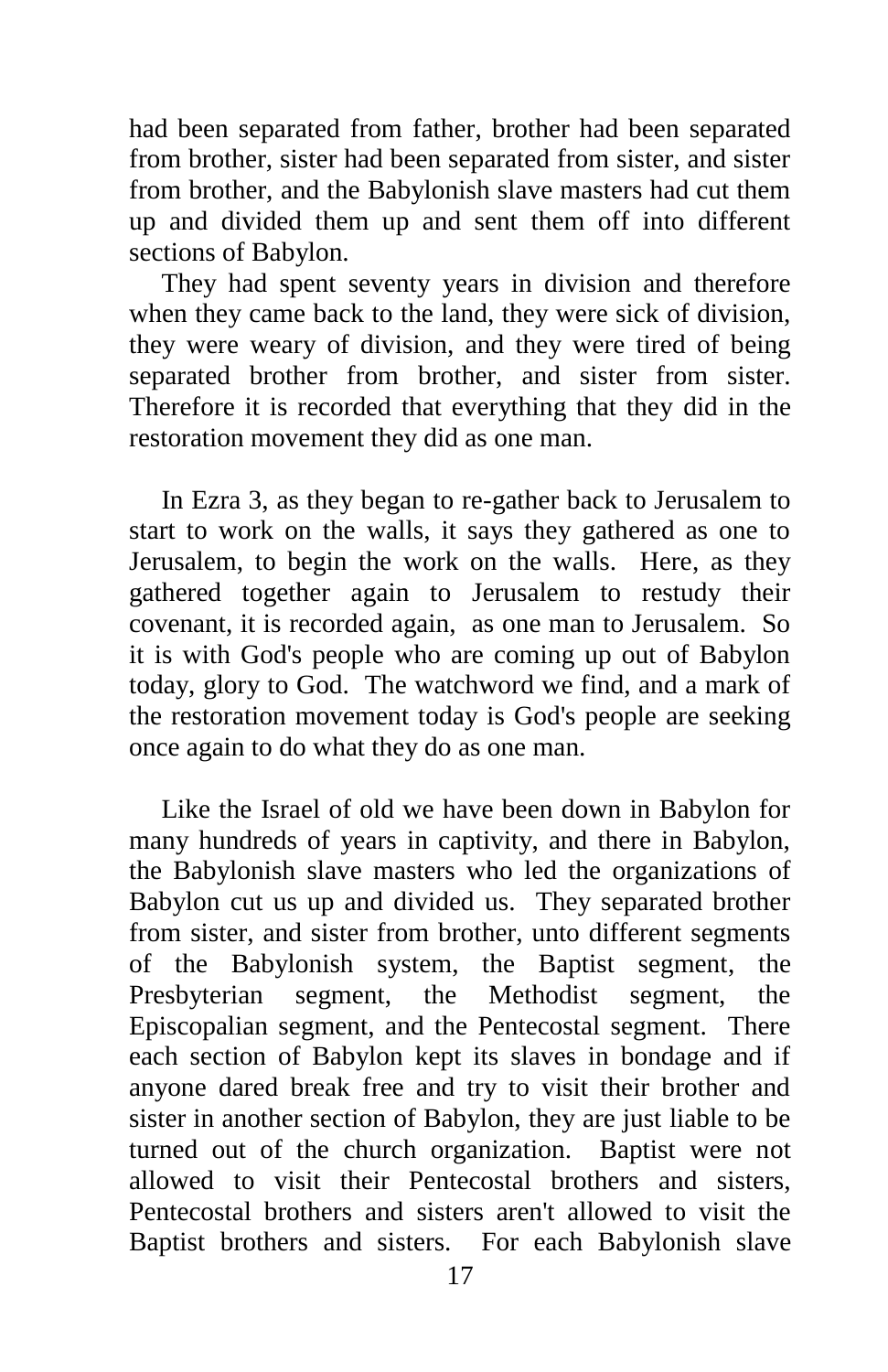organization are scared they will lose their members if they let them visit around from brother to brother, and sister to sister. Often in my own meetings across the country, I have seen the Baptist preacher sneak into the Spirit-filled meetings scared to death that some members of his organization are liable to see him and he is liable to be in trouble with his slave masters. Or some member of one of the other denominational systems slip into the Spirit-filled meeting, cautiously look around to be sure that no members of his Babylonish organization are present, lest he get in trouble with his slave masters.

Now God's remnant is coming up out of Babylon and no matter what section of Babylon that we come from, we recognize one another in the Spirit as brother and sisters. We are being restored to all our brothers and sisters, and the name tags that were given to us in Babylon, Baptist, Methodists, Pentecostal, Episcopalian, etc., are passing away, and we are being restored to oneness again. The mark of the restoration move of God today is God is moving us into that oneness that whatever we do, we are going to do it as one body, one man.

Then you will notice that the Bible says, it was before the water gate that the children of Israel gathered to re-study their covenant. I like that also. Because the water gate was the gate through which water was brought into Jerusalem, and water is a type of the Holy Spirit of God. Certainly if we want to re-gather today to re-study our covenant, and study the Word of God we need to gather before the gate through which the water is brought in.

Then the Bible says, Ezra the priest, brought the law before the congregation both the men and women and all that could hear with understanding, upon the first day of the seventh month, and he read therein before the street that was before the water gate, from the morning until the midday.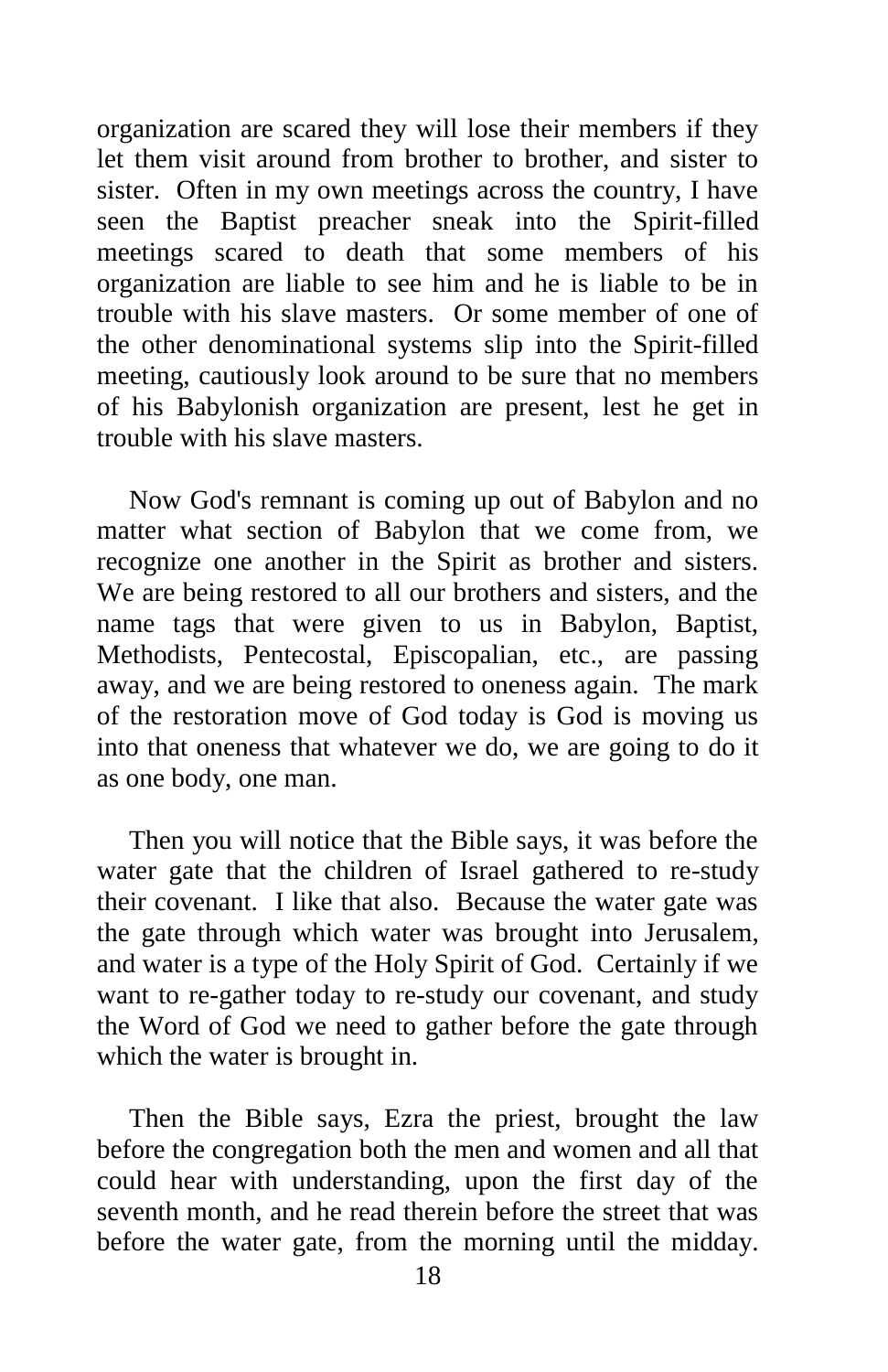How do you like that? Here was a service that lasted four hours and nobody got up and walked out. Nobody fell asleep and nobody went away and said, Brother so-and-so preaches too long. The people stood faithfully as the Word of God was read and ministered for four long hours, and they didn't even have plush-covered pews to sit on, that Christians that can't stand more than thirty minute sermons have today. But this was a people who were hungry for the Word of God. The reason was they had been down in seventy years captivity to Babylon and they recognized that the reason that they had been in captivity was because they had not had the Word of their God inside them, and had not known their covenant. Therefore, when they came up out of captivity there was one thing that their heart hungered for, one thing that they could not get enough of, and that was the Word of God, the Word of their covenant.

So it is with us the remnant that is coming up out of Babylon today. The mark of those who are in the restoration move of God today is that they are hungry for the Word of their God. They aren't interested in any little thirty minute sermonettes. In our end-time conventions, we start at ten o'clock in the morning with thirty or forty end-time ministries present, until one-thirty, two, or three o'clock in the afternoon. One ministry after the other rises up under the anointing and lays line upon line, and precept upon precept of the Word of God. The people sit for four, five, six hours, four or five hundred of them, nobody moving, devouring every word, and for a good reason, too. They are a people who have been down in captivity to Babylon and we recognize that the reason that we could be taken into Babylonish captivity, held there and bound there, and kept there by the demons of hell who deceived us, was because we did not have in us the Word of our God and the word of our covenant.

Therefore, those that are coming up out of Babylon are hungry for the word of their God. They are not interested in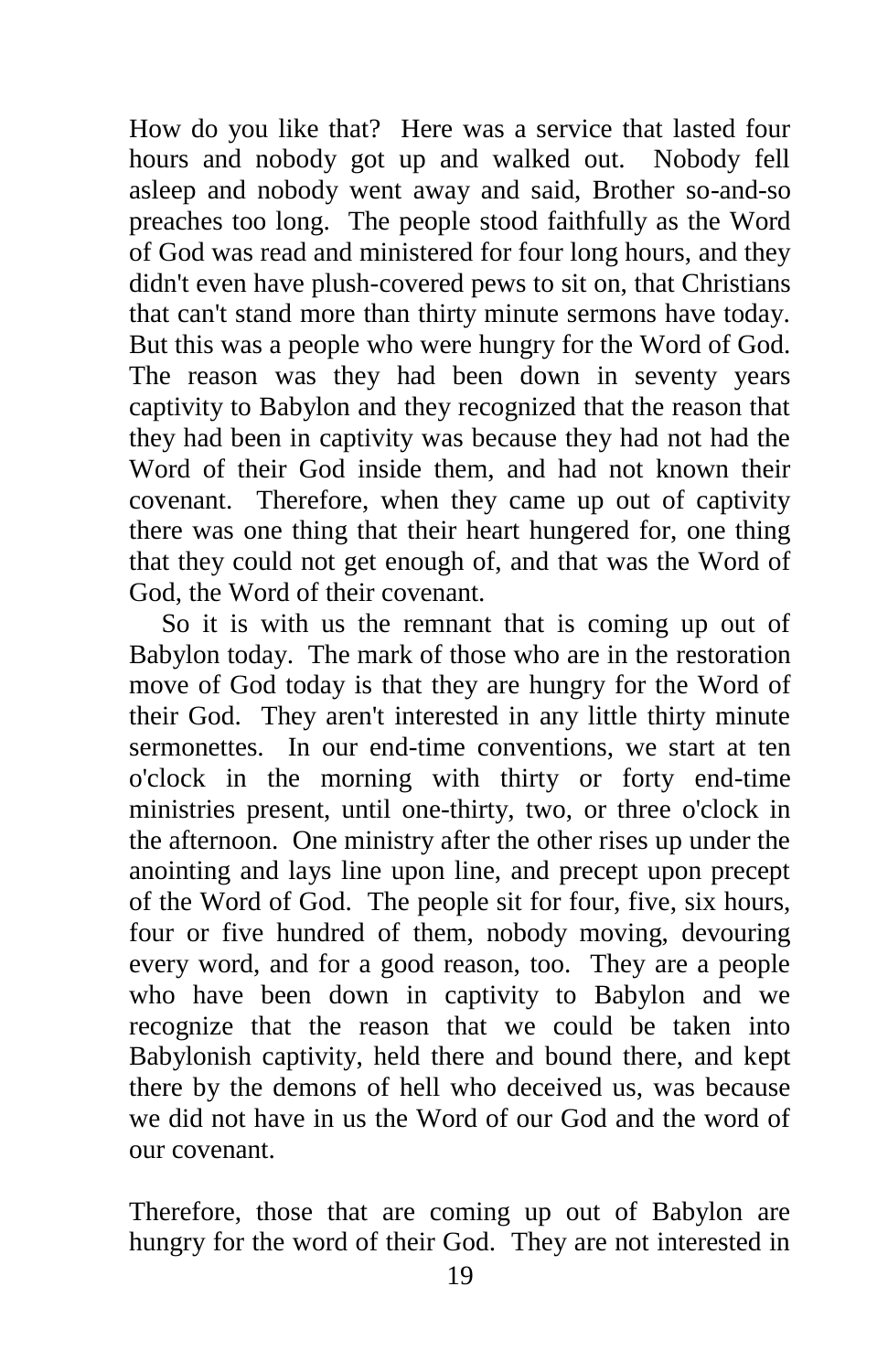any thirty minute sermonettes, neither in preachers who preach only thirty minute sermonettes. But they are hungry to sit at the feet of the anointed ministry receiving the revelation of God, the revelation of their covenant with God in this hour. That they may be taught again the word of their covenant, that they might know how to walk with their God.

In verse 5 it says, "And Ezra opened the book in the sight of all the people; (for he was above all the people;) and when he opened it all the people stood up: and Ezra blessed the Lord, the great God. And all the people answered, Amen, Amen, with lifting up their hands." Surely this was not a Baptist Church, neither a Presbyterian or a Methodist, nor any of the other denominational churches and systems for had it been they would not have been allowed to answer, amen, amen, and with lifting up of their hands. Nay, but this was an anointed remnant of overcomers who had come up out of Babylon and the Spirit of their God was alive within them again. Therefore, when the Word of God was ministered they could not help but respond.

In verse 8 says, "So they read in the book of the law of God distinctly, and gave the sense, and caused them to understand the reading." This was another mark of the restoration movement, in that the anointed ministry that was re-teaching the people their covenant didn't, as they dealt with the scriptures, just take a text for a pretext and then ramble on with a bunch of philosophical garbage that means nothing to the people of God. But the Bible says they gave the sense and caused them to understand the reading. So is this a mark of the restoration movement of God today. God's anointed apostolic ministries, who have been alone with God in the desert and have come out to re-teach God's people their covenant, you won't find them taking a text for a pretext and offering to God's people a bunch of philosophical garbage that comes from the modernistic minds of this world. But you will find God's apostolic ministries who are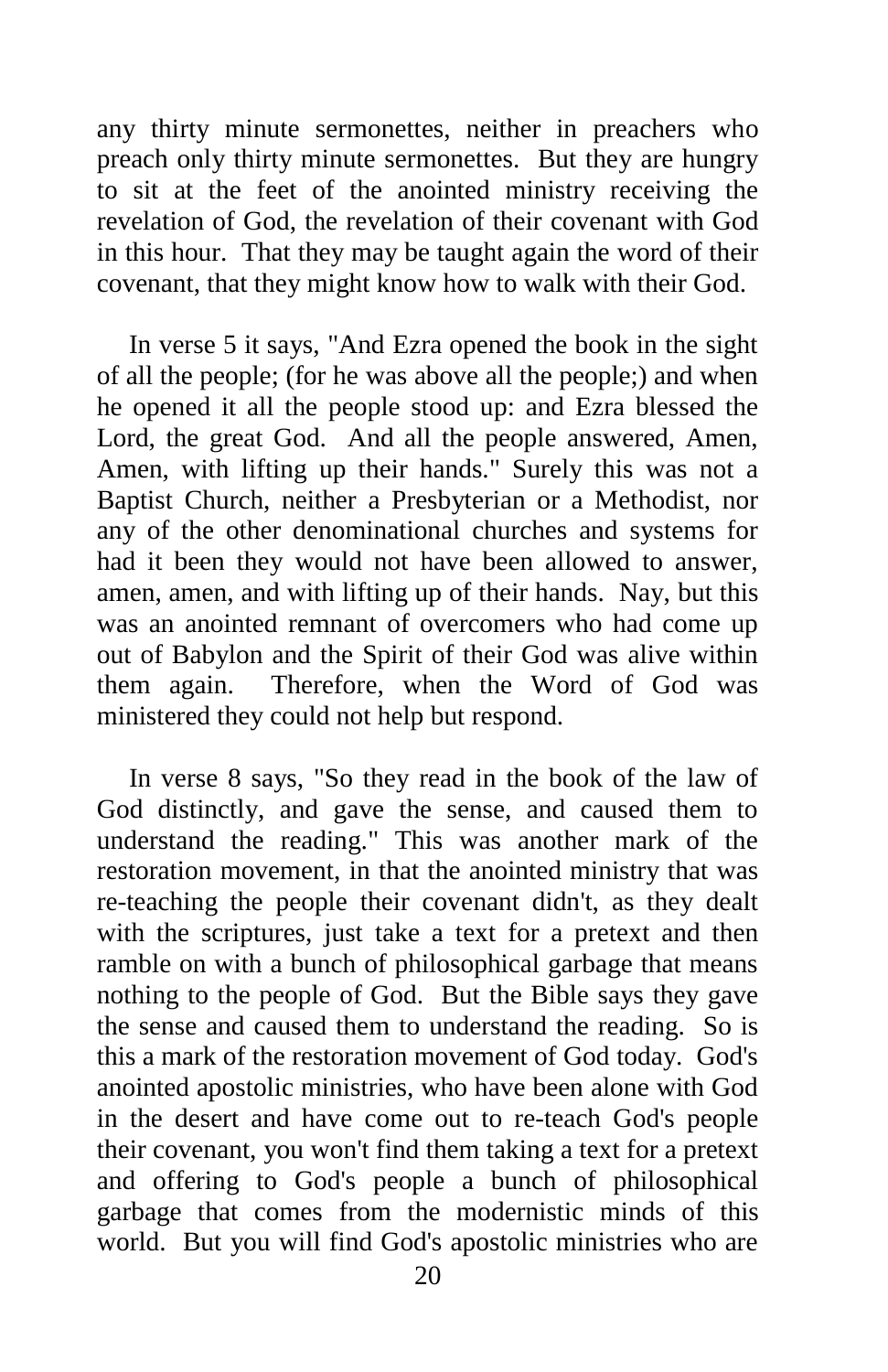anointed of God, to go back behind every type and uncover and unveil that spiritual reality behind every shadow and symbol in the Old Testament covenant, so that God's people can understand the reading and be given the sense of it.

Verse 9 says; "And Nehemiah, which is the Tirshatha, and Ezra the priest, the scribe, and the Levites that taught the people, said unto all the people, "This day is holy unto the Lord your God; mourn not, nor weep. For all the people wept, when they heard the words of the law." Then he said unto them, "Go your way, eat the fat, and drink the sweet, and send portions unto them for whom nothing is prepared: for this day is holy unto our Lord: neither be ye sorry; for the joy of the Lord is your strength." You see, as all the children of Israel were given the sense of the covenant with their God again, and began to understand it, they began to realize that their fathers had not walked in the covenant of their God. That they themselves had not walked in the covenant of their God, and that this was the reason that their God had allowed them to go down into captivity. Therefore, a deep sense of conviction suddenly seized them, which soon turned into condemnation, and they began to groan and mourn and weep. But the anointed ministries, Ezra and Nehemiah also knew that it was because they had not walked in the covenant of their God that God had allowed them to go into captivity. But at the same time, they knew the fact that God had brought them back into the land, and relayed the foundation of the house of the Lord, meant that the Lord had put away their sin, and that His countenance was smiling upon them once again, and His blessed hand was upon them once again. Therefore, they called to the people, stop you're weeping and stop you're mourning, this day is a holy day unto your Lord your God, for the joy of the Lord is your strength.

So it often is today. As God's people begin to truly understand their covenant, they begin to know that the reason we have been in captivity to Babylon, is because our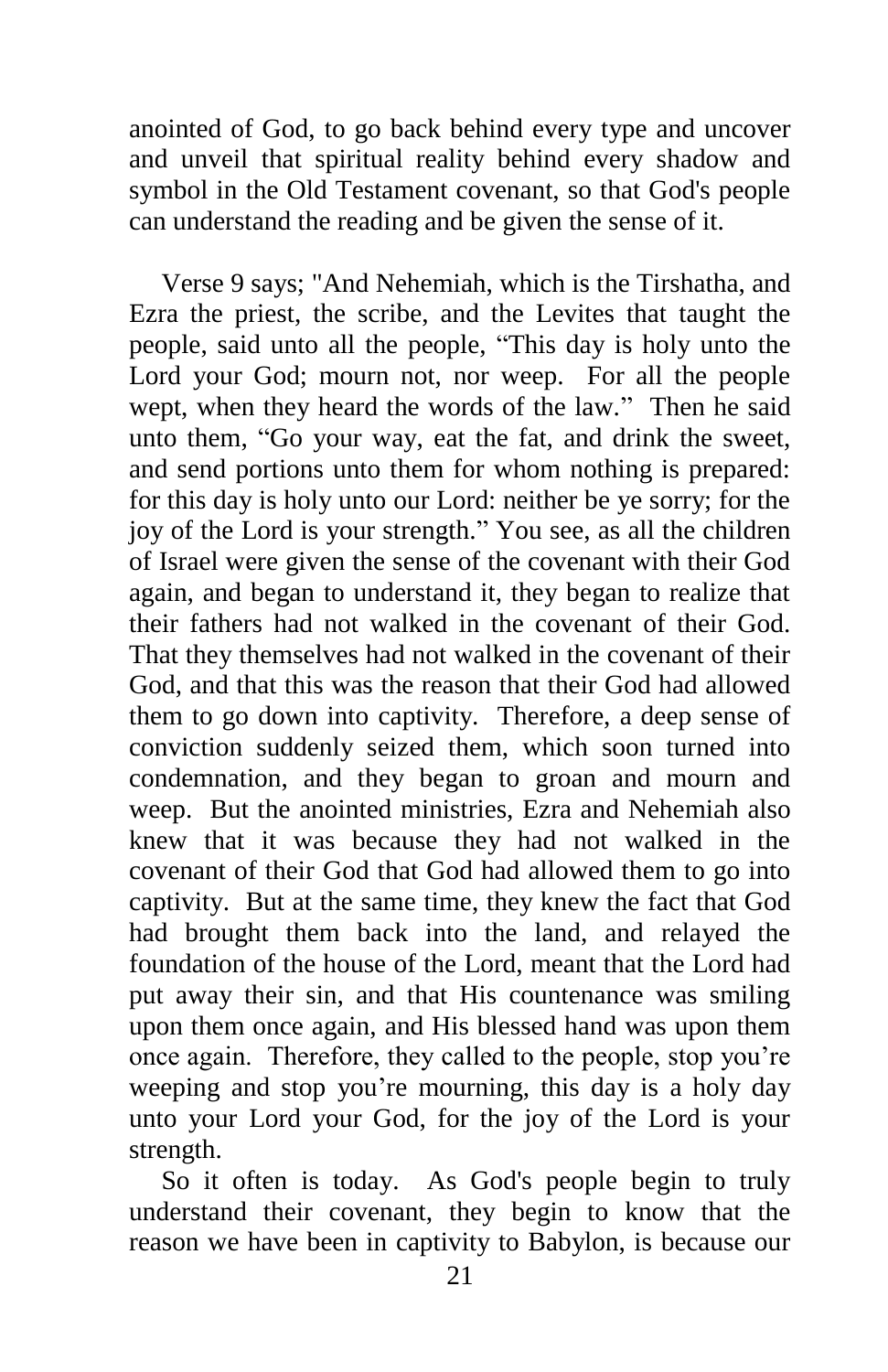fathers did not walk in their covenant with their God. Neither have we walked in our covenant with our God. Therefore, it would be very easy for God's people today to begin to weep and mourn. Too often do we have ministers today who are more interested in getting God's people weeping and groaning and mourning over their sins than in seeing the Temple of the Lord built. Many times your ministries will begin to beat the people with God's Word, and show them the legal aspects of God's Word, revealing to them only how sinful they are, and beating them down until they get people mourning and groaning, confessing their sins at the altars of God.

Then of course, this builds up the ego of the minister and he can go out and say, "My what a great service we had last night. How the Spirit of God did move. There were such and such a number of people at the altar weeping, mourning, and confessing their sins before God." But God's anointed ministries who are hearing from God today are not interested in the sound of God's people weeping, groaning, and confessing their sins. They are listening for the sound of joy. For they also know that because we have not walked in the covenant of our God, neither have our fathers, God allowed us to go down into captivity. But they are also aware that our God is bringing us back into the land, relaying the foundation ministries of apostles and prophets, and thereby relaying the foundation for the Temple of the Lord, means that our God has put away our sins and that His countenance is smiling upon us once again, and that He is ready to lead us on into that ultimate fulfilment of His eternal purpose. Therefore, they are calling to the people that this day is a holy day unto your Lord. Mourn not, neither weep, for the joy of the Lord is your strength. They have no desire to get God's people under condemnation, neither at the altars confessing, groaning, moaning, and weeping. Not so long ago, down in a South American city, in what was supposed to be an open meeting where the Spirit of God could use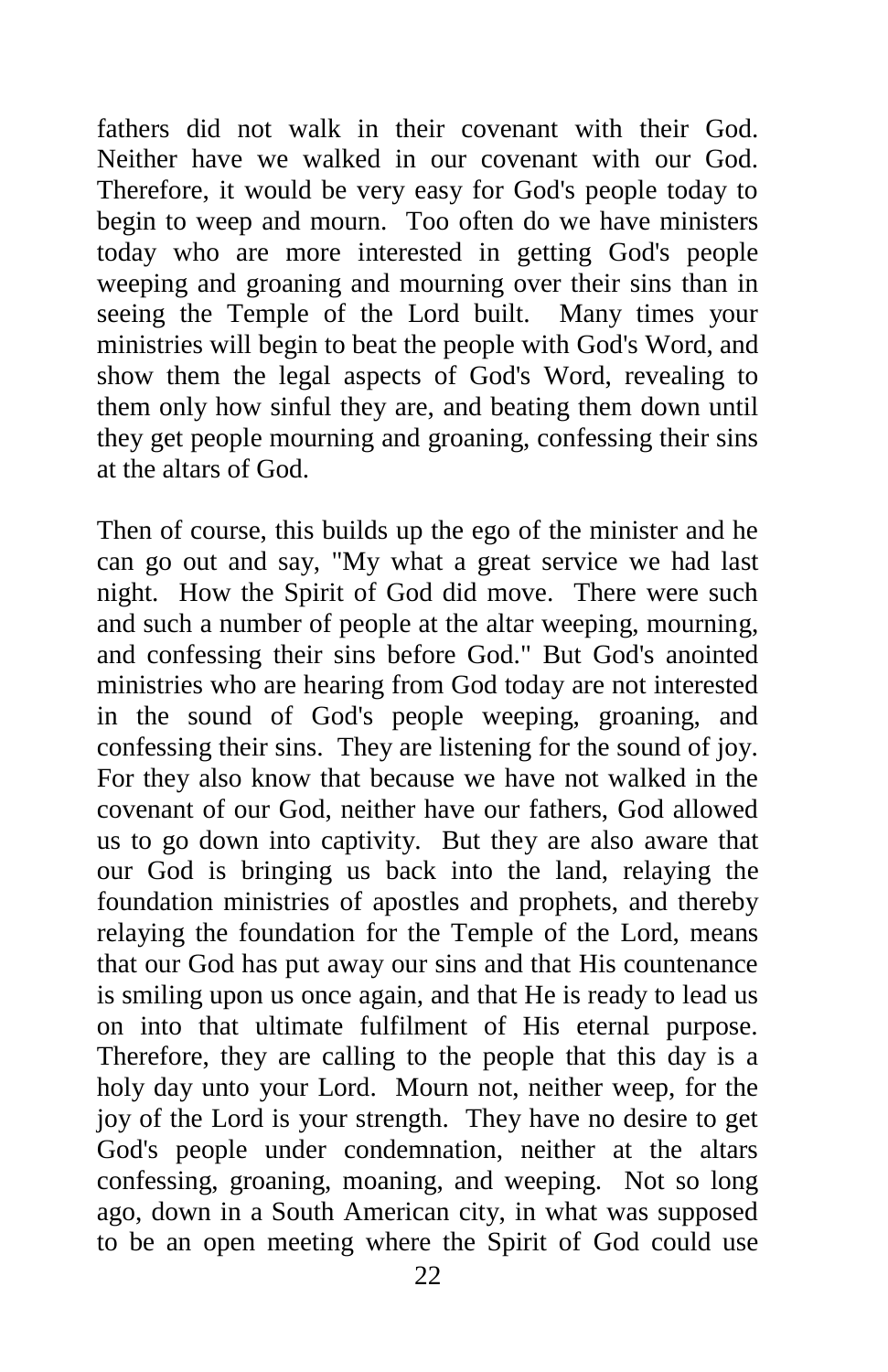whomsoever He would, a young South American minister got up to preach one night. He was one of those who was out to build a reputation for himself, by being able to get many people to the altar moaning, groaning, and weeping, through beating them with the Word of God. He began to beat the sheep of God. To tell them how no good they were, how sinful they were, and how God was going to punish them terribly for their sins. He continued this until the people of God began to be pressed down more and more, so then they all began to weep, groan, moan, under the condemnation. When this began, then he gave an altar call and said, "Everybody come down to the altar now and confess your sins." About a hundred of God's people poured out to the altar and fell on their knees with crying, weepings, and mournings. This young minister began to feel that he was a great preacher, that there was a great move of the Spirit of God because of all these goings on. He looked out and saw this present writer refusing to participate and said "There is someone here tonight who refuses to humble themselves before their God."

But you can be sure I was having no part of that thing. I confessed my sins once, for all, and forever fifteen years ago when I came to Christ and put them under the blood of Jesus. Now I am too busy trying to grow strong enough in God to overcome them to have time for any weeping, mourning and confessing. Like the apostle Paul, forgetting those things which are behind, looking forward to those things which are before I press on to the mark of the high calling in Christ Jesus.

The next night it came my turn to preach. I ministered from Ezra, chapter 3 where the remnant came up out of Babylon. There in the third chapter it tells us that where the foundation of the Lord's house was relayed some of the old ancient gray heads in Israel, who had seen the glory of the former house, when they saw the foundation of this house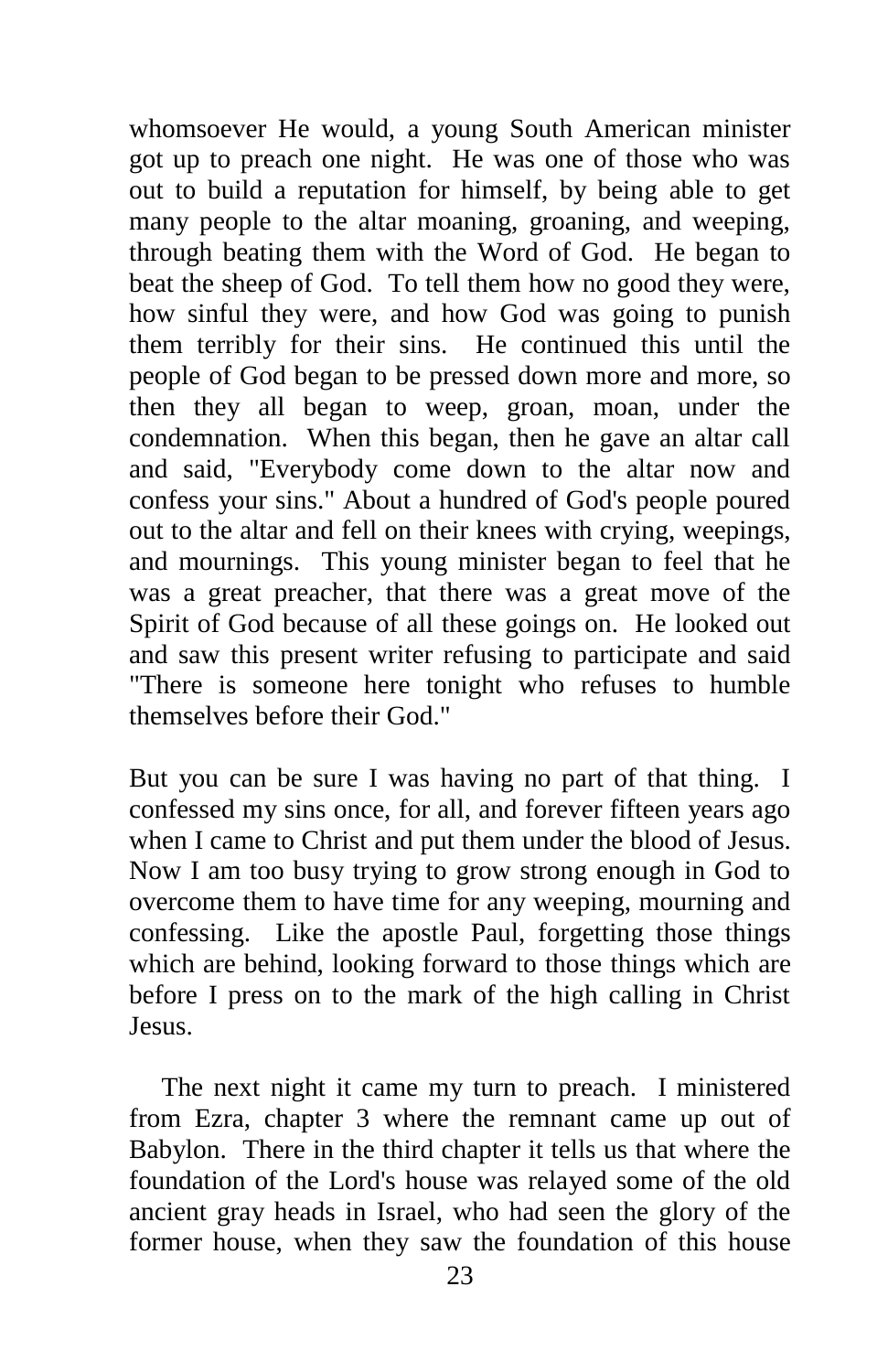relayed, began to shout with such a great shout of joy, that they were heard for miles off. I came down to this part of my message, I said to the people, for fifteen years, ever since I have been saved I have been down in Babylon with God's people. I have heard their cryings, their groaning, their moaning, and their condemnation over the fact that they couldn't overcome their sins, and their sufferings and their sicknesses. I have heard the groanings and moanings of Baptist people in the denomination I belong to, as week after week they would get under condemnation after the preacher preached against sin, and run down to the altar and rededicate their lives. Then because the preacher didn't know where to take them from there, and gave them nothing with which to overcome the weaknesses in their flesh that caused them to commit the sin, they went right back out again the next week and did the same things over again. Then when they heard a sermon preached, got under condemnation again, over and over, year after year.

There in Babylon with God's people, I've heard this weeping and moaning over their weaknesses until my soul is weary of it, and the soul of God is weary of it. Therefore, the sound that my ear is listening for today, the sound that rejoices my heart, is not the weepings, groanings and moanings of God's people in condemnation over their sins. The sound that my heart is listening for today is the shout of joy that the foundation of the Lord's house has been relayed again, in Israel.

Then Nehemiah, the anointed leader, told them what it was a day for. He said it is a time for you to go your way, eat the fat, drink the sweet, and send portions unto them for whom nothing is prepared. That is what it is a time for today, beloved. It's a time to go our way. And our way is on to the measure of the stature of the fullness of Christ. Not only that but Nehemiah said it is a time to eat the fat. The fat was that portion of the lamb that was sacrificed from which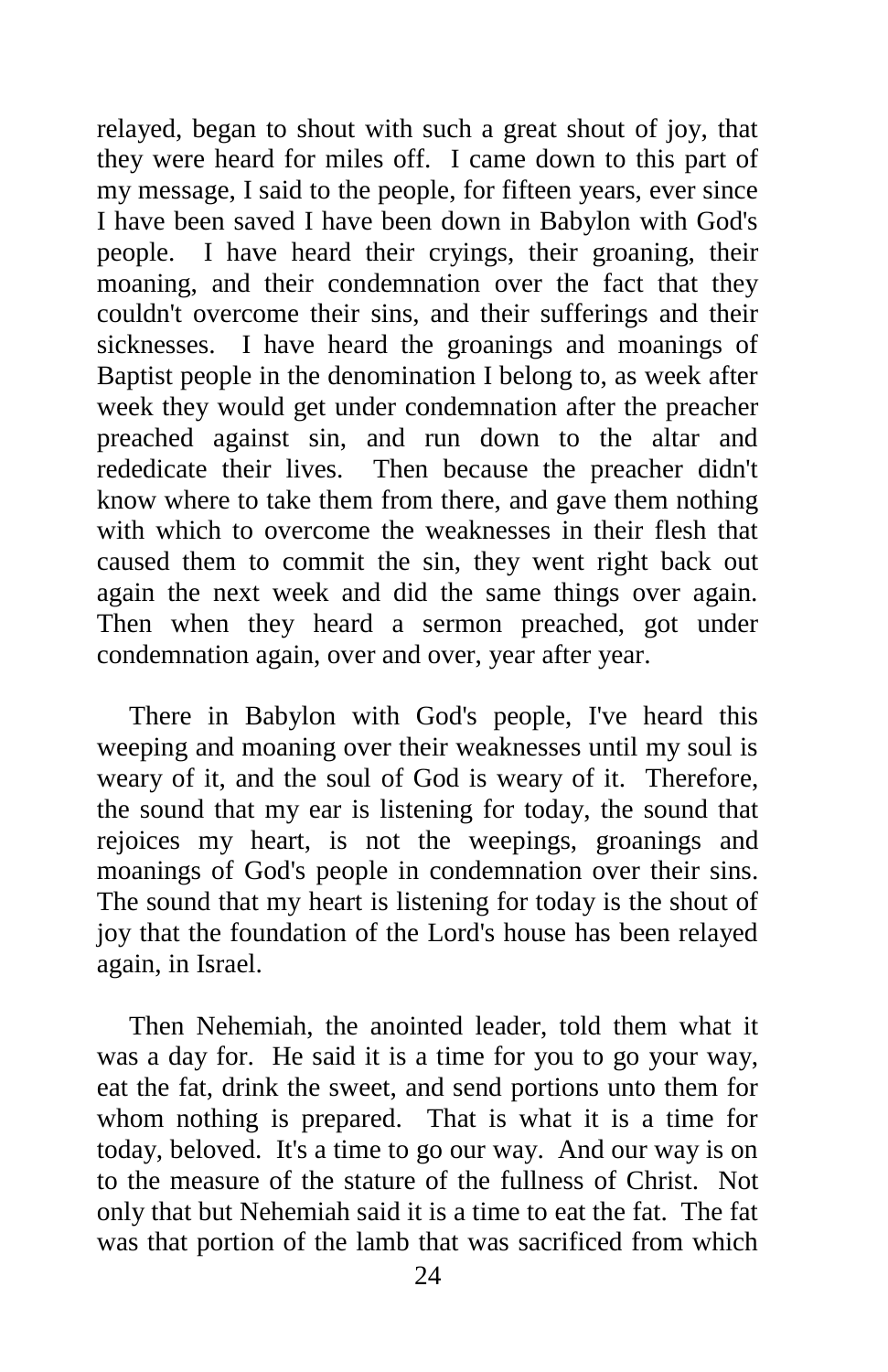the oil came. So it is for us today, beloved. It is time to eat the fat. For this is the hour when God is pouring out for us line upon line, precept upon precept and truth upon truth. Giving us that portion of our lamb Jesus that was sacrificed, the truth which brings forth the holy oil. Therefore, it is time for us to eat this fat that God is bringing forth in this hour. Not only that, he said go your way, eat the fat and drink the sweet. The sweet of course, was the wine.

The wine wherever you find it in the great mystery of God in the scriptures, is symbolic of the supernatural life of Christ, which is the life of God. Jesus said, I am the vine, ye are the branches. The fruit that comes forth from the vine is grapes. But the ultimate fruit that comes forth from the grapevine is not the grapes but the wine that comes after the grapes are crushed. Jesus is the vine and we are the branches. Glory to God, the ultimate fruit that we see coming forth from that vine today is the life of Christ, which is the life of God, which is coming forth in God's people. Therefore, this is a time for drinking the sweet. As I drink of the life of God that is coming forth in you, you drink of the life of God that is coming forth in me.

Last of all, Nehemiah said, it is time to go your way eat the fat and drink the sweet, and send portions unto them for whom nothing is prepared. Above all in this hour, beloved, as God brings forth these great, glorious end-time truths, we must not forget to send portions to them for whom nothing is prepared. God help his people, who, like other moves of God, sit and eat the glorious fat of God's truths that God brings forth and drink of the glorious wine of God, and just sit and feed and eat themselves, and get fat, and don't send out portion of that word to many in the world for whom nothing is prepared. God doesn't need anymore churches on the corner, but He needs anointed, moving, end-time bodies in which ministries are coming in at the bottom, being called by the Spirit and being trained in their ministries in the local bodies, and sent forth out at the top, as apostles of God, to go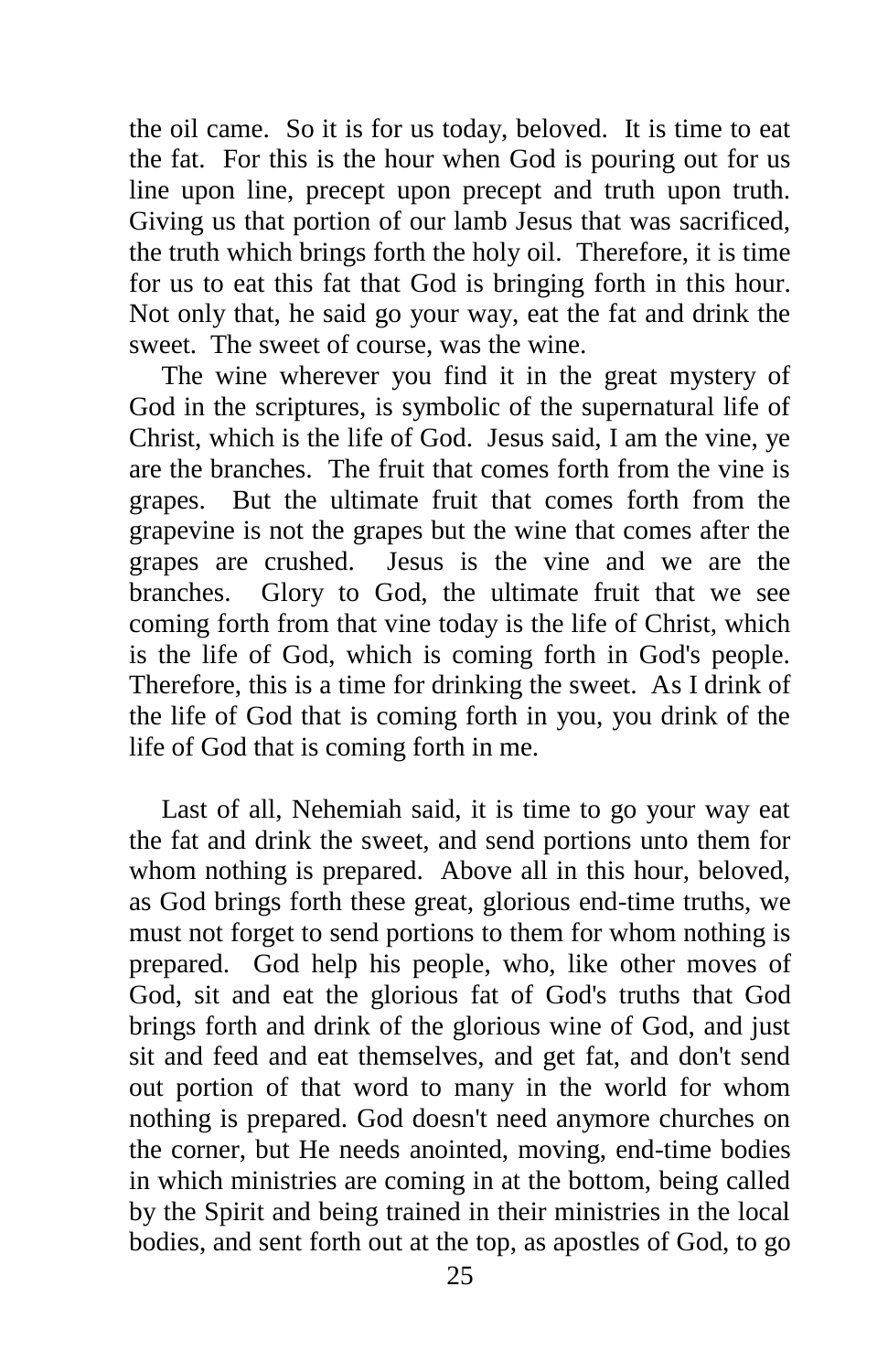forth into the world. Sent out to carry portions to them for whom nothing is prepared.

Recently this writer returned from the jungles of South America. Down there on the jungle rivers, many, many converts who had already been won to Christ by missionary evangelists of old, are hungry for the truth of God's Word that God is bringing forth today. Truths that Christians in the United States have long since taken for granted, and won't even go to church to hear anymore; down there they are like little birds with their mouths open. But the trouble is that they don't have anointed ministries, teachers to carry portions to them. God help us in this move of God. If like all other moves we just sat in our own churches and got fat on the Word of God, so fat that were not able to move, that it weakens us instead of strengthening us**,** that we don't even move in the life of God. God help us to send portions, yea, send forth ministries to carry portions to those in lands where nothing has been prepared.

Many of the people of God, in moves across the land today, and in end-time bodies, where God has raised up anointed ministries to feed them, are not aware of how fortunate they are. If they knew how many letters we get in our office in Miami, from people across the United States, who have gotten a glimpse of the glorious thing that God is doing in this end-time, and they write us, "Brother Fife, can you send us a publication, can you send us a tape, send us something so that we can feed on this word too." Sometimes they write and say, "Brother Fife, there are only four or five of us in our town who are moving in God's move of the Spirit. And there is just a few of us, we can't give much offering, but do you ever come and hold a meeting for just four or five?" You can bet your boots, that if God can make the way for us to get to them, we'll fly a thousand miles to go and teach them whether they can give an offering or not.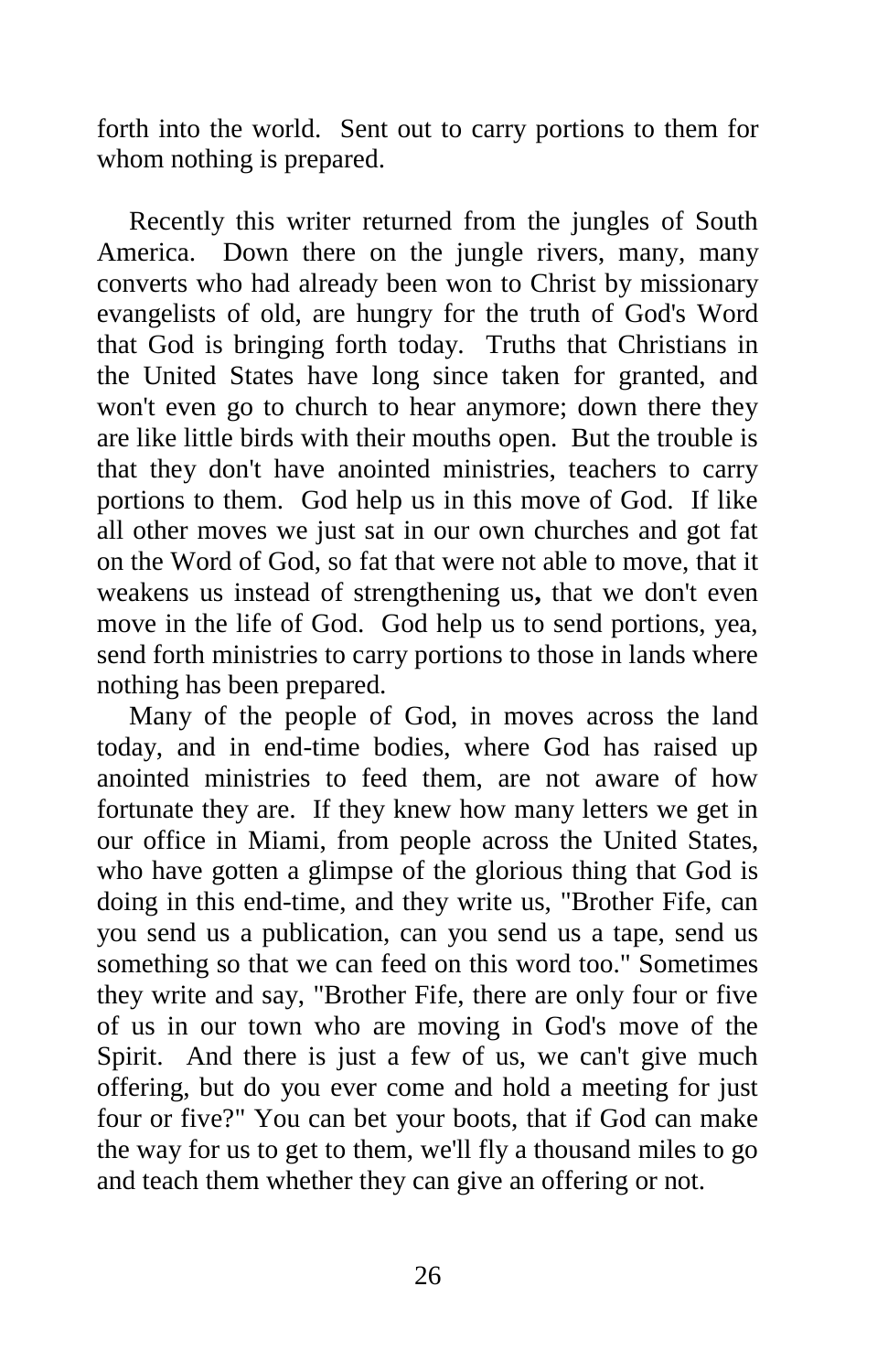For this is not just the hour for eating the fat and drinking the sweet, but this is the hour for sending portions to God's children everywhere who don't have an anointed ministry raised up in their midst, for whom nothing is prepared. God help us not to forget to send portions as we eat this fat and drink this sweet.

Then the rest of this chapter and chapter 9 tells how that as they heard their covenant explained and understood the sense of it, they began to go back through their minds over the hundreds of years. They began to confess to their God at which points their fathers had turned away from Him and begun to walk out of His covenant, and they themselves had turned away from Him.

Then in verse 34 of chapter 9, when they came down toward the end of their confession, they said, "Neither have our kings, our princes, our priests, nor fathers kept thy law, or hearkened unto thy commandments and thy testimonies." Certainly this is our testimony today beloved. Our kings, our princes, our rulers, have not kept the law of our God. Neither have they hearkened unto His commandments. Our priest, our spiritual leaders, in past years, and decades and centuries, have not kept the law of our God. Neither have they hearkened unto His commandments and His testimony. That's why you and I were born in a church that was in Babylonish captivity, and in exile away from the presence of our God. That is why we haven't seen the power and the glory of God in our lives and in our churches.

In verse 35, they went on to say, "For they have not served thee in their kingdom, and in thy great goodness that thou gavest them, and in the large and fat land which thou gavest before them, neither turned they from their wicked works." Surely this is our testimony today too. For our civil leaders and our spiritual leaders, have not served God in the kingdoms that He has given them. In this large and fat land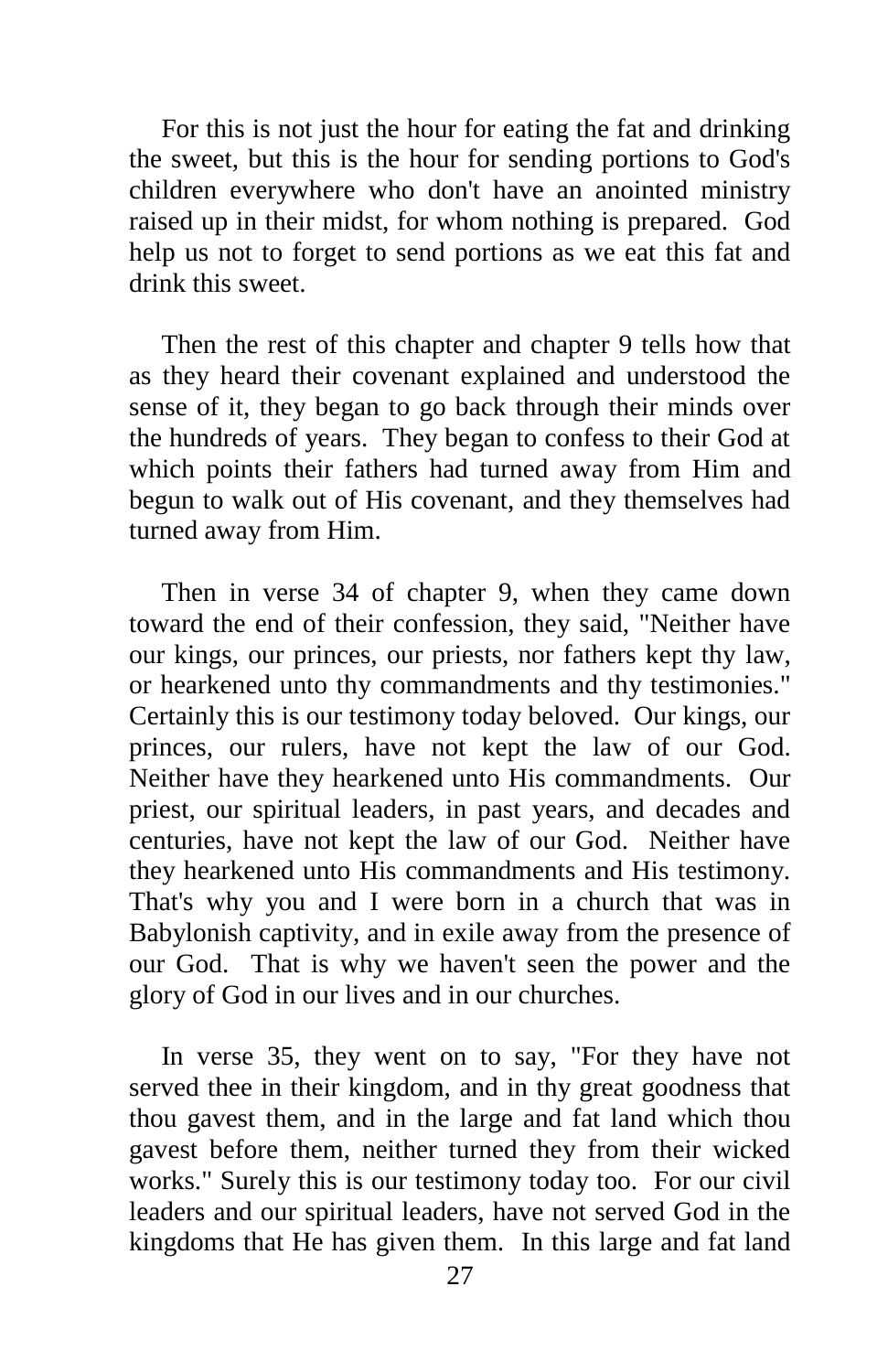which our God has given to us. Certainly America is the largest and the fattest land in all the world today. Our civil rulers and our spiritual leaders, our kings and our priests, have not served our God in this large and fat land which our God gave us. They have taken prayer out of the schools. They have taken the name of Jesus out of our government. Today the leading governmental policy-making tribunal in this country is the United Nations. The President of the United Nations is a Buddhist, and Buddhist priests run up and down the halls of the United Nations Building offering incense to their devil God. Our priests and our leaders, our kings and our rulers, have turned away from our God and worshipped false gods.

Ezra went on to say, "Behold, we are servants this day, and for the land that thou gavest unto our fathers to eat the fruit thereof and the good thereof, behold, we are servants in it. And it yieldeth much increase unto the kings that thou hast set over us because of our sins: also they have dominion over our bodies, and over our cattle, at their pleasure, and we are in great distress." This again is our testimony today. The great land that God gave to our fathers, he didn't give it to the politicians and the governmental systems of this world. He gave it to the pilgrim church fathers, the people who came to this land looking for a place to worship God in freedom. But it has been taken away from us, and today it belongs to the devil's people, and it yields its increase to the kings which God has allowed to come into dominion over us, because of our sins. Today they have dominion over our bodies, and at their pleasure we are in great distress.

The hour is soon coming when we are not any longer going to be allowed to meet in public meetings to worship our God. We are very fast heading for bondage through our governmental system. One brother, who is in the move of God, was recently sent by his company to a computer school in New York City. There he learned that plans are under way in this country to computerize our whole life. Soon we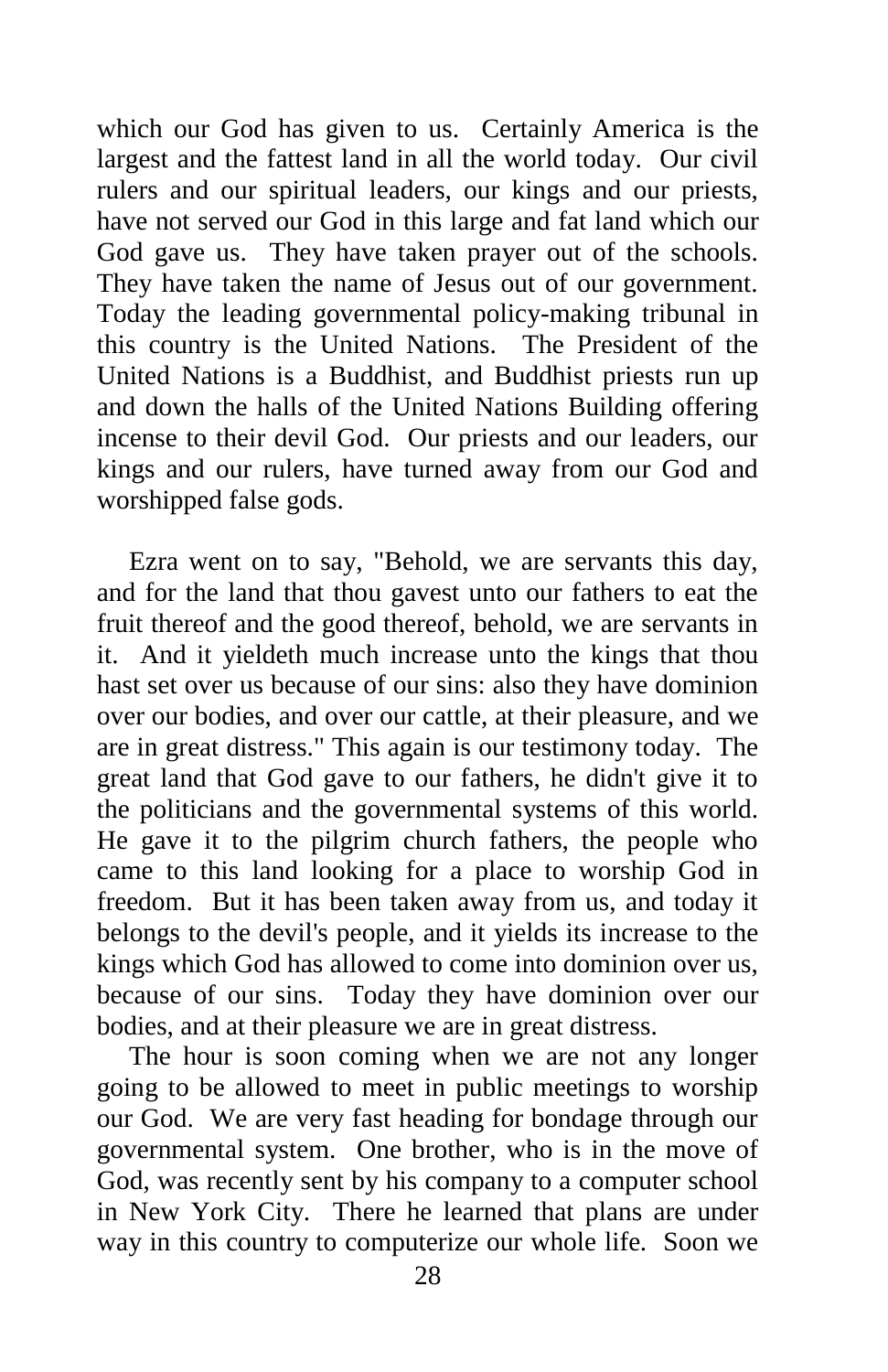will be living in a check less society, where when we work all week we won't even draw our own pay check, but it will just be sent to a central center, and we will be given a number in order to draw upon it, when we want to buy something.

At their pleasure we are in great distress. The children of Israel said because of all this we make a sure covenant and write it and our princes and Levites and priests seal unto it. Here was where the children of Israel renewed their covenant with their God. And this is the next great step that the Spirit of God wants to lead us into in restoration. That we renew our covenant with our God.

But the problem is most of the children of God today know nothing about their covenant with God. They were birthed in the Spirit from the womb of an old mother church that was down in captivity to Babylon. Captivity to the Babylonish system, the Babylonish organizations of this world, and Babylonish religious organizations, that have no supernatural headship of Jesus through the Spirit, no fivefold spirit ministry, no nine spirit gifts, and above all no nine spirit fruits. No divine order of worship in the service toward God, but the church filled with disorder and confusion. And that is what the word Babylon means, as it is used in the scripture, confusion.

Therefore the remnant that is coming up out of Babylon in this hour, their need also is to be gathered before the Lord at Jerusalem. Gathered at the New Jerusalem, at the spiritual Jerusalem, and there be taught their covenant through anointed apostolic ministries that God is raising up. Ready scribes whom God is taking back into the Old Testament and unveiling for them every type and every shadow that was in the covenant that God gave through Moses. So that they might set before God's people today that spiritual fulfillment of every type, and every shadow which God purposes to be fulfilled. That they might know their covenant with their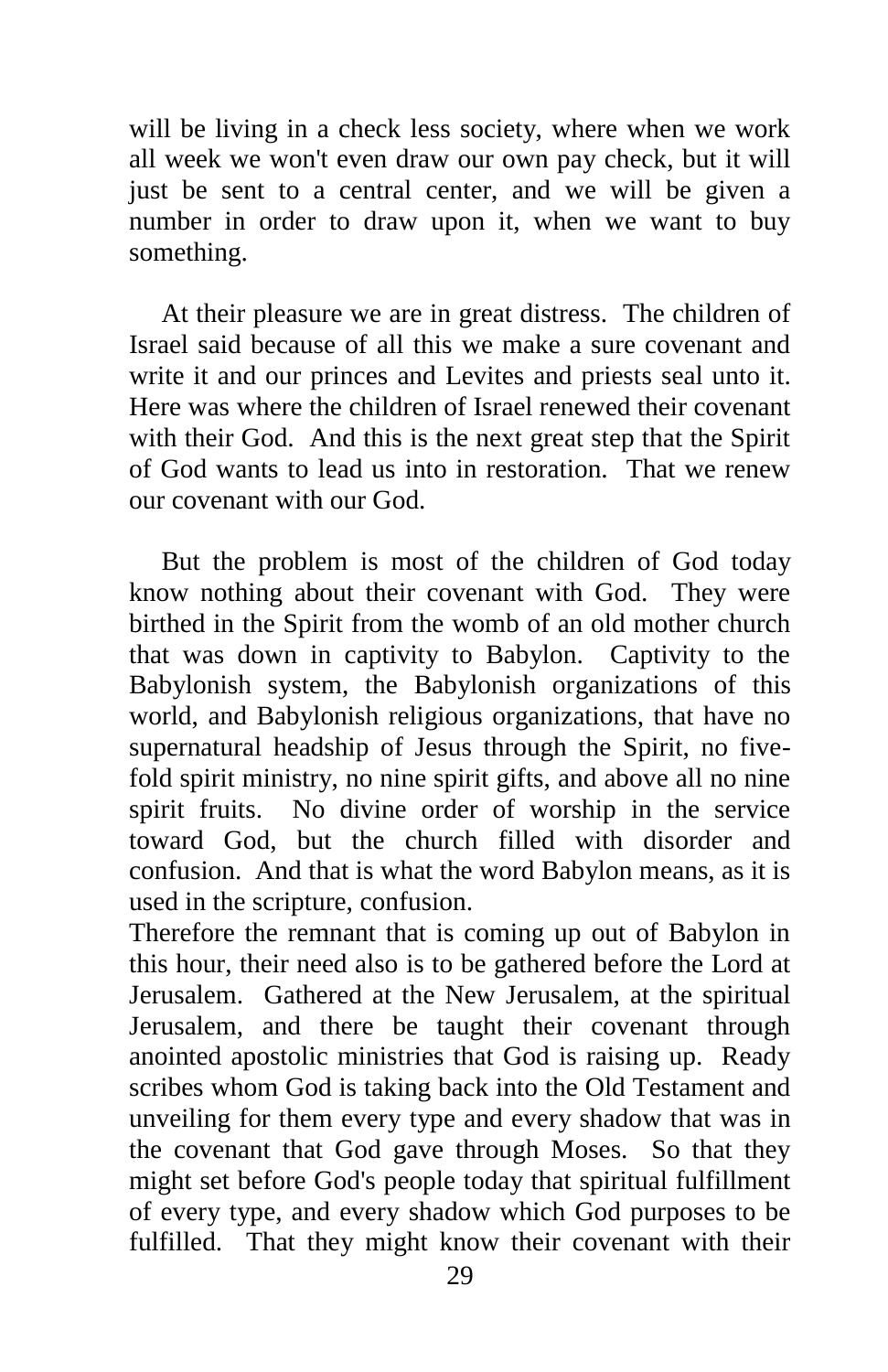God. That they might renew their covenant with their God. That they might walk in it again.

For it is not enough just to come out of Babylon or to come out of the organization. It is not even enough for us to come back into God's spiritual promised land, or to walk and live in the Spirit, in order that great spiritual gifts come forth from us, and the walls of New Jerusalem are built up again. For that is not the purpose of God for us, it's only something that needs to be done, so that we can be protected from our enemies, the demon spirits, while God is fulfilling His purpose in us. It's not even enough for us just to rebuild the Temple of the Lord, come together as one body. It's not even enough for us to restore the divine order of worship to that Temple, but these are all things that must be done so that God's purpose might be fulfilled in us. They are not themselves the purpose of God. But only when we once again know our covenant, and walk in our covenant with our God will we then continue to have this power, blessing, and leadership so that we can never be taken into captivity again. Therefore, in the closing points of this message, we would like to reveal to all of God's people just what it means to be in covenant relationship with God. And explain to them that they are a covenant people separated from all the people of the world. And make them to understand their covenant that they have with their God. In the first place, God's people need to be made to know that God is dealing with them through a covenant. A covenant is a contract, a binding legal contract. And most of God's people are not aware that God is dealing with them legally. One might say, Brother Fife, I thought we were not under the law. This is true. We're not under the law. God is no longer dealing with us through a covenant of law, but He is still dealing with us through a legal covenant of grace.

Therefore, He is still dealing with us legally. What most of God's people do not understand, is that the very essence of God's nature is justice. Which entails both law and grace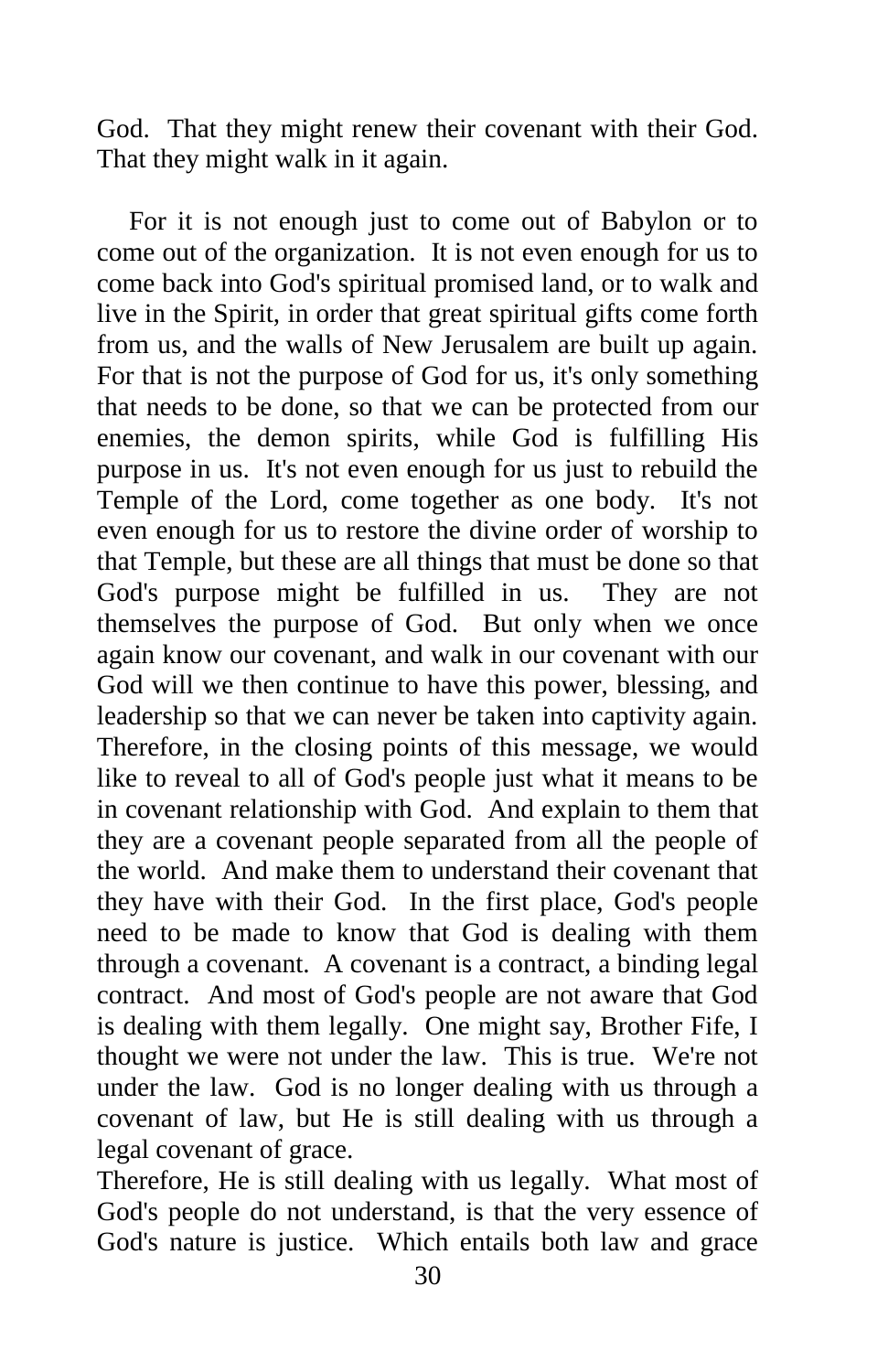during this age in which God is dealing with humanity. And what God's people don't understand is that though grace and mercy are the front parts of God's nature, nevertheless, behind God's ability to dispense mercy and grace, is His ability to deal and mete out justice through the law to all those who reject mercy and His covenant of grace. Therefore, God is still a God of law.

Most of God is people do not know that even the court systems, and the legislative systems, that are in our secular government and the laws upon which they are based, came out of the very nature of God Himself. For every lawyer knows that all the laws that we have in our land have their root in the Law of Moses. When I was a young man I thought once that I wanted to study law and become a lawyer.

So I began taking a correspondence course in law. One of the first truths that I was taught was that all laws had their root in the Law of Moses, that was given by God. Because before the Law of Moses was given there was no law in the earth. Therefore, we see that law comes from the very nature of God Himself, and though God is not dealing with us through a legal covenant of law as He did in the Old Testament age, nevertheless, He is still dealing with us through a legal covenant, a legal contract of grace. He is still dealing with us legally. Most of God's people don't even understand their covenant of grace.

Talk to them of experiences, the born again experience, or perhaps the baptism of the Holy Spirit experience, of Gifts of healing experience, or other Gifts of the Spirit experiences and they can talk to you, but speak to them of their covenant with their God and they can no longer converse with you intelligently. Therefore, we would like to share with God's children everywhere, the true meaning of their covenant.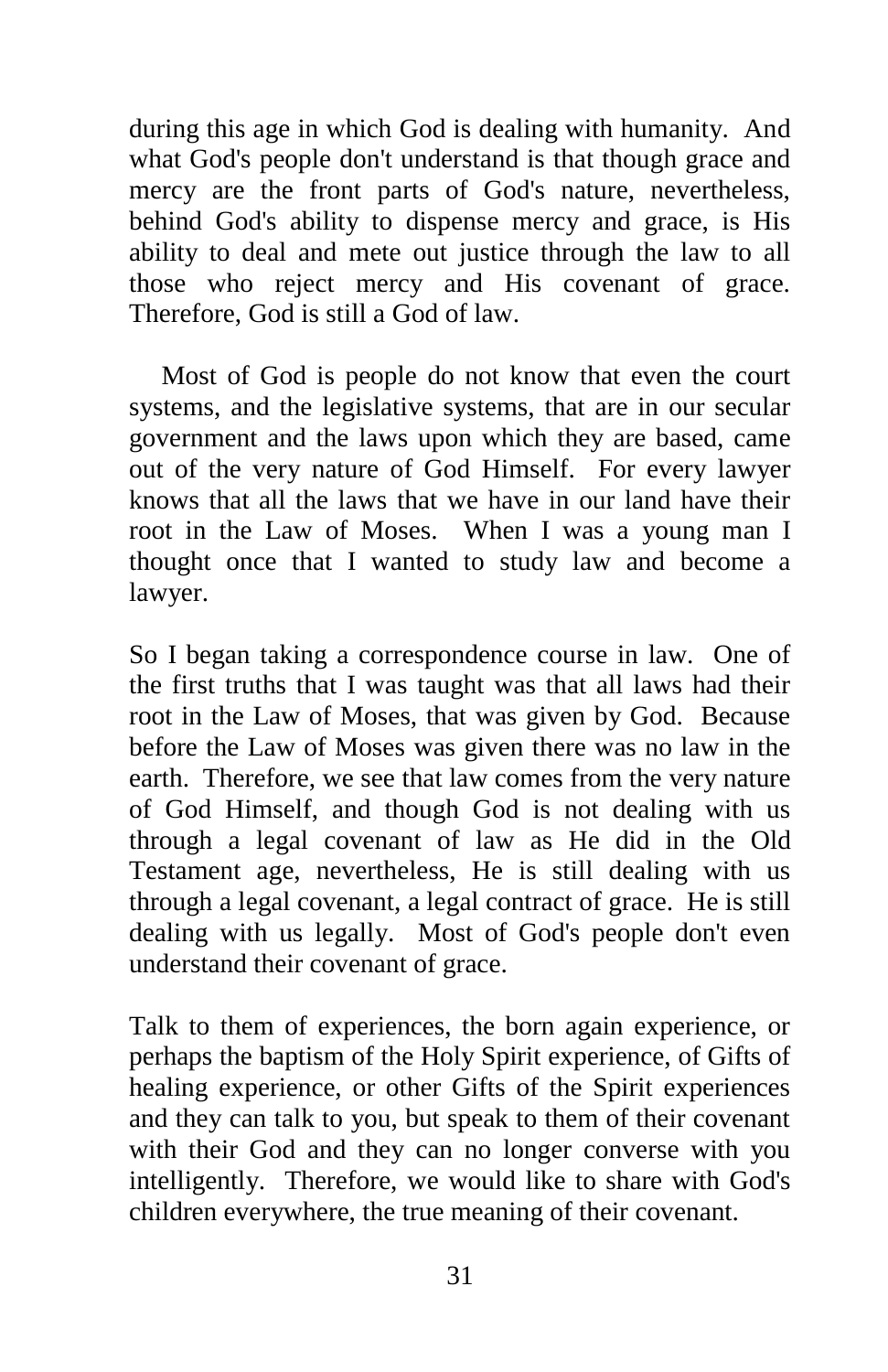First, they need to realize that God is dealing with mankind through two covenants. They are called in the Bible the old covenant and the new covenant. They are also called the Old Testament and the New Testament. But many of God's people are in such ignorance concerning the real truth of God's Word that they think the Old and New Testaments are just the first and second half of the Bible. That is the extent of their knowledge, understanding, of the Old and New Testament and the Old and new covenant. But this is far from the whole truth. You see, the word testament, needs to be fully understood. For a testament is a revelation of someone's will concerning the dispensation of their goods. When a man dies here upon the earth, and has acquired much goods while he was here, we say that he leaves behind his last will and testament. That is, he leaves behind a written revelation of what his will is concerning the dispensation of his goods that he left behind here on the earth, what he desires to be done with his goods. That is what a testament is, and that is what the Old and New Testaments that we have in the Bible are. They are a written revelation sent down to us from God, to give us a revelation of what His will is concerning the dispensation of His goods here upon the earth, which goods we are. It is a written revelation of what God wills to be done with His goods here upon the earth, which goods we are. And not only us, but all other things that have been created here on the earth which are His goods.

These two testaments are also called the old covenant and the new covenant. Now, a covenant is a contract between two parties. A legal binding agreement by which two parties come into covenant relationship with one another. What God's people are not consciously aware of today is that they are a people who are under a covenant relationship with God. And when one is related to another party through a covenant or a contract, they are no longer free to do anything they want to do, anyway they want to do it. No longer free to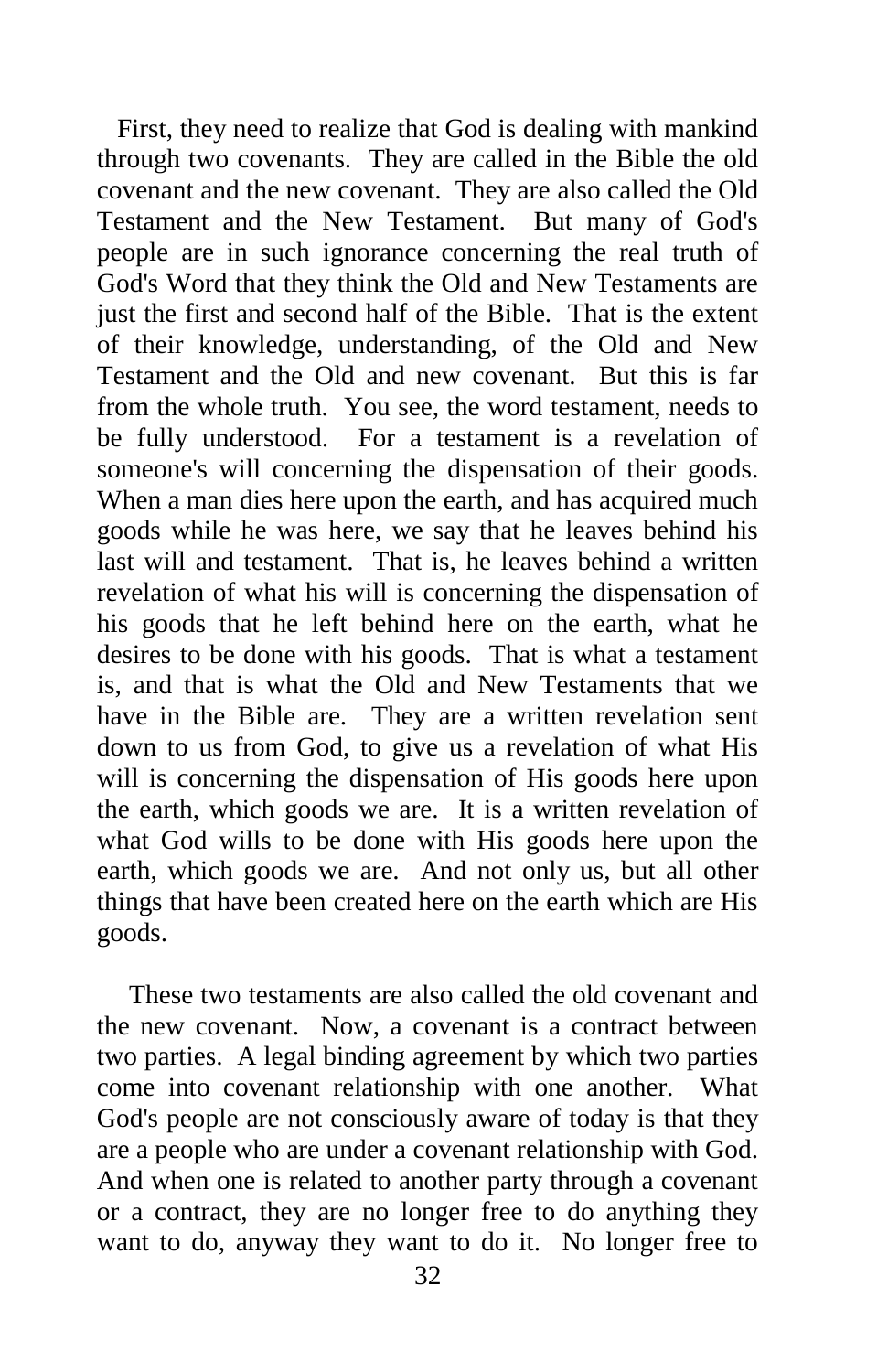move anyway they want to when they want to, but they are only free to move in relationship to the other party and in relationship to their contract. Before one signs a contract with another party, they are free. They are their own to do what they want to do, when they want to do it, anyway they want to do it. But once they sign a contract with another party, and for mutual benefit and assistance enter into covenant relationship with another party, then this is no longer so.

I learned that great truth real well many years ago when as a young man of seventeen, I signed a contract with Uncle Sam and joined the United States Navy. Before I signed that piece of paper in the recruiting officer's office, I was free to do what I wanted to do when I wanted to do it, for I hadn't entered into a covenant relationship with Uncle Sam. But the recruiting officer began to tell me all the romantic adventures of joining the Navy and seeing the world, and therefore even though my dear mother tried to warn me against it, he talked me into signing that paper. Suddenly the instant that I signed that paper, I was no longer free to move anyway that I wanted to.

They quickly took me up and put me on a train, and sent me away to a boot training camp. There in this boot training camp, along with some other recruits, the training officer put me on an obstacle course that looked like a race track, about a half a mile around. He commanded us boys to run around it for about three hours, until our breath was short, and our tongues were hanging out, and our feet felt as heavy as lead. Then he who had not been running got in the race. He had a big thick paddle in his hand. Every time he would pass one of us he would whack us across our back ends with that paddle. He could get away with it too because I was no longer on my own. For I had entered into covenant relationship, contract relationship with Uncle Sam. I recite this to make God's people aware of the great truth that since they have entered into this covenant relationship with God,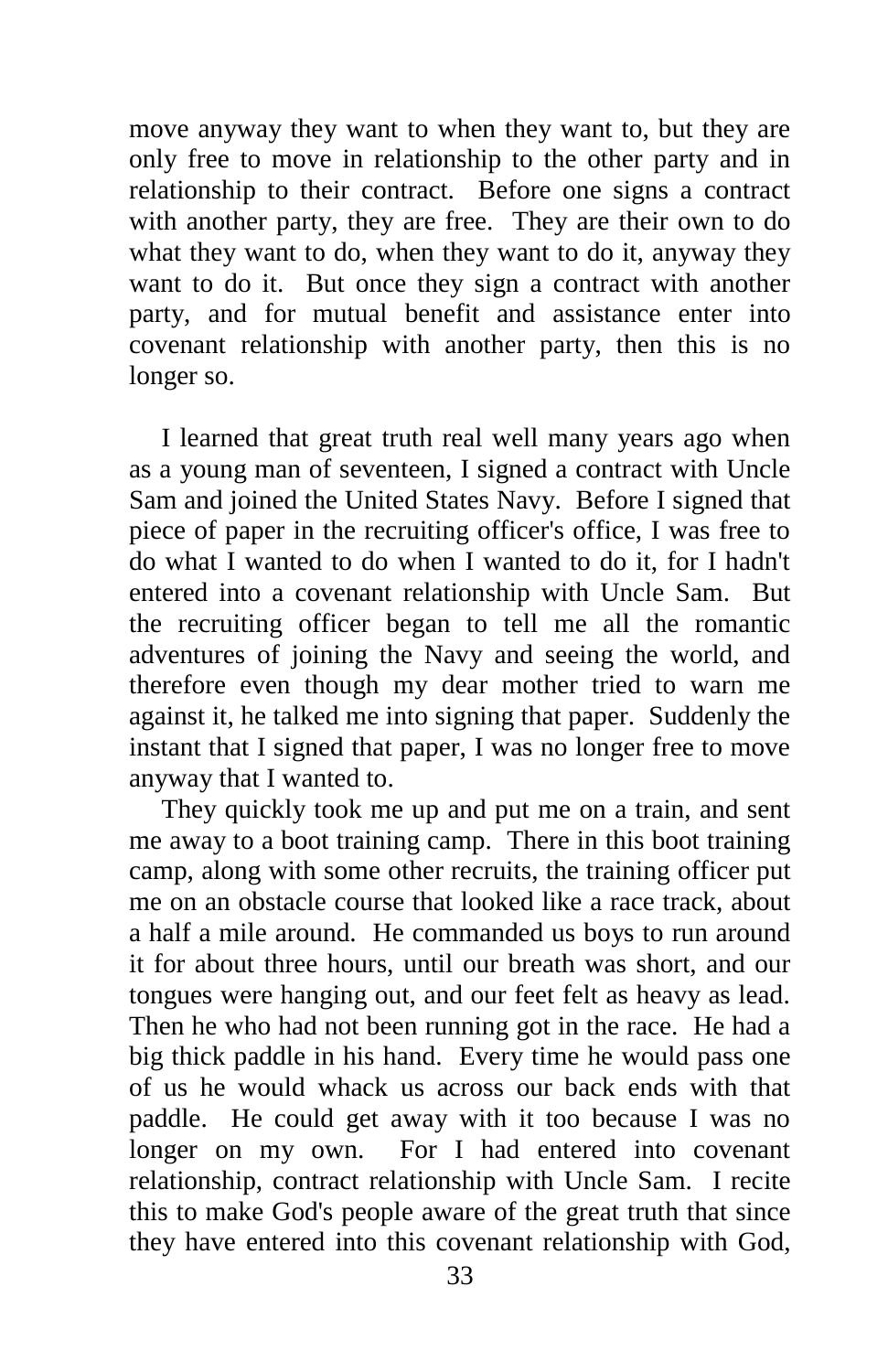through Jesus Christ, that they are no longer free to do what they want to do when they want to do it, the way they want to do it, as they have been doing. But they are in covenant relationship with God. They are under contract to God, and therefore only free to move in relationship to their contract with that other party.

The Bible makes it very clear that God was very legal in His entering into a covenant with us, and that He is dealing with us legally. Because there are certain legal steps that must be fulfilled when two parties enter into a covenant relationship with one another. When we study the Bible we find that God diligently and specifically fulfilled each one of these legal steps, in drawing us into a contract relationship with Him. The first of these legal steps, in two parties entering into a covenant with one another, is that the covenant or contract must be ordained in the hands of a mediator. Now the mediator is the go-between, who draws the two parties together into covenant relationship with one another. And here on the earth, when two parties enter into contract relationship with one another, the mediator is always a lawyer, an attorney who draws the two parties into his office. And there, he is the mediator, the go-between who draws both parties into a contract relationship with one another. A covenant to be legal must be ordained in the hands of a mediator. And the book of Hebrews tells us that both of these covenants that God has entered into with humanity were ordained in the hands of a mediator. The mediator of the old covenant was Moses, the mediator of the new covenant was Jesus. When God gave to Old Testament Israel the old covenant, He ordained it in the hands of a mediator. The mediator was Moses. God called Moses up into the mount, and there in the mount He gave Moses the terms and conditions of the contract, the covenant. And then Moses went down to the people to act as mediator, gobetween, between God and the people.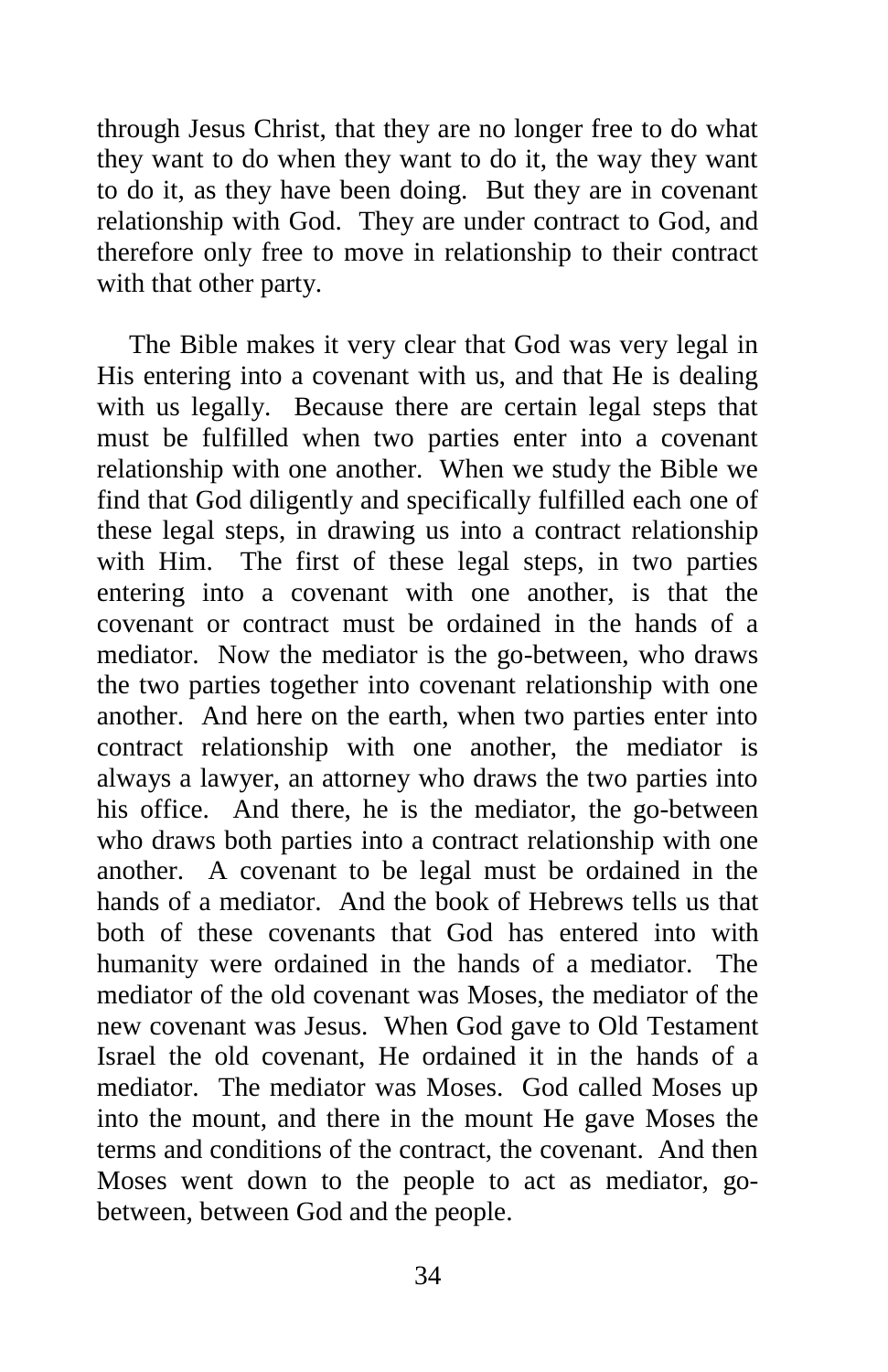The second legal step that must be taken, when two parties enter into a covenant relationship with one another is that the terms and conditions of the contract have to be written up. Again we see that the Bible reveals that God fulfilled this legal step too. He called Moses, the mediator, up into the mountain, and there in the mountain He gave Moses the terms and conditions of the contract. Yea, the Bible says that some of those terms and conditions were written on tables of stone, by the very finger of God Himself. Then Moses wrote up the rest of the statutes and the laws which were a part of the conditions and terms of the contract. Then, the third step, that must be fulfilled in order for two parties to enter into a contract together is that the mediator must read off, and present to both parties, all the terms and conditions of their contract. When we study the Scriptures further, we find that this is exactly what Moses, the mediator did.

The Bible says he came down from the mount of God and he gathered the children of Israel before Mount Sinai and there he read off for them all the terms and conditions of the contract, every statute and every judgment. We have them all recorded and written for us in the books of Exodus, Leviticus, and Numbers in the Scriptures.

Then the next legal step that must be taken, for two parties to enter into a contract with one another is that both parties must accept the contract. And the Bible makes it very clear that this legal step was fulfilled too. For we read that after Moses presented the covenant to the people, the people said, "All that the Lord sayeth, we will do." They accepted the contract. And when they did so, they bound themselves in a legal, binding, covenant relationship with God. From that hour forth Israel was under contract to God.

Israel was thereby responsible according to the great law of the universe, the highest law that exists, to fulfil the covenant and walk in the covenant. Therefore, when they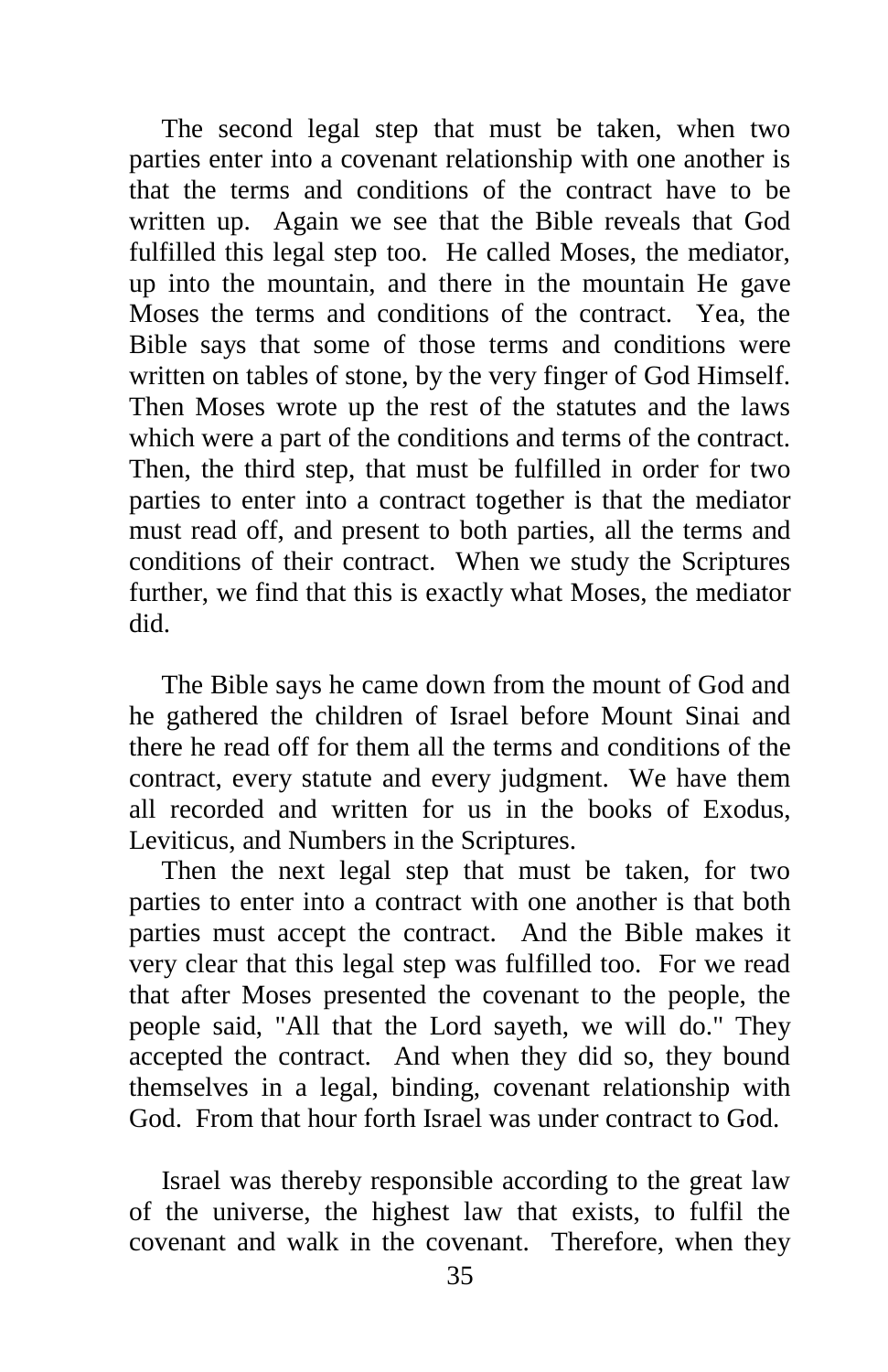broke the covenant after that, and they did break it continually, God had the perfect right to bring them to justice and allow them to go down into exile and into captivity to their enemies. But then there is one more legal step that is necessary to take when two people enter into a covenant with one another, and that is that both parties must sign the covenant,

Even this legal procedure was fulfilled by God to the letter. For when God gave the covenant through Moses He signed the covenant also. He had Moses kill a lamb and sprinkle the blood of the lamb on the two tables of the law, on all the statutes, and all the judgments. And this was God's sign, God's signature, God's sign-a-ture to all the world that He was binding Himself in a legal binding contract covenant relationship with the people of Israel, out of all the people of the world. And that He was binding Himself to do and to fulfil all the terms and conditions of the contract.

What were the terms and conditions of the contract? God had said to Israel if you walk in my statutes and keep my judgments, then I will be your God and you shall be my people. I will bless your corn and your wine and I will take sickness away from the midst of you. If the people of Israel had walked in their covenant with their God, God would have done just this. They would have always had material plenty and the sicknesses that came upon the people in the nations roundabout them would never have come upon them. But Israel did not walk in their covenant with their God. They continually broke it. And thereby God was just when He judged them and allowed them to go into captivity to their enemies.

 Now nineteen hundred years ago, Jesus Christ came from heaven with a new covenant, a new contract, with God. And once again, God step by step fulfilled each one of these legal procedures that was necessary to draw us into covenant relationship with Him. In the first place, the covenant must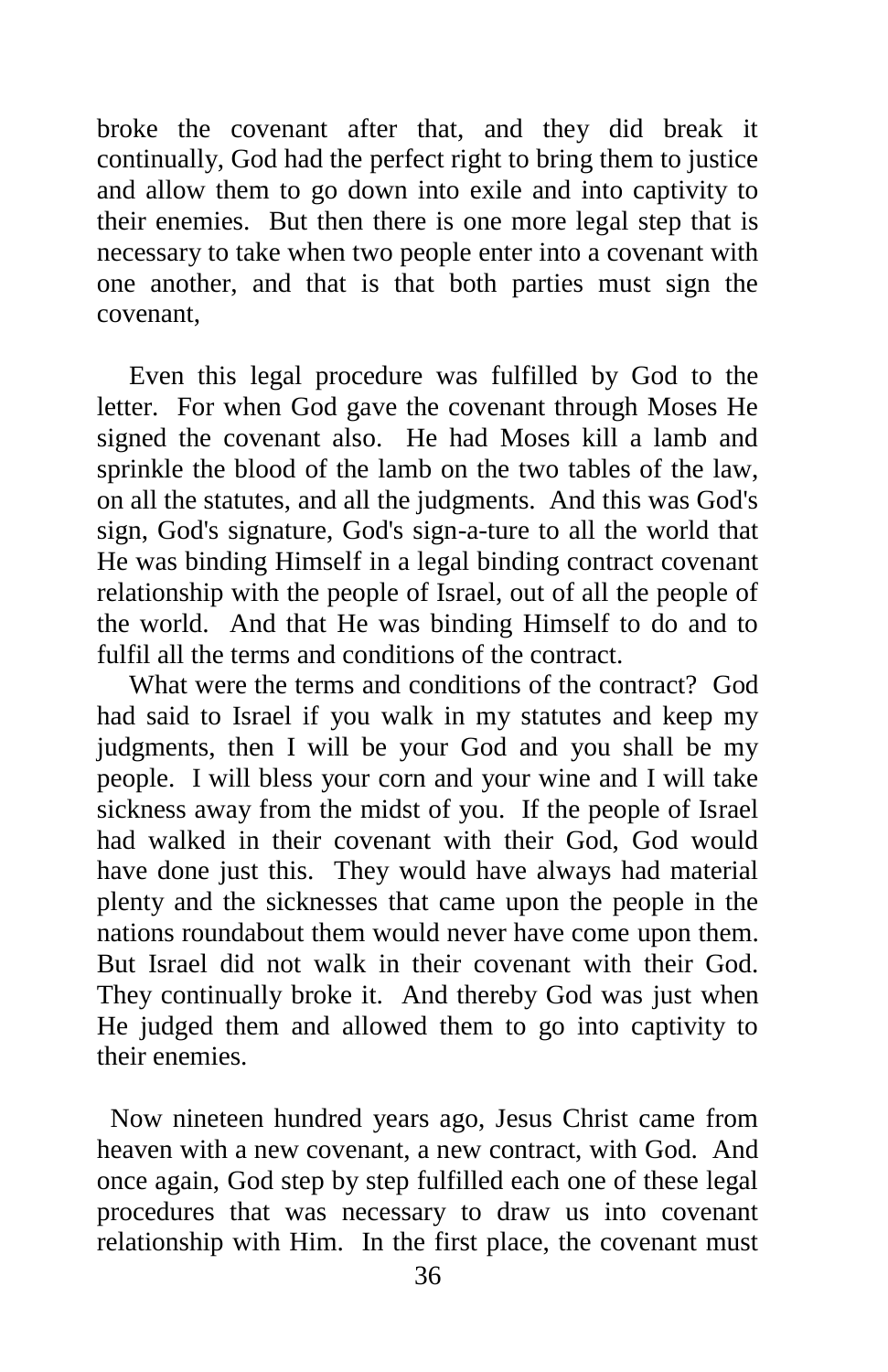be ordained in the hands of a mediator. And Jesus was the mediator of the new covenant. God did not have to call Him up in the mount as He did Moses, in order to give Him the terms and the conditions of the covenant, for Jesus was already in the mount, in the heavenlies with God.

All God had to do was send Him down with the terms and the conditions of the new contract, the new covenant. Secondly, the terms and the conditions of the contract must be presented to both parties. God of course already knew them, but Jesus spent the three and a half years that He was here on the earth, preaching and teaching the terms and conditions of this covenant. Then God had them recorded for us in the New Testament, and new covenant that we have in our Bible, so that there would be no mistake in our minds concerning the terms and conditions of our covenant, both its rights and privileges and responsibilities.

Then the third step that must be taken in order for two parties to be legally bound together in a covenant is that both parties must accept the covenant. God**,** of course, accepted it when He sent it forth, but when you came to Jesus and when you accepted Jesus Christ as your Saviour, that was when you accepted the covenant. This brings us to the great truth that most of God's people are completely ignorant of. That is, that when they accepted Jesus as their Saviour, it was not just Jesus that they accepted. It was not just the person of Jesus that they accepted. But what they accepted was the covenant that Jesus brought down from God. Just as Old Testament Israel**,** when Moses brought down the covenant to them and they said, "All that the Lord sayeth we will do," and thereby accepted the covenant, that's exactly, dear reader, what you did when you accepted Jesus Christ as your Saviour. You were accepting the covenant that He brought down from heaven and you were saying, all that the Lord sayeth we will do. When you accepted that covenant you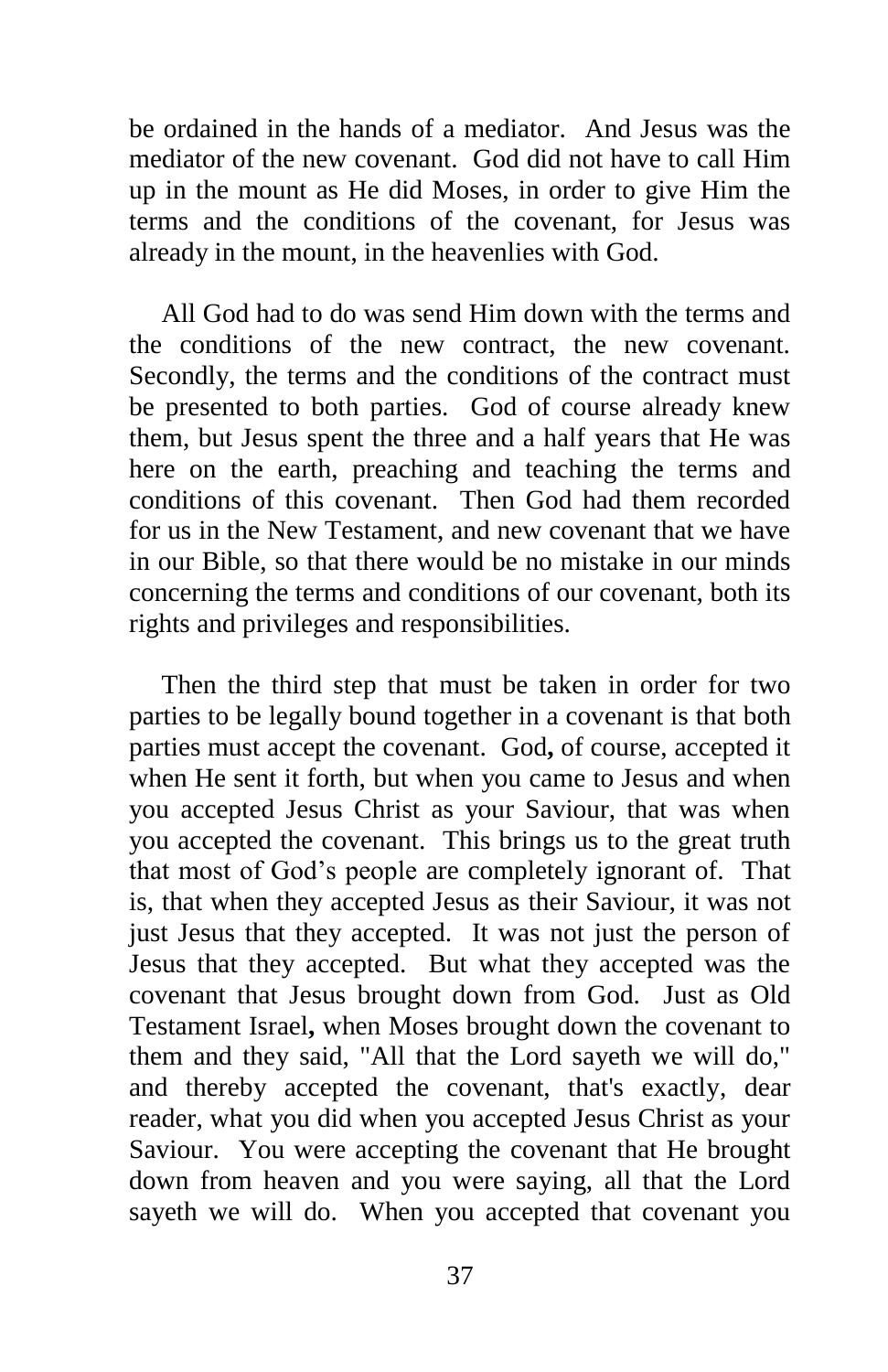bound yourself in legal contract covenant relationship with God to walk in it and to fulfill it.

The great tragedy among God's people today is that they are so ignorant of their covenant, that they think that they are going to be saved by the person of Jesus alone. The person of Jesus is never going to save anyone. It is through your covenant with God that you are going to full salvation. The total purpose of the person Jesus coming, was to act as the mediator, and bring you the covenant, and then shed His blood to propitiate the justice of God and fulfil His mediatorial work, in drawing you and God together in contract, covenant relationship with one another. And that is what He did when He hung on the cross as your mediator. He hung between heaven and earth and stretched one hand toward God, and one hand toward the earth, and drew you and God together in a covenant contract relationship with one another. Then He said, "It is finished." Now what He meant was that His mediatorial work was finished. He had brought the covenant, presented the covenant, shed His blood to cleanse you of your sin, so that as a part of the contract His Spirit could be sent back to indwell you, and give you both the teaching and the leadership of the Spirit, and the power of the Spirit to walk in the covenant and to fulfil it. Now it is up to you**,** for you are under contract to God, and I am under contract to God, and it is not just through the person of Jesus that we are going to have full salvation but it is through the fulfilling of our covenant with Him. For God is not just dealing with us through the person of Jesus, He is dealing with us through our covenant, our contract with God.

Like Israel of old, we have broken the covenant. We have broken the contract, many times. And if it were not a covenant of grace, if Jesus had not suffered to propitiate the justice of God, so that God could overlook our breaking it, we would long since have been called before the judgment bar of God. But Jesus shed His blood to propitiate the justice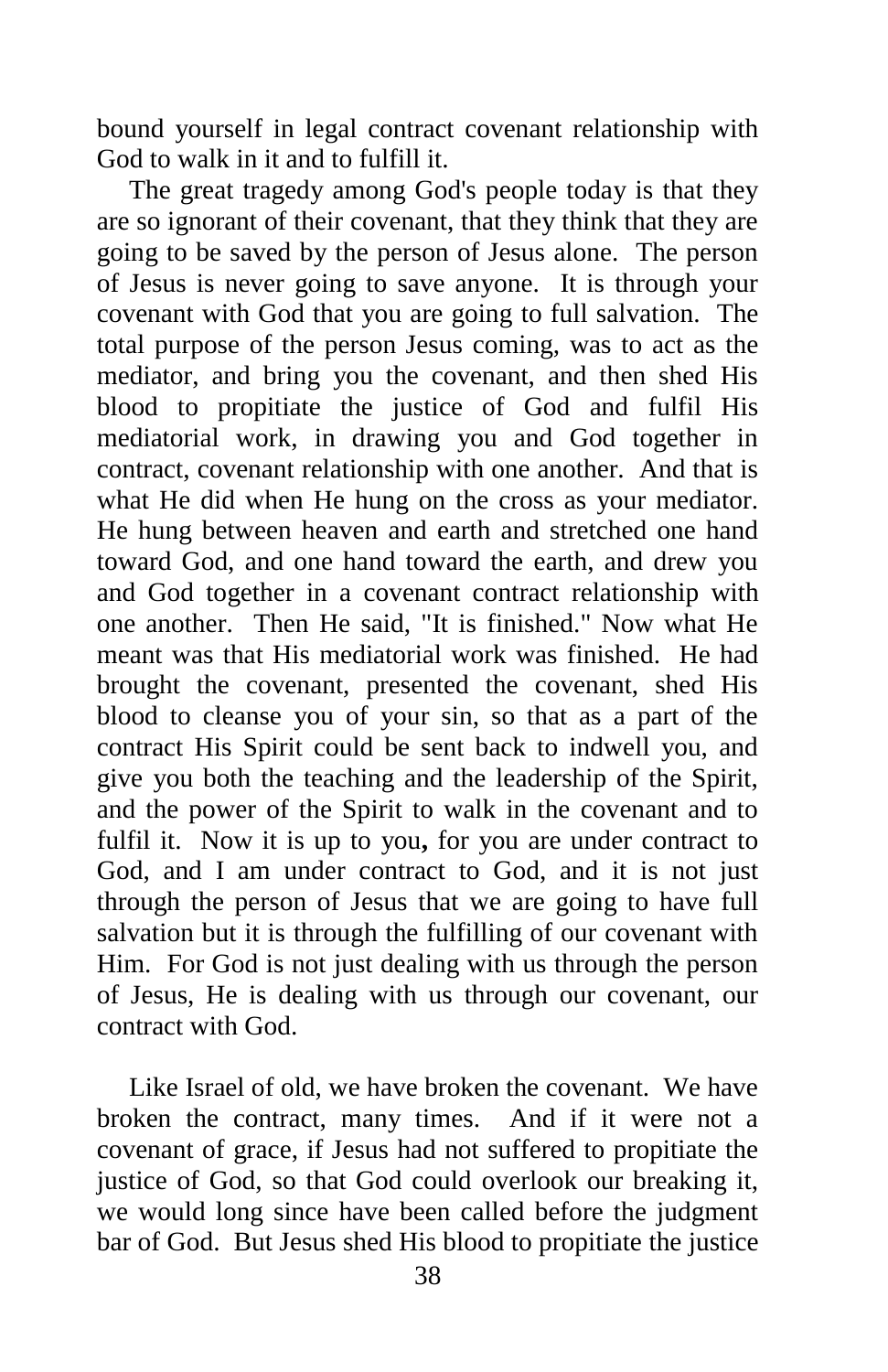of God, so that God could overlook our breaking of the covenant during this period of grace that He has given us. Therefore, we are not called to justice yet. But if we waste away this period of two thousand years of grace that He has given us, in order that we might grow to the fullness of Christ, and be able to fulfil the covenant, then the day is going to come when the two thousand year period of grace is going to be over, and the judgment day is going to begin. The people of the world are going to be called before the judgment bar of God, but the peoples of the church, the Christians, are going to face the judgment seat of Christ. To face judgment and present cause why they have not used that period of grace to grow to the point where they could fulfil their covenant with God. That judgment seat of Christ is not going to be one literal day of judgment where Jesus sits behind a courtroom desk, and tries everybody.

But that judgment seat of Christ is going to be a period of time called the great tribulation, in which great tribulations are going to come on all the earth. All the Christians who have wasted away their period of grace and not allowed the Holy Spirit which has indwelled them, to teach them in all things and lead them into all truth, and bring them to the measure and the stature and the fullness of Christ, will then not have the power and leadership of the Spirit to go through that tribulation, without being terribly hurt. Therefore, they will bear their judgment for wasting away their period of grace, and not walking in their covenant. For most Christians do not even know the terms and conditions of their contract. And the reason is because they have never bothered to study the New Testament, under the tutorship of the great Spirit of God, and be taught and have read off for them the terms and conditions of their contract.

Therefore, they don't even know what their rights and privileges are under the covenant, neither how they can claim them through the Word of Faith. Neither do they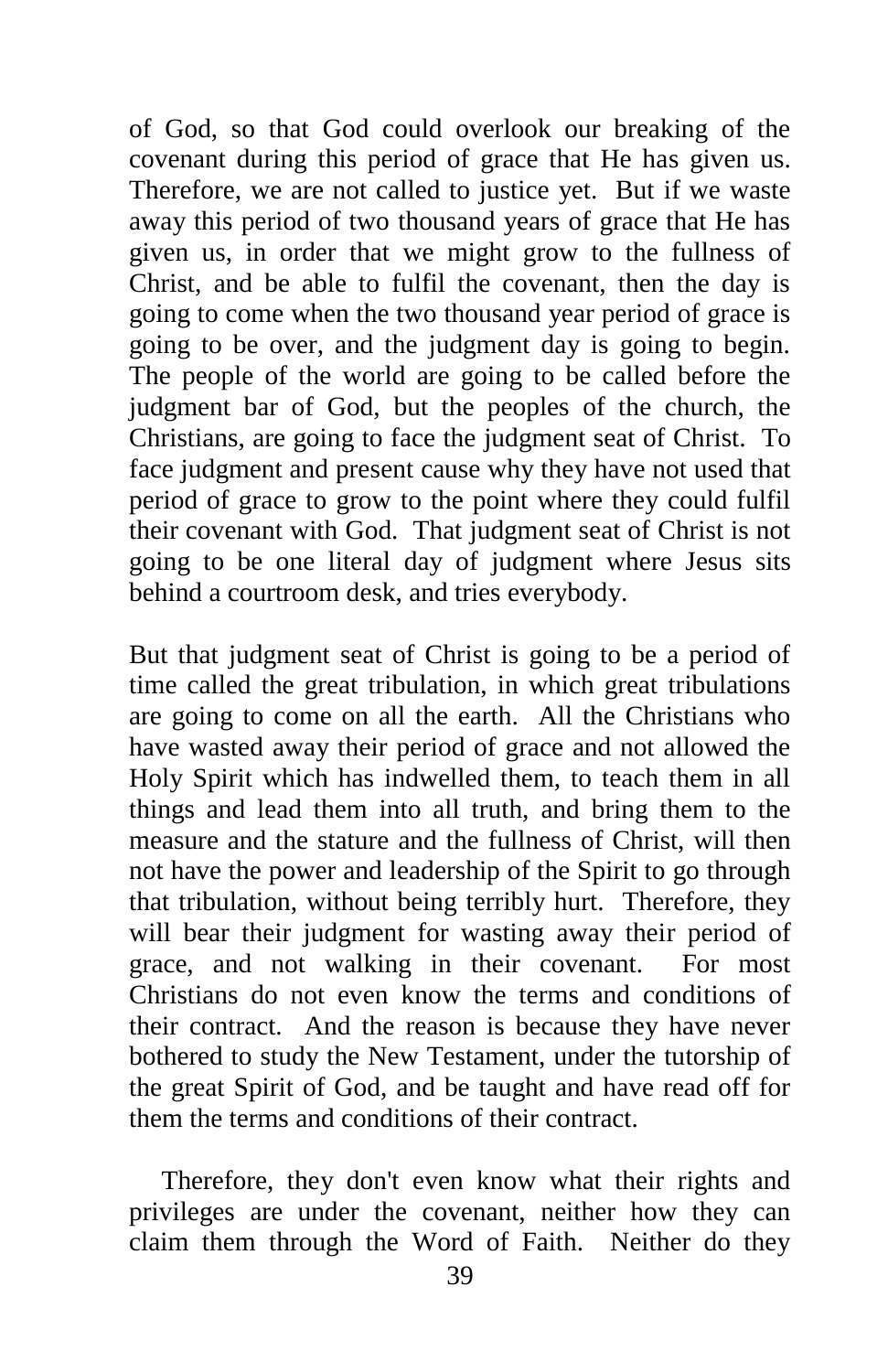know their responsibilities toward the other party, God, and the conditions of His contract. Because they have never bothered to study their covenant, and its terms and conditions, which are written up for us in the New **Testament** 

God's people are so foolish that they signed the contract with God, and they have never bothered to study it to see what their rights and privileges, and their responsibilities under the contract are. I wonder what we would think of a businessman here upon the earth, who signed a contract with another businessman, and entered into covenant contract relationship with him, without ever reading the terms of his contract. We would think this businessman was the most stupid and the most foolish businessman on the face of the earth, to sign a contract without ever reading it. And yet that is what God's people have done. They have signed a contract and entered into contract covenant relationship with God, and they have never bothered to study the terms and the conditions of their contract, what their rights and privileges are under their contract, how they can claim them, and what their responsibilities are.

This is why God's people are not receiving from God all those things that God has provided for them in their contract, the covenant through Jesus. It is because they are not even aware of what their rights and privileges are under the contract, and how to claim them. The reason for this is because they have never bothered to study the contract. Oh, if God's people could have this great truth burned into their hearts, you wouldn't have to have Sunday School visitation programs to get people to come to church to study the New Testament, you would have to build the doors bigger in order to get them in. If God's people became aware of this great truth, you wouldn't have to beg people to come and sit at the feet of God's anointed ministries, through whom the Holy Ghost is teaching God's children their contract, but again you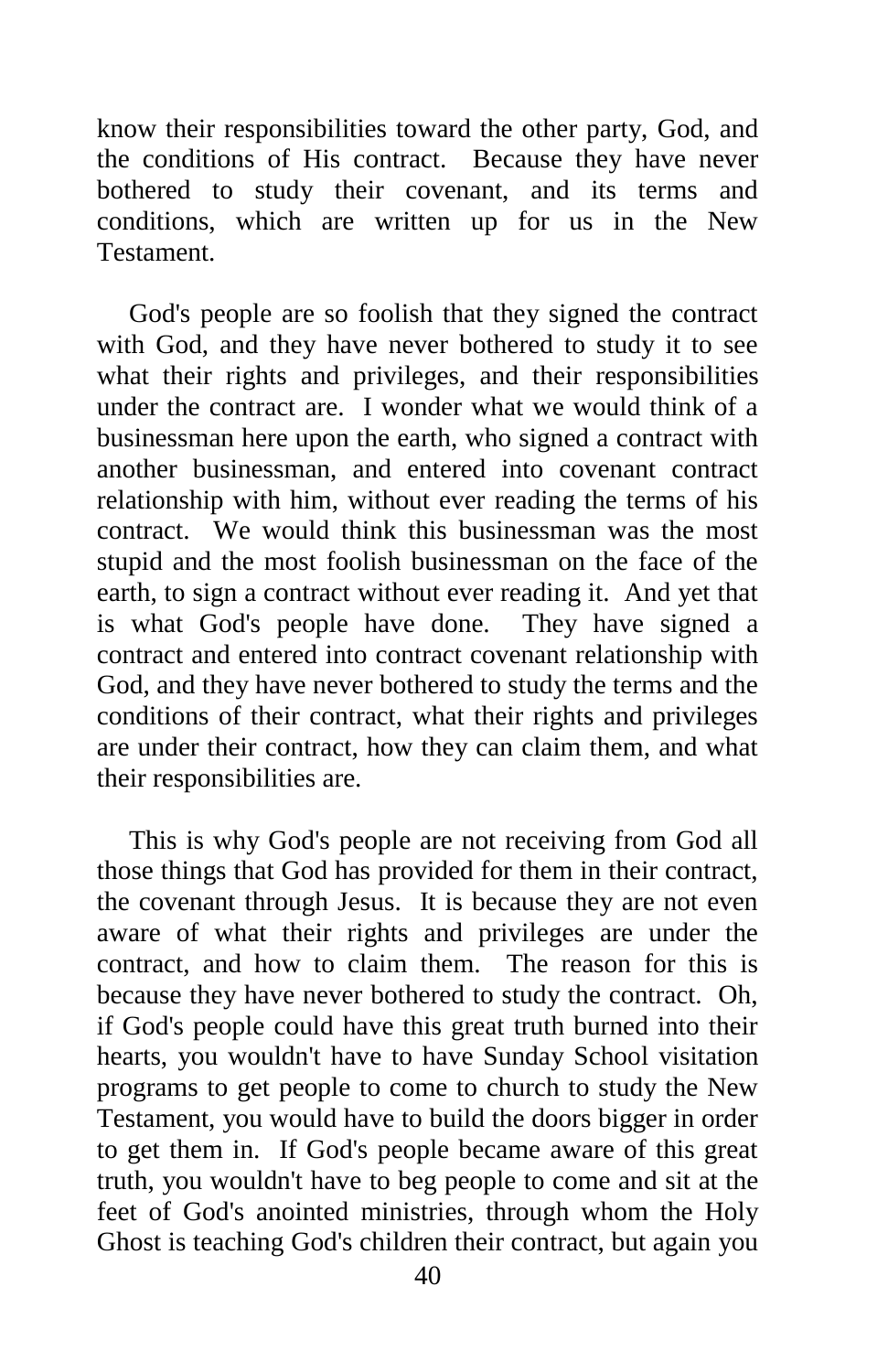would have to build a building bigger to get them in. But God's people are in such ignorance of the fact that they are under covenant with God, that they don't bother to study their contract.

No businessman would do so. When a businessman signs a contract with another party, he carefully studies every clause in that contract. Not only the big print but the fine print, for it is in the fine print of the contract that you have the true spirit of it. Even so, if God's people would turn their hearts, and their minds, away from the television and the movie houses, and seeking after the systems and pleasures of this world, and turn their hearts and minds to the New Testament, yea, and to God's anointed ministries who are uncovering for them the spiritual fulfilment that is in the types and shadows of that old covenant, then they would know their covenant with their God. Then they would know all the rights and privileges that are given to them in their covenant, through the work of Jesus Christ at Calvary. Then they would know how to claim them. Also they would know the responsibilities to God, the other party in this contract, and be able to fulfil them. For this contract not only contains rights and privileges for us, but it also contains responsibilities to God, the other party, with whom we are in covenant relationship.

Our responsibilities under this covenant are to do everything that Jesus says do in the New Testament. Love our brother, turn the other cheek, go the second mile, if any man have two coats and his brother has none, let him give his brother one. And if we would say this is too much, I cannot fulfil such responsibility, then if you knew your covenant you would know that it is also in the covenant that if you just believe, God will then give you the power and the wisdom and the revelation and the anointing even, to fulfil your responsibility. Hallelujah!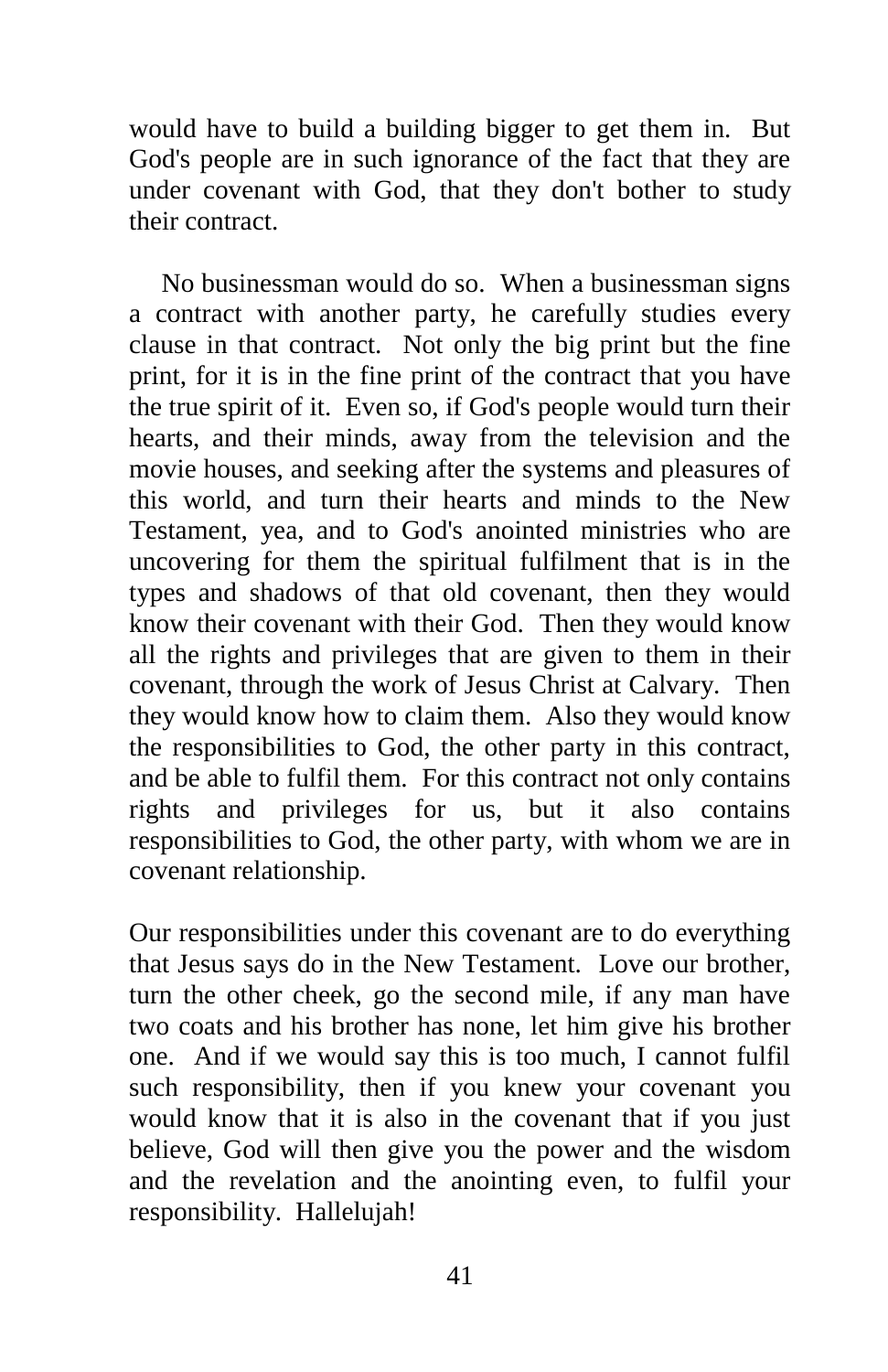Therefore, if God's people realized the seriousness of their covenant with their God, they would study not only the big print, the letter of the Word, but they would study the fine print, the Spirit of the Word also. For it is in the fine print, the Spirit of the Word, that you find the true Spirit and purpose of the covenant. Then no longer would they go about sick and suffering. No longer would they go about wearing their glasses on their eyes. No longer would they go about having to look to the world to place machines in their bodies to keep their heart ticking. Hallelujah. But they would know that in their covenant with God provision is made for all these things, and they would know how to claim it, and in walking in that covenant with their God they would have life.

 God has provided in this covenant all the revelation, the anointing, the strength, the power that we need to have victory over sin, sickness, suffering, sorrow, yea, even power over death, that we might come to incorruptibility. All these things are in our covenant. Even as the old apostle Paul, who had the revelation said "Christ is made unto you wisdom, righteousness, sanctification, and redemption."

If God's people would only study their covenant they would know all their rights and privileges that are given unto them, by their contract with God, and how to claim them. Then no longer would they be at the mercy of the hucksters, and the so-called healers, who have proclaimed to them that through all kinds of little tricks they can get God to answer their prayer. One healer was bouncing a golf ball, and said to the congregation, "Catch the golf ball and believe God and God will heal you." Another so-called healer says to God's people, run down the aisle and jump up in the air and click your heels and shout hallelujah three times, and God will heal you. Another healer says go back and bang on the back wall three times and shout hallelujah, and God will heal you.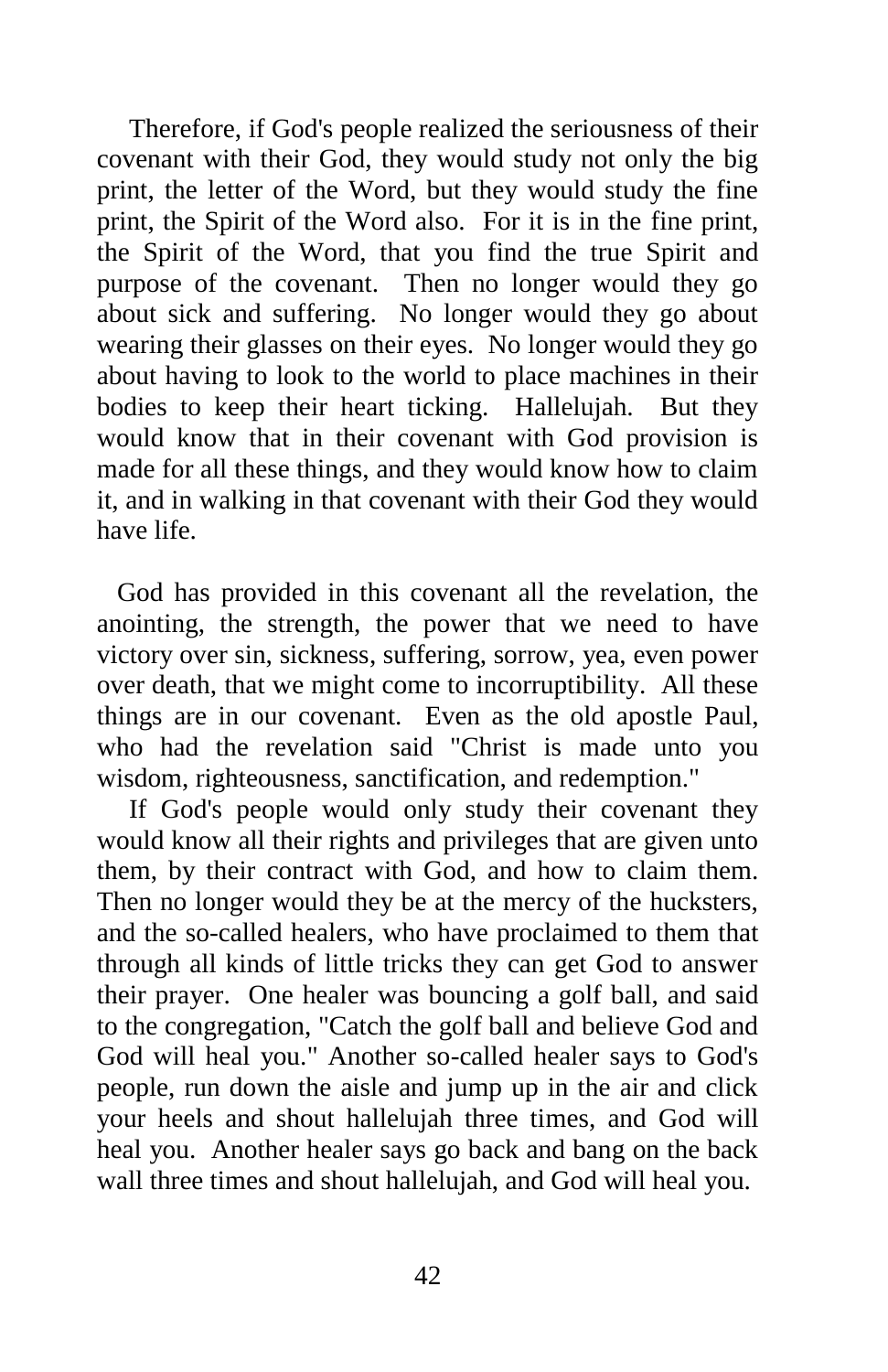Dear friends, when we grow up, and know our contract, our covenant with our God, we don't need to go through all these little tricks to try to persuade God to answer our prayers. Neither do we need to cry, moan, groan, and weep as we have done like children in the past. All we need to do is take our contract, and walk into the presence of the just God who is under contract to us also, and point out those things that are provided in our contract, that we need.

Then stand up in the face of God, and say, God it is in my contract, and therefore in perfect confidence in the justice and integrity of your just nature, I stand in faith waiting for it to come to me.

Too long have God's people dealt with God as little children, coming to Him as if they had to cry, weep, moan and groan to get God to answer our prayer. We do not have to do any of those things. For God has bound Himself in a legal binding contract to provide for us everything that we need to have life, which includes healing, health, faith, revelation, power, anointing, and on and on until corruptible puts on incorruptible and mortality puts on immortality. We do not need to come into His presence, crying, moaning, and begging, like a little baby, neither do we need to play tricks on Him, and bounce golf balls, and bang on walls and click our heels in the air. All we need to do is walk into the presence of God, the great just judge of all the earth, with the sickness or the need and point out to Him, God it is here in my contract and it's my just right before the just God of all the universe, therefore, in faith in the justice and the integrity of your nature, I am going to wait in faith until it comes to me.

It is time that we stop dealing with our God as little children, and deal with Him according to our covenant. You can be sure that our father, Abraham, when he stood in the presence of God, dealt with Him according to the covenant that he had with God. You can be sure that Moses when he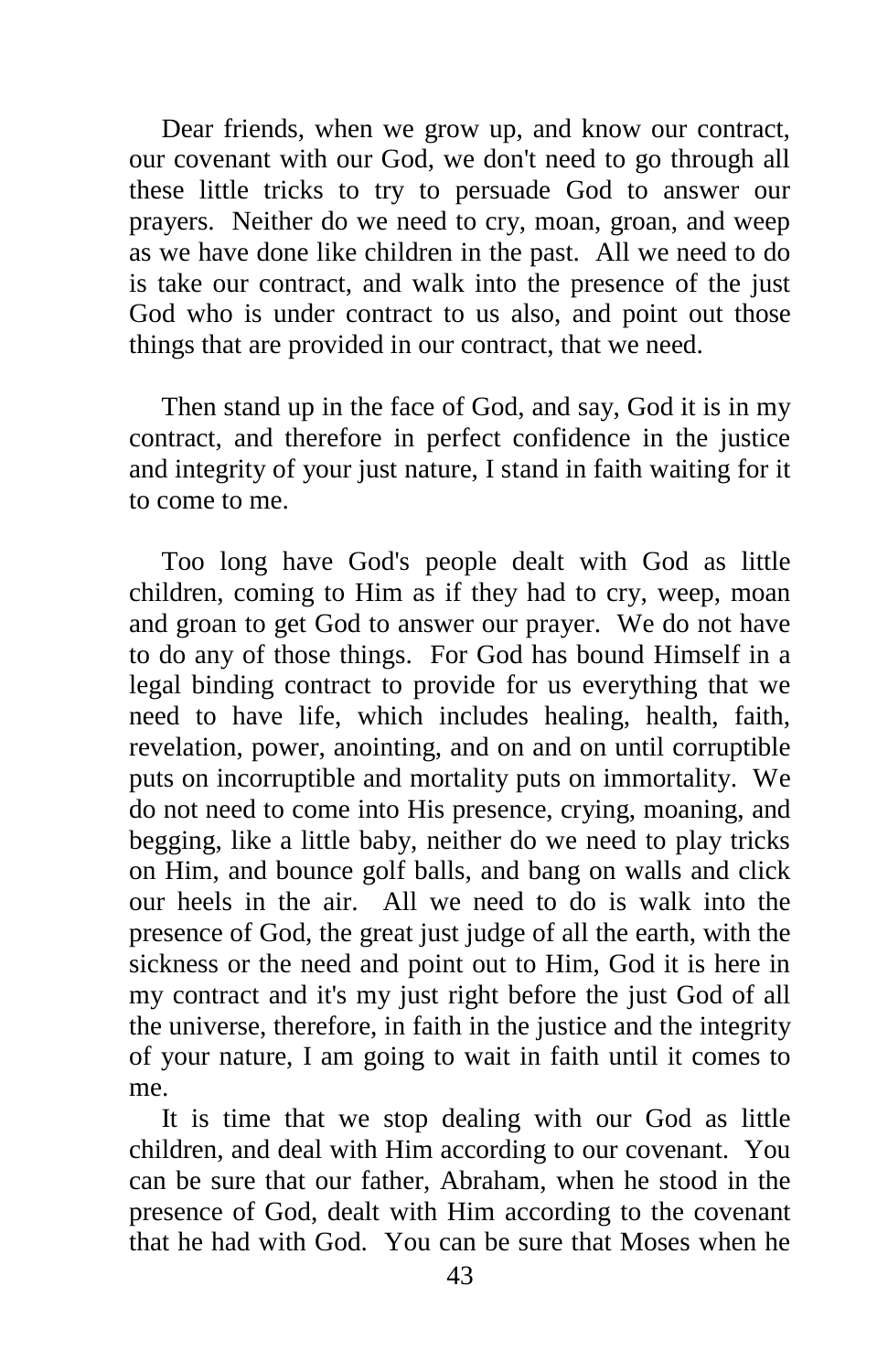stood in the presence of God was not weeping, groaning and moaning, but he dealt with God according to the just integrity of His nature. When God said to Moses, "Get out of my way, I am going to destroy the children of Israel," Moses looked in the face of God and dealt with Him according to his knowledge of the just integrity of His nature. He said, "Shall not the judge of all the earth do right." When we study the prayers of Abraham, Isaac, and Jacob, our fathers in the faith, we don't find any crying, and groaning and moaning, like their children. One of the first things we see, as we study their prayers, we hear them saying, "God we know that you are a covenant-keeping God, and therefore we desire that you do this, and thus, and thus." They dealt with God according to His covenant and according to their contract that they had with Him. According to the just integrity of His nature.

In order that you might know that we can do so too, I would like to point out in closing, that God fulfilled that last legal step that must be fulfilled in order for two people to enter into contract with one another, when He gave us this new covenant, and that is, He signed the contract. For the last legal step that must be taken for two parties to enter into a contract with one another, is that both parties must sign the contract. And therefore, when God sent Jesus, the mediator, from heaven with the new contract, and when He presented the contract to us, God also signed the contract. Only in this New Testament age He did not sign it with the blood of an animal, as He did the old contract given through Moses. Nay, this contract God signed with the blood of His own Son, Jesus. For when Jesus hung upon Calvary's cross, before the whole world on Golgotha's Hill, and shed His blood, and sprinkled it all over the earth, this was God's sign, this was God's signature. This was God's signature to the whole world that God was binding Himself in a legal covenant, contract, agreement, with everyone in every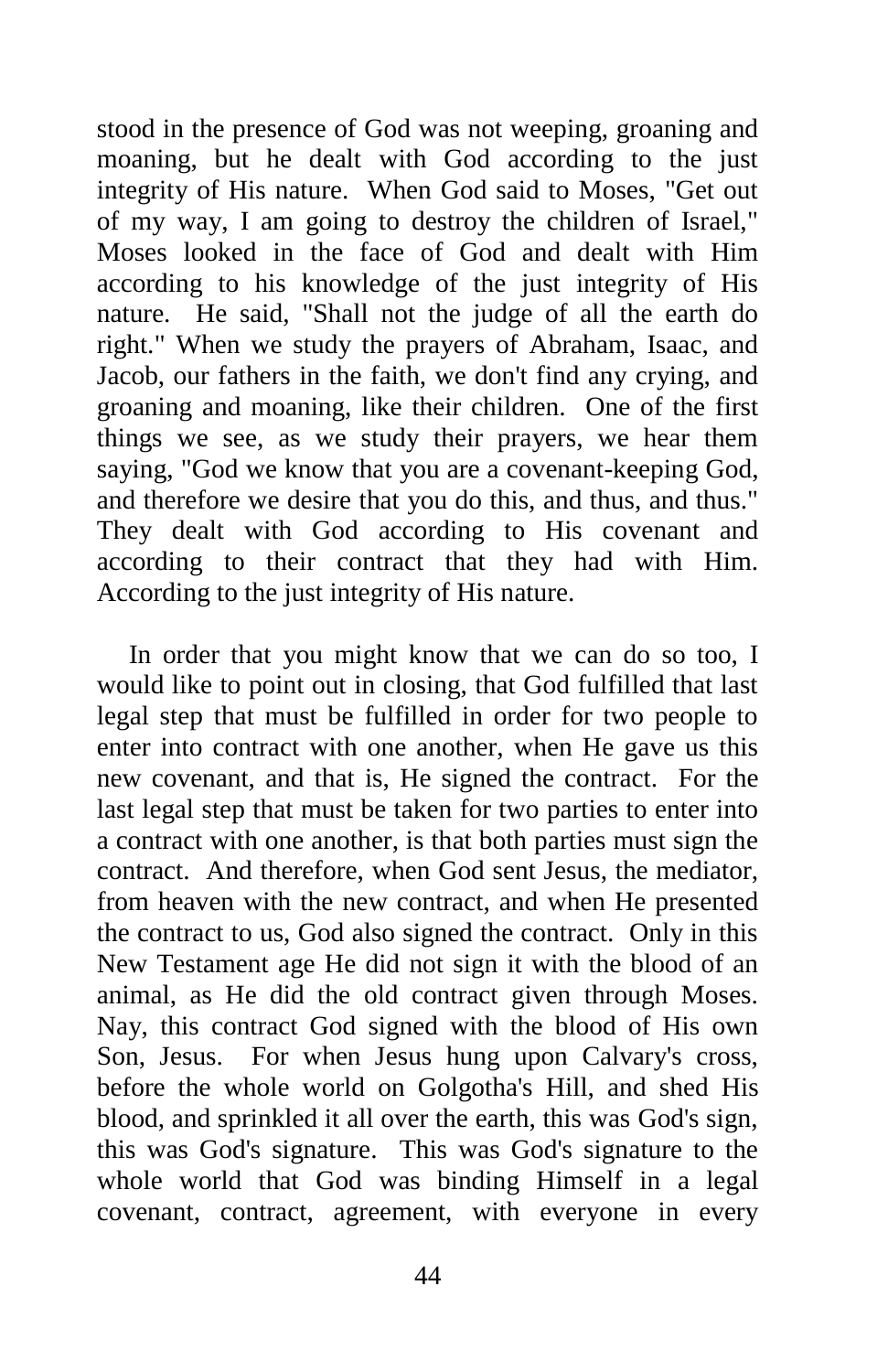generation who came to Jesus, and through accepting Jesus as mediator, accepts this covenant, this contract with God.

And even though you and I were not there that day, when God signed the contract, it became legal before God that day. Because you see, sometimes when a lawyer, a mediator, draws two people into a contract with one another, when it is time for the contract to be signed, both parties can't be in his office at the same time. And so he will have one party sign the contract in his office and have the other party come in later and sign the contract. This is exactly what God did, that day long ago on Golgotha's Hill when He entered into contract with us. Hallelujah, Jesus was the mediator.

God was there, but you and I were not there at that time. We had not accepted the covenant at that time. But nevertheless, Jesus the mediator was there and God was there. God signed the contract with the blood of His own son and it became legal that day.

In every generation after that, whosoever comes to Jesus and accepts Him as mediator, and in the presence of Jesus, accepts the covenant and then puts their signature to the covenant, then that contract becomes legal and binding in their lives also. For you see, not only did God sign the contract, but we also had to sign the contract. When we signed it, it was not with circumcision, as it was in the days of the old covenant. But our signature to the contract was water baptism.

When we accepted water baptism, and allowed ourselves to be baptized in water, that was our sign, our signature, our sign-a-ture to all the world, that we had accepted Jesus the mediator of the new covenant and accepted the covenant that He had brought. In signing that contract with water baptism, we are binding ourselves in a legal binding relationship with God, who has bound Himself in a legal binding contract covenant with us, to do all that that contract says.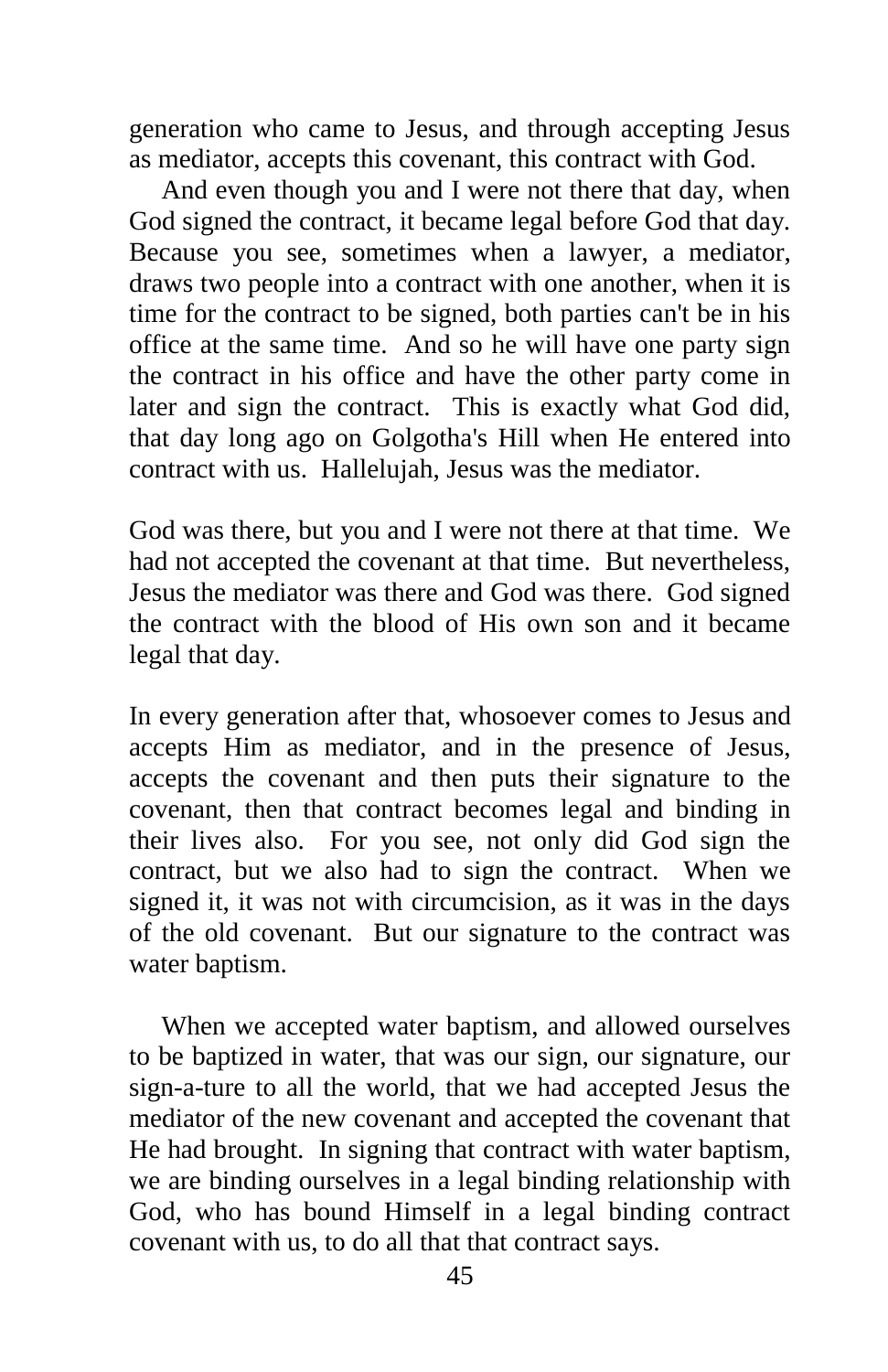Therefore, you see dear friends, we do not need to deal with God as little children, and we do not need to deal with Him with golf ball bouncings, wall soundings, heel clickings, weepings, cryings, and groanings as little babies. For God has already bound Himself to give us everything that is provided in the provisions of that contract. All we need to do is to study our contract, and to know our rights and privileges are under the contract, and what our responsibilities are.

Then when we have a need, simply go into the presence of a just God in prayer, and in faith, yea, the great judge of all the universe. Whether our need be healing, health, provision, financial, material, spiritual, hallelujah, whatever it is all that we need to do is stand in the presence of the just God of all the earth. Then say, God it is in my contract, and therefore I am going to stand in faith, in the just integrity of your nature, to keep your part of the contract until it comes to me. Therefore, there is going to rise up a many-membered company of Sons of God in this last hour, and they are no longer going to be as children weeping, groaning, and crying like a bunch of little babies, neither are they going to be fooled by the golf ball bouncings, and the heel clickings of the religious charlatans of our world, who call themselves ministry. Hallelujah!

But they are going to study their contract with their God. They are going to know what their rights and their privileges are under that contract and one by one, they are going to start claiming in faith all things that are provided in their contract.

 They are not going to let a carnal fleshy Babylonish church tell them that God won't do this, and God won't do that, and God won't do this over here, and nobody can be perfect. But they are going to study the provisions of their contract and they are going to know how to claim those provisions by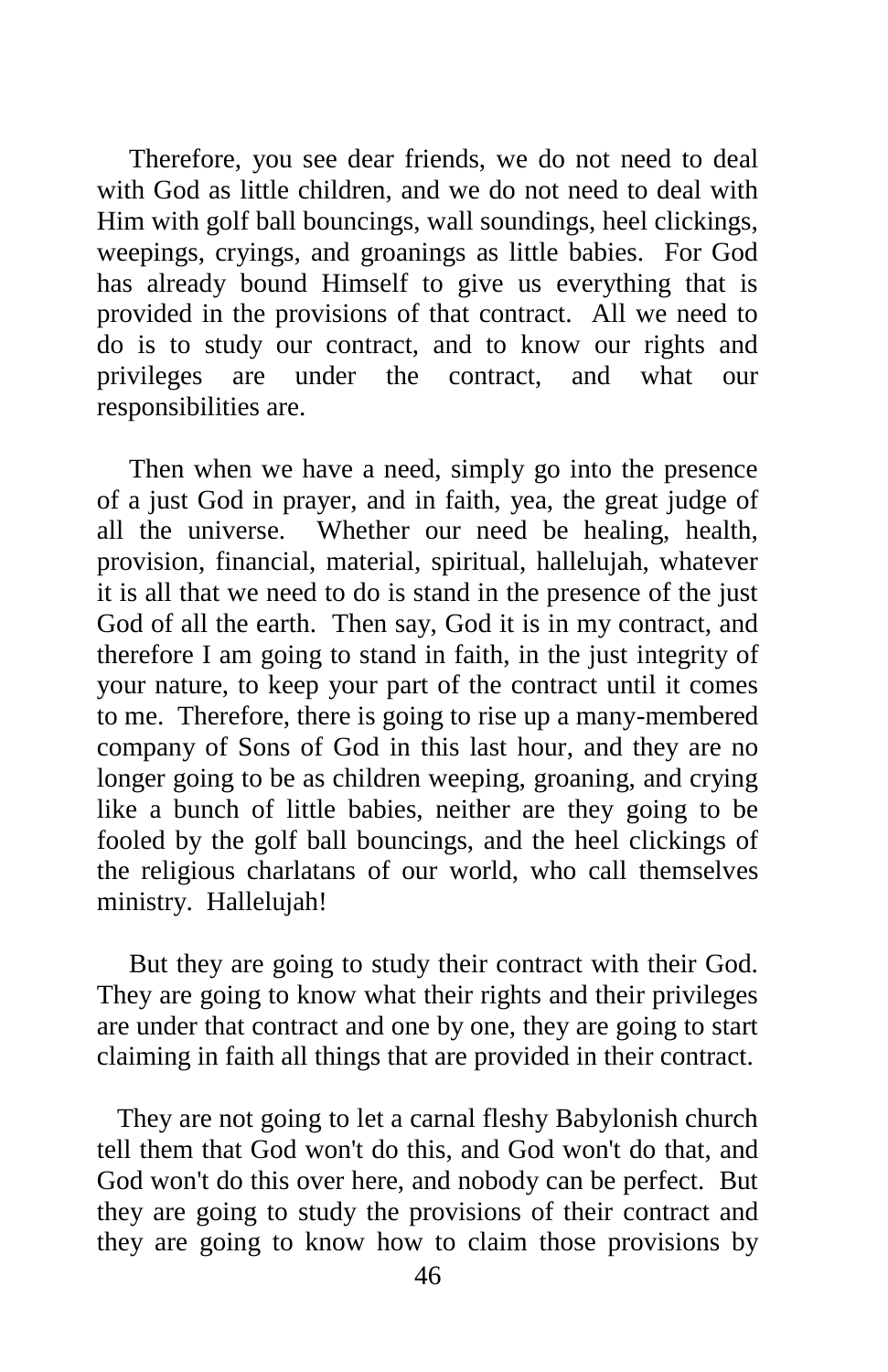standing in the face of a just God, and with the word of faith claiming it. One by one they are going to claim that which is provided in their contract. They are going to claim revelation. They are going to claim anointing. They are going to claim faith. They are going to claim healing. They are going to claim divine health, and then the day is going to come when they are going to be fully aware that power over death itself is provided for them in their contract. And they are going to walk into the presence of the judge over all the earth, of angels, of demons, of death, of life, and they are going to claim victory over death itself. And corruptible is going to put on incorruptible and mortality is going to put on immortality. Then shall be brought to pass that saying, "Oh death where is your sting, Oh grave where is your victory." And the world shall see a manifestation of the Sons of God. The earth shall be delivered from the bondage of corruption. The whole creation, which has groaned and travailed until now, waiting for the manifestation of those Sons of God, shall be set free.

God help us even in this hour, as we hear this message to lift up our hands and renew our covenant with our God even as old Israel did. And deal with Him no longer through tricks and childish weepings and crying, but deal with Him according to our contract. Those of you who read this message right now who have been fighting to get your healing for your body and some sickness that you haven't been able to overcome. Stop your weeping, stop your groaning, stop your moaning, stop running to the charlatans for this trick and that trick, Hallelujah, go into the New Testament. See there in your contract and your covenant with God, where healing is promised to you in your contract. If you only meet the condition of believing in the just integrity of God's nature. Then lift your hands before your God right now, and say, God, no more weepings, no more groanings, no more cryings, Hallelujah! But like Abraham, Isaac, and Jacob, my father I simply say that I know that you are a covenant-keeping God. And I have seen that the